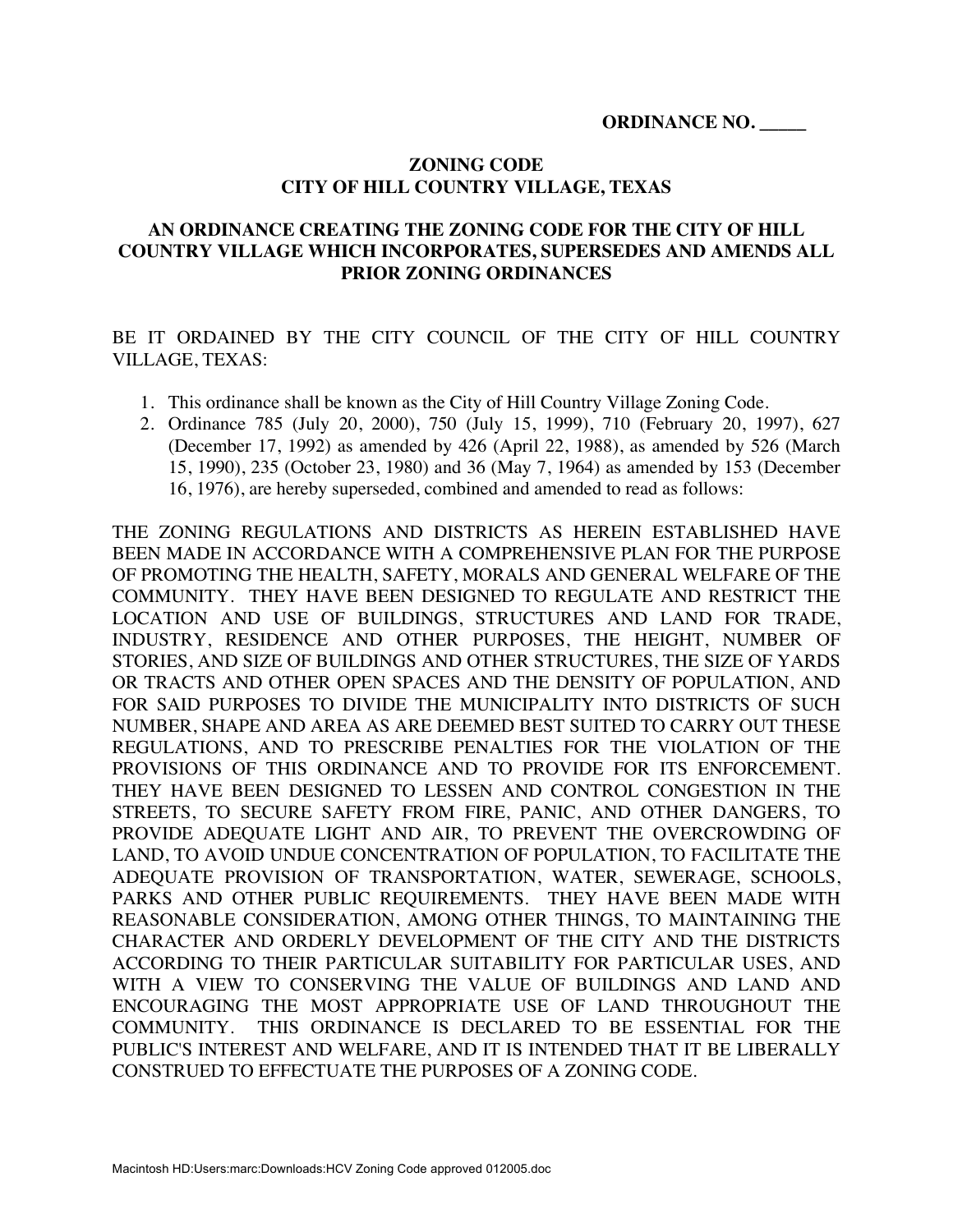# **TABLE OF CONTENTS**

| SECTION 1. APPLICABILITY TO CITY-OWNED AND UTILITY PROPERTIES  6        |    |
|-------------------------------------------------------------------------|----|
|                                                                         |    |
|                                                                         |    |
|                                                                         |    |
|                                                                         |    |
|                                                                         |    |
|                                                                         |    |
|                                                                         |    |
| A. Limitations on Use or Occupancy of Land, Buildings and Structures 15 |    |
|                                                                         |    |
|                                                                         |    |
|                                                                         |    |
|                                                                         |    |
|                                                                         |    |
|                                                                         |    |
|                                                                         |    |
| SECTION 8. EFFECT OF OTHER ORDINANCES AND REGULATIONS  16               |    |
|                                                                         |    |
|                                                                         |    |
|                                                                         |    |
|                                                                         |    |
|                                                                         |    |
|                                                                         |    |
|                                                                         |    |
| SECTION 12. RECONSTRUCTION OF DESTROYED, DAMAGED NONCONFORMING          |    |
|                                                                         |    |
|                                                                         |    |
|                                                                         |    |
|                                                                         |    |
|                                                                         |    |
|                                                                         |    |
|                                                                         |    |
|                                                                         |    |
| B. Nuisance Declared                                                    |    |
|                                                                         |    |
|                                                                         |    |
|                                                                         |    |
|                                                                         |    |
|                                                                         |    |
|                                                                         |    |
|                                                                         |    |
|                                                                         |    |
|                                                                         |    |
|                                                                         | 23 |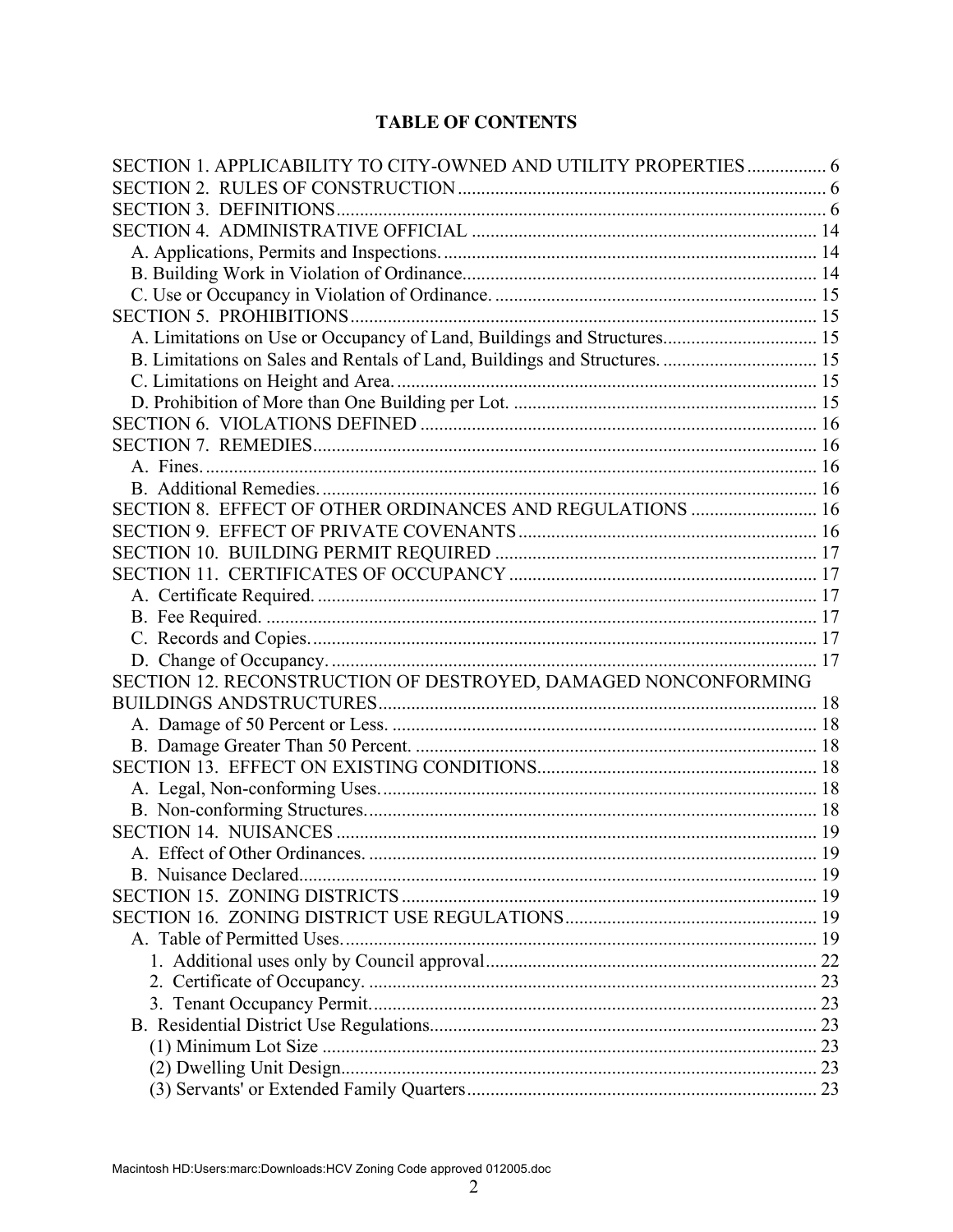| 4. Submission of Construction/Zoning/SUP application and scheduling of Zoning |  |
|-------------------------------------------------------------------------------|--|
|                                                                               |  |
|                                                                               |  |
|                                                                               |  |
|                                                                               |  |
|                                                                               |  |
|                                                                               |  |
|                                                                               |  |
|                                                                               |  |
|                                                                               |  |
|                                                                               |  |
|                                                                               |  |
|                                                                               |  |
|                                                                               |  |
|                                                                               |  |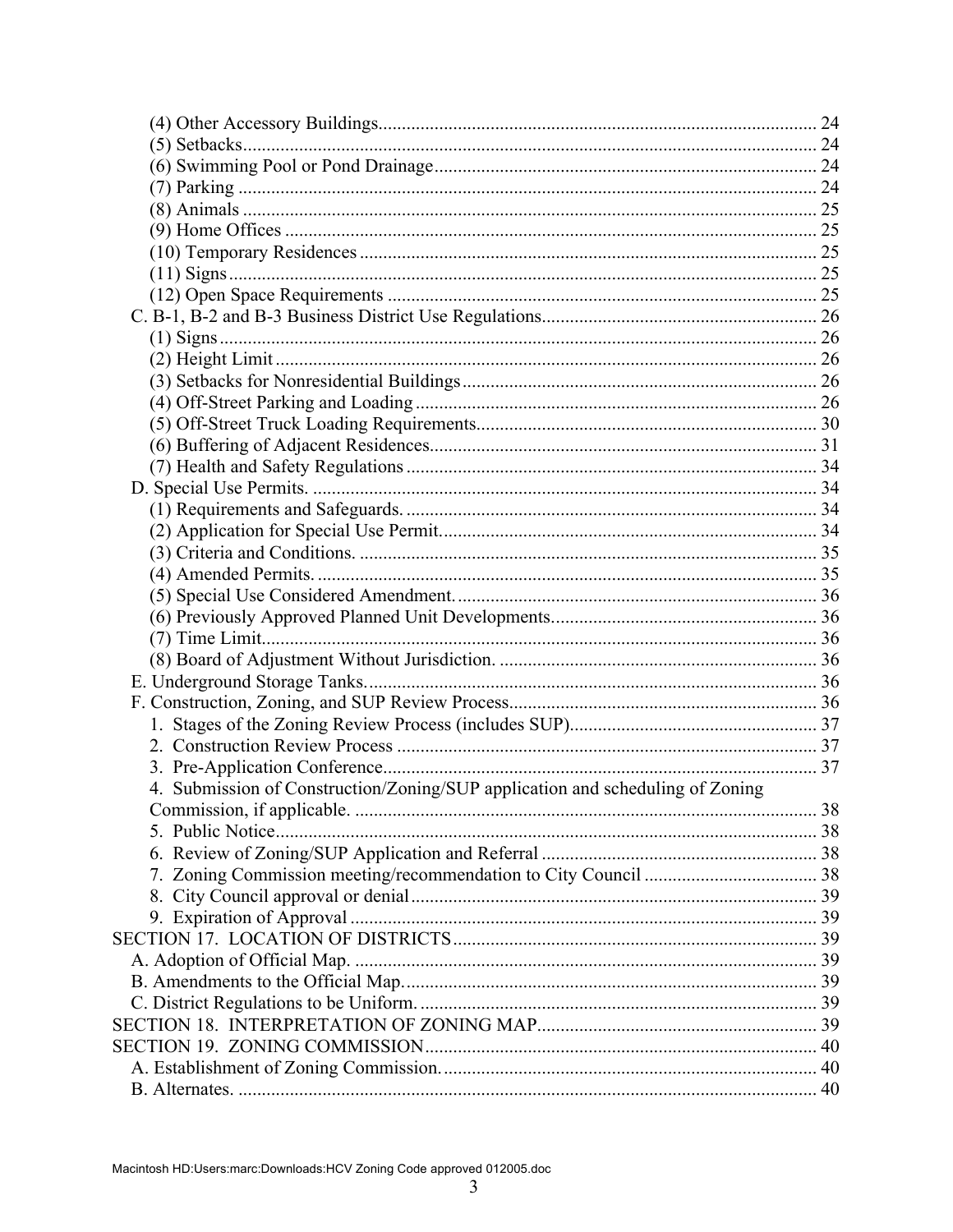| SECTION 21. PROCEDURES FOR ZONING CHANGES AND TEXT AMENDMENTS.  42 |  |
|--------------------------------------------------------------------|--|
|                                                                    |  |
|                                                                    |  |
|                                                                    |  |
|                                                                    |  |
|                                                                    |  |
|                                                                    |  |
|                                                                    |  |
|                                                                    |  |
|                                                                    |  |
|                                                                    |  |
|                                                                    |  |
|                                                                    |  |
|                                                                    |  |
|                                                                    |  |
|                                                                    |  |
|                                                                    |  |
|                                                                    |  |
|                                                                    |  |
|                                                                    |  |
|                                                                    |  |
|                                                                    |  |
|                                                                    |  |
|                                                                    |  |
|                                                                    |  |
|                                                                    |  |
|                                                                    |  |
|                                                                    |  |
|                                                                    |  |
| SECTION 24. BUSINESS DISTRICT CONSTRUCTION REVIEW BOARD  47        |  |
|                                                                    |  |
|                                                                    |  |
|                                                                    |  |
|                                                                    |  |
|                                                                    |  |
|                                                                    |  |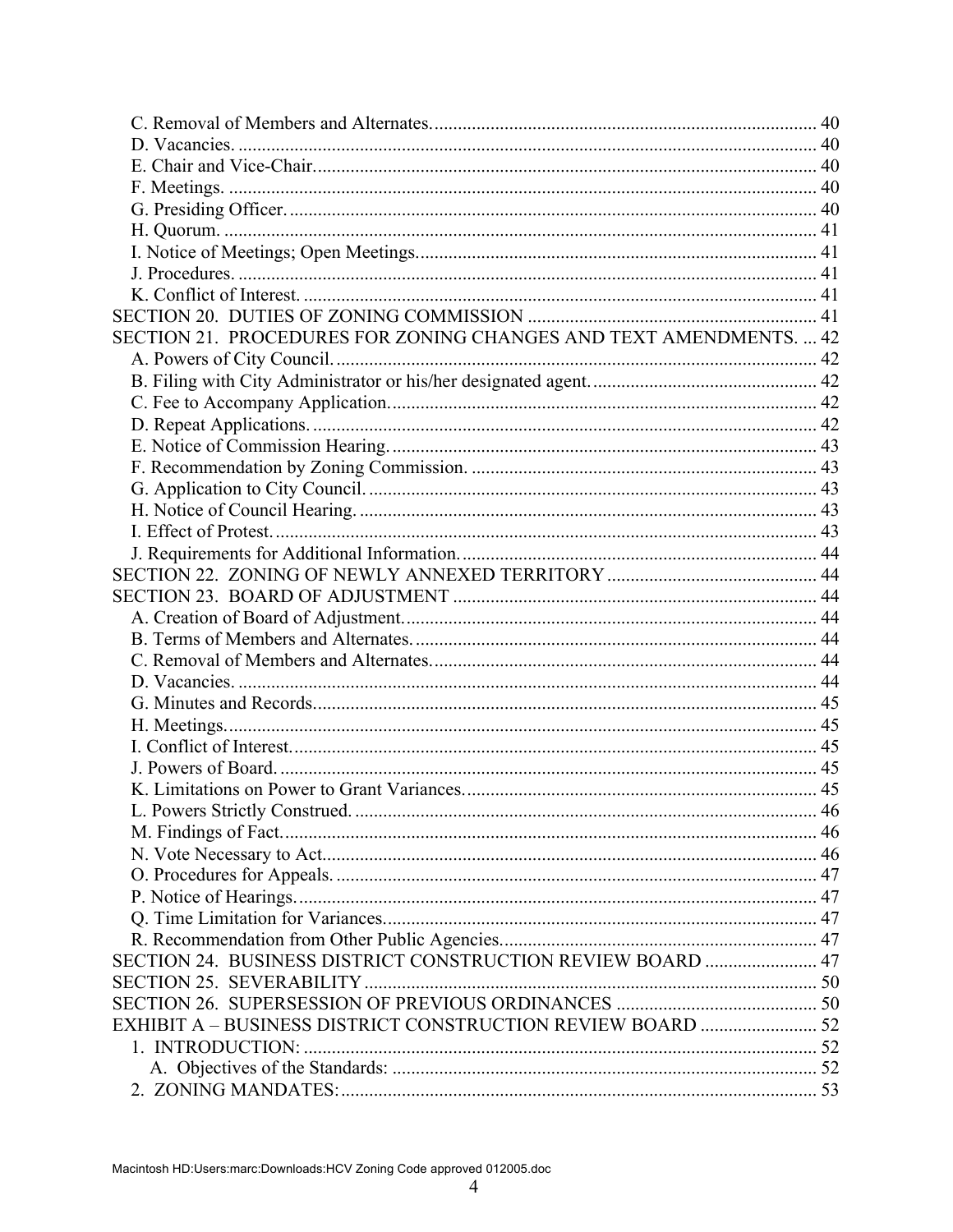| <b>EXHIBIT B - BUSINESS DISTRICT CONSTRUCTION REVIEW BOARD PLAN</b> |  |
|---------------------------------------------------------------------|--|
|                                                                     |  |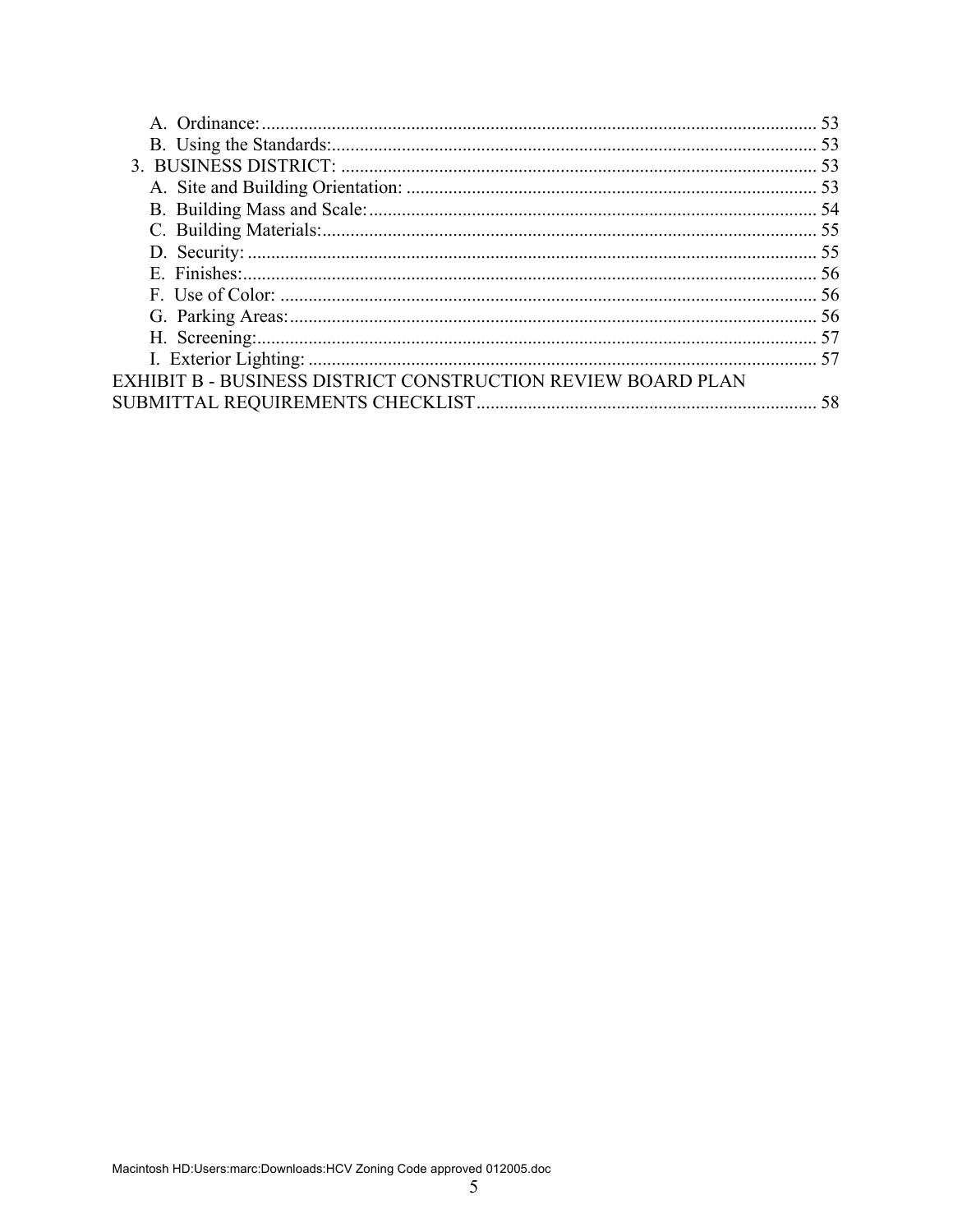### **SECTION 1. APPLICABILITY TO CITY-OWNED AND UTILITY PROPERTIES**

The provisions of this ordinance shall not apply to property belonging to or used by the city, and shall not limit the location, construction, maintenance or use of land, buildings, structures or equipment owned by the city. In the erection of buildings or other structures, city owned or franchised utilities shall conform in architectural design and otherwise as nearly as possible to the buildings permitted in the zoning district in which they are erected.

### **SECTION 2. RULES OF CONSTRUCTION**

- A. Words, phrases and terms defined herein shall be given the defined meaning.
- B. Words, phrases and terms not defined herein but defined in the building code of the City of Hill Country Village shall be construed as defined in such code.
- C. Words, phrases and terms defined neither herein nor in the building code of the City of Hill Country Village shall be given their usual and customary meanings except where the context clearly indicates a different meaning.
- D. The text of the ordinance shall control captions, titles, and maps.
- E. The word "shall" is mandatory and not permissive; the word "may" is permissive and not mandatory.
- F. Words used in the singular include the plural and words used in the plural include the singular.
- G. Words in the present tense include the future tense and words in the future tense include the present tense.

#### **SECTION 3. DEFINITIONS**

For the purposes of this ordinance, the following phrases, terms, words and their derivation shall have the meanings given in this section.

**Accessory use or building**. A subordinate use or building customarily incident to and located on the same lot with the main use or building.

**Agriculture.** The use of land for farming or breeding livestock, but excluding raising swine or keeping wild or exotic creatures. To be classified as agriculture, the use must occupy a minimum of ten acres. All agricultural buildings and structures must meet the setback requirements of the R-2 District.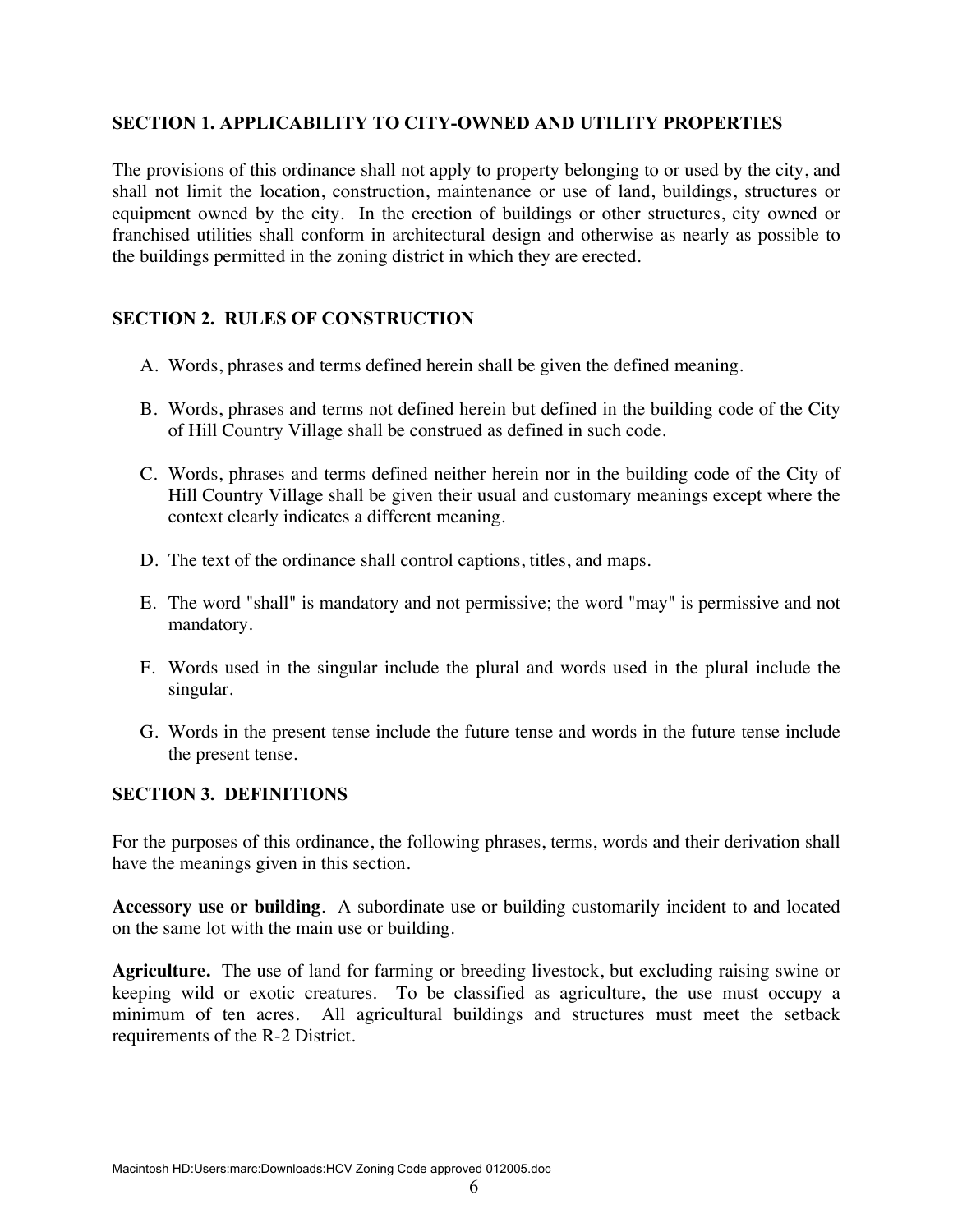**Alley.** A minor public right-of-way which is not intended to provide the primary means of access to abutting lots but which is used principally for utilities and/or vehicular service access to the back or sides of properties with primary access on a public street.

**Animal Clinic.** A building which contains the offices, examining rooms and laboratories of a veterinarian treating domestic pets and small animals, but excluding outdoor boarding kennels.

**Antique**. Anything very old specifically applied to the remains of ancient art, including, but not limited to statues, paintings, vases, cameos, furniture, collectibles and the like.

 **Specialty Retail Shop**. A business that sells directly to consumers goods or services of a distinctive kind or of particular superiority, such as antiques; clothing and accessories; jewelry; health and beauty products; spa or beauty salon services; home furnishings, accents, accessories and décor; fine art and fine art gallery; and paper products.

Restaurants are considered an accessory use permitted by right of use in a Specialty Retail Shop.

**Applicant**. The legal or beneficial owner, or duly appointed owner's representative, of the land proposed to be included in the application. The holder of an option or contract to purchase, a lessee having a remaining term of not less than four years, or other person having an enforceable proprietary interest in such land, shall be deemed to be an applicant for the purposes of this ordinance.

**Art Gallery**. An establishment for the display of works of art, including sale of the items exhibited.

**Bank**. A financial institution, including a bank, savings bank, savings and loan, or other similar institution however designated, which transacts business with its customers in an interior banking lobby. A bank may also include a drive-in bank. An administrative office is one which is solely involved in managing the internal administration of a bank and which does not directly transact any business with the bank's customers.

**Basement**. That portion of a structure below grade level and enclosed on at least two sides.

**Board**. The Board of Adjustment of the City of Hill Country Village.

**Building**. A structure designed, built or occupied as a shelter or roofed enclosure for persons, animals or property, including tents, lunch wagons, dining cars, mobile homes, trailers, and other roofed structures on wheels or other supports, whether for residential, business, mercantile, storage, commercial, industrial, institutional, assembly, educational or other purposes. For the purpose of this definition, "roof" shall include an awning or other similar covering, whether or not permanent in nature.

**Building, Public**. A building used by any governmental agency for administration or delivery of public services, such as a city hall, fire station, public library or post office.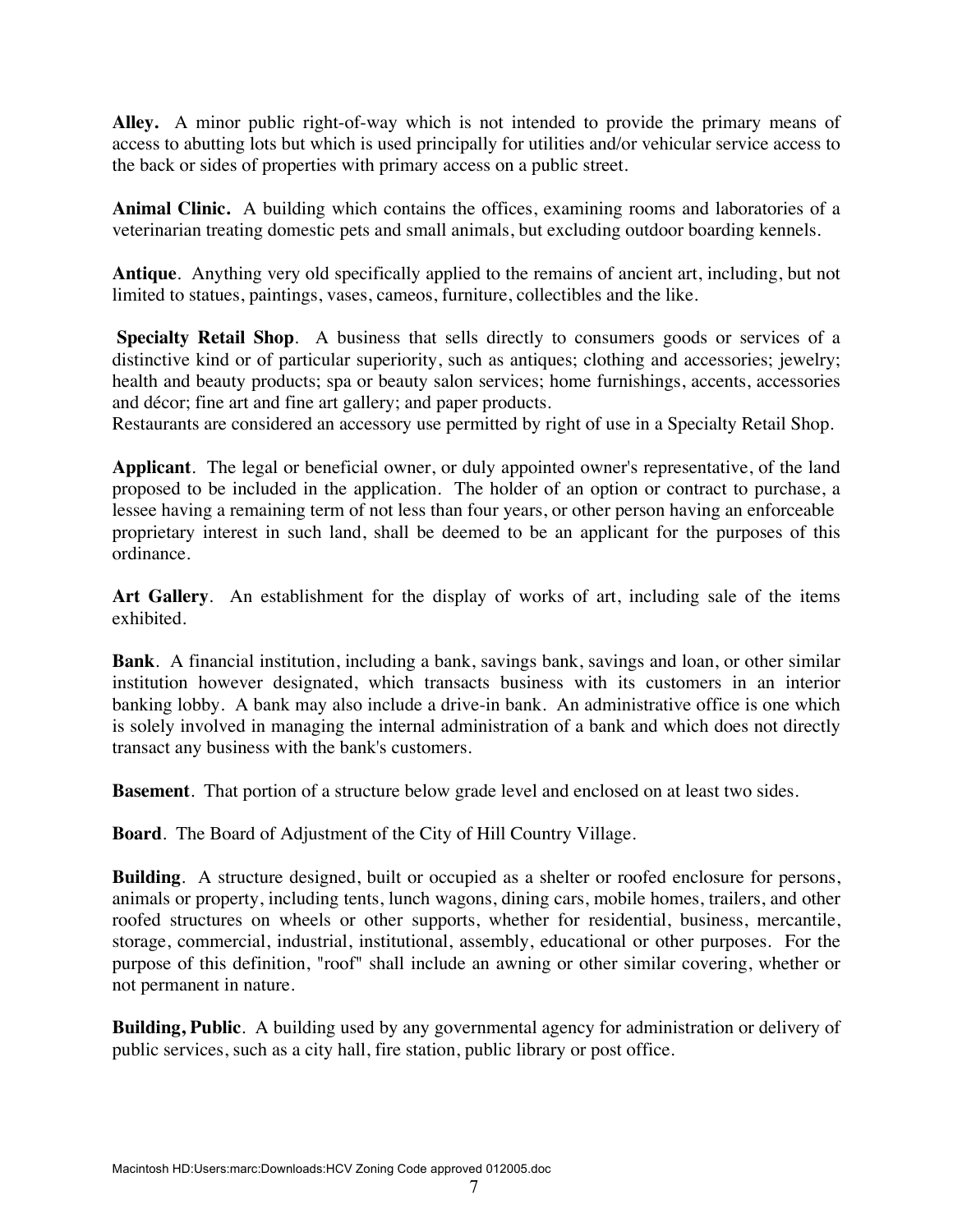**Carport**. A structure with a roof but no sides for the sole purpose of storing motor vehicles with a maximum height of eight feet.

**Church**. A building designed for public worship, including a separate parsonage and/or a community meeting facility, but excluding a school or community athletic facilities. A church must be located on a lot with a minimum area of four and one-half acres, and it must conform to the setback requirements of the R-2 District.

**Clinic, Medical or Dental**. A building which contains the offices, examining rooms and laboratories of physicians, dentists, optometrists and their assistants, but not facilities for inpatient care or major surgery. Excluded from this definition are veterinary clinics, communicable disease clinics, and those for alcohol or drug dependent, delinquent, insane or feeble-minded persons.

**Commercial Establishment**. A business selling goods or services at retail or wholesale, including a specialty retail shop with an office used for administrative purposes. Such an establishment does not include any manufacturing, or processing of goods (other than minor repair services or incidental packaging), and it does not involve any exterior repair or storage of goods, materials or supplies.

**Commission**. The Zoning Commission of the City of Hill Country Village.

**Dwelling, One Family.** A single building occupied exclusively by not more than one family.

**Dwelling Unit**. One or more rooms providing complete living facilities for one family, including equipment for cooking or provisions for the same, and including rooms for living, sleeping, eating, and sanitation.

**Extended Family (Blood, Marriage or Adoption)**. As used herein an extended family includes parents, children, siblings and cousins, grandparents, grandchildren, uncles, aunts, nephews and nieces.

**Family.** (1) An individual; or (2) two or more persons related by blood, marriage or adoption, living together in a dwelling unit; or (3) a group of not more than three persons who need not be related by blood, marriage or adoption living together as a single housekeeping unit in a dwelling unit, and sharing common facilities as considered reasonably appropriate for a family related by blood, marriage or adoption; in any case exclusive of usual servants.

**Floor Area, Gross**. The sum of the gross horizontal areas of the several floors of a building, including interior balconies or mezzanines, but excluding stairwells and elevator shafts. All horizontal dimensions are to be measured between the exterior faces of walls, including the walls of roofed porches having more than one wall. The floor area of a building shall not include the floor area of garages or accessory buildings on the same lot, measured in the same manner.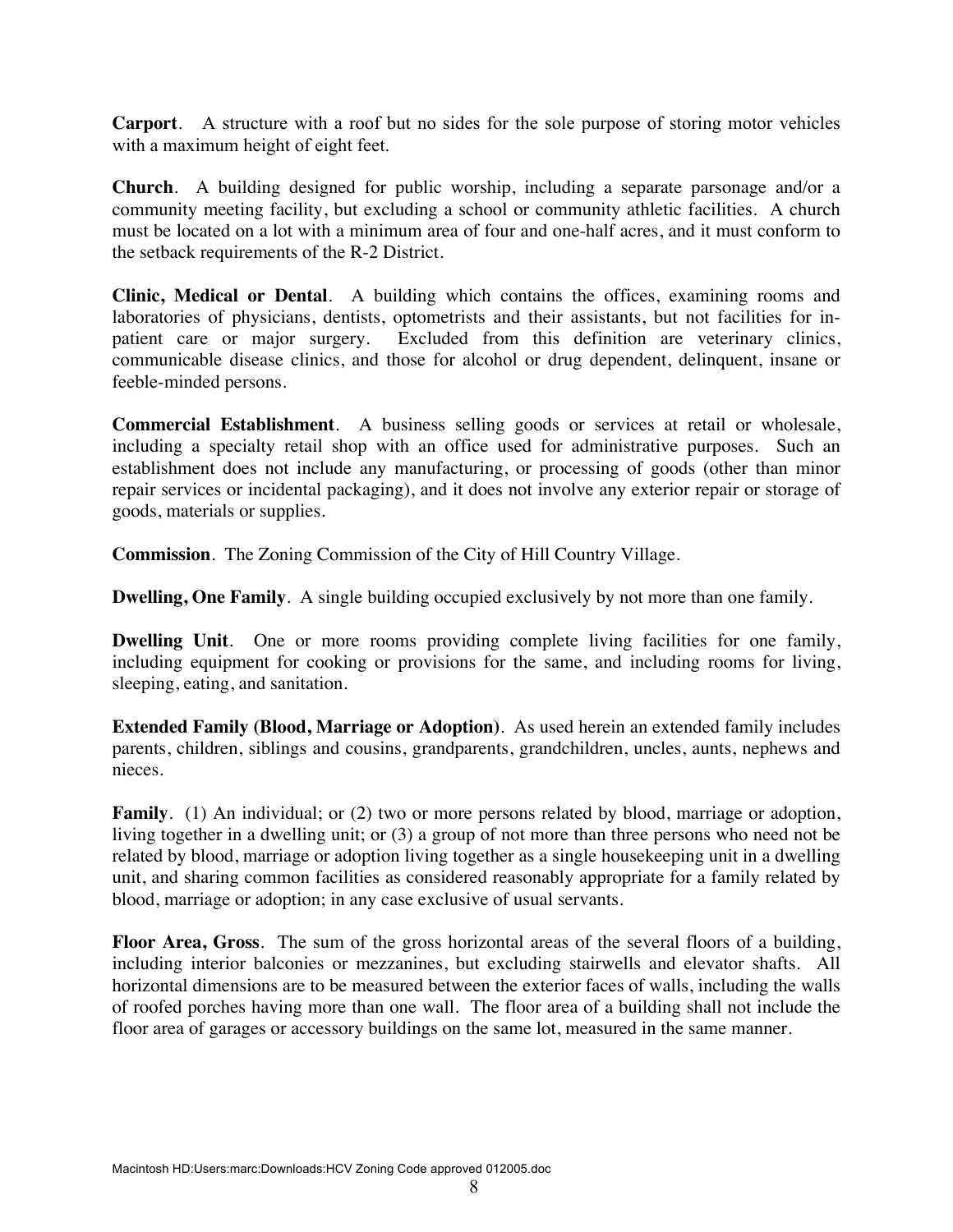**Front of Building.** The facade of a building facing a public street. If a residence is on a corner lot, the resident's official postal address is considered to be the front. In non-residential buildings, the front is the side which has a main entrance nearest the adjacent street.

**Garage, Private**. A building or part thereof accessory to a main building, enclosed on all four sides, and pierced only by windows and customary doors, for parking of motor vehicles and recreational water crafts. No occupation or business for profit may be carried on in a private garage.

**Height of Building**. The vertical dimension measured from the average elevation of the finished lot grade at the front of the building, to the highest point of the ceiling of the top story in the case of a flat roof, to the deck line of a mansard roof, or to the average height between the plate and ridge of a gable, hip or gambrel roof.

**Junk**. Any worn out, cast off, or discarded article or material which is ready for destruction or has been collected or stored for salvage or conversion to some other use. Any article or material which, unaltered or unchanged and without further reconditioning, can be used for its original purpose as readily as when new shall not be considered junk.

**Junk Vehicle**. A vehicle that is self-propelled and does not have lawfully attached to it: an unexpired license plate; or a current, valid motor vehicle inspection certification; and is wrecked, dismantled partially dismantled, or discarded; or inoperable and has remained inoperable for more than 72 consecutive hours, if the vehicle is on public property, or 30 consecutive days, if the vehicle is on private property.

**Lot**. A tract or parcel of land which has frontage on a public street and has been properly subdivided, platted and recorded.

**Massage Therapy.** A business wherein massage of the body is performed only by massage therapists licensed by the state.

**Museum**. A non-profit or profit establishment which is operated as an historical site or as a repository for a collection of natural, scientific or literary curiosities or objects of interest or works of art.

**Nursery, Day-Care**. A place where organized care is imparted to children under the age of seven years who are not of the same household.

**Office, Home.** A portion of a dwelling unit, not exceeding 25 percent of its gross floor area, which is incidentally or occasionally used by the dwelling unit's occupant for professional or administrative activities related to the occupant's business, trade or profession, provided that it gives no evidence to an outside observer that the building is not used solely and exclusively as a residence, and provided that it is not out of keeping with the basic character of a quiet residential neighborhood.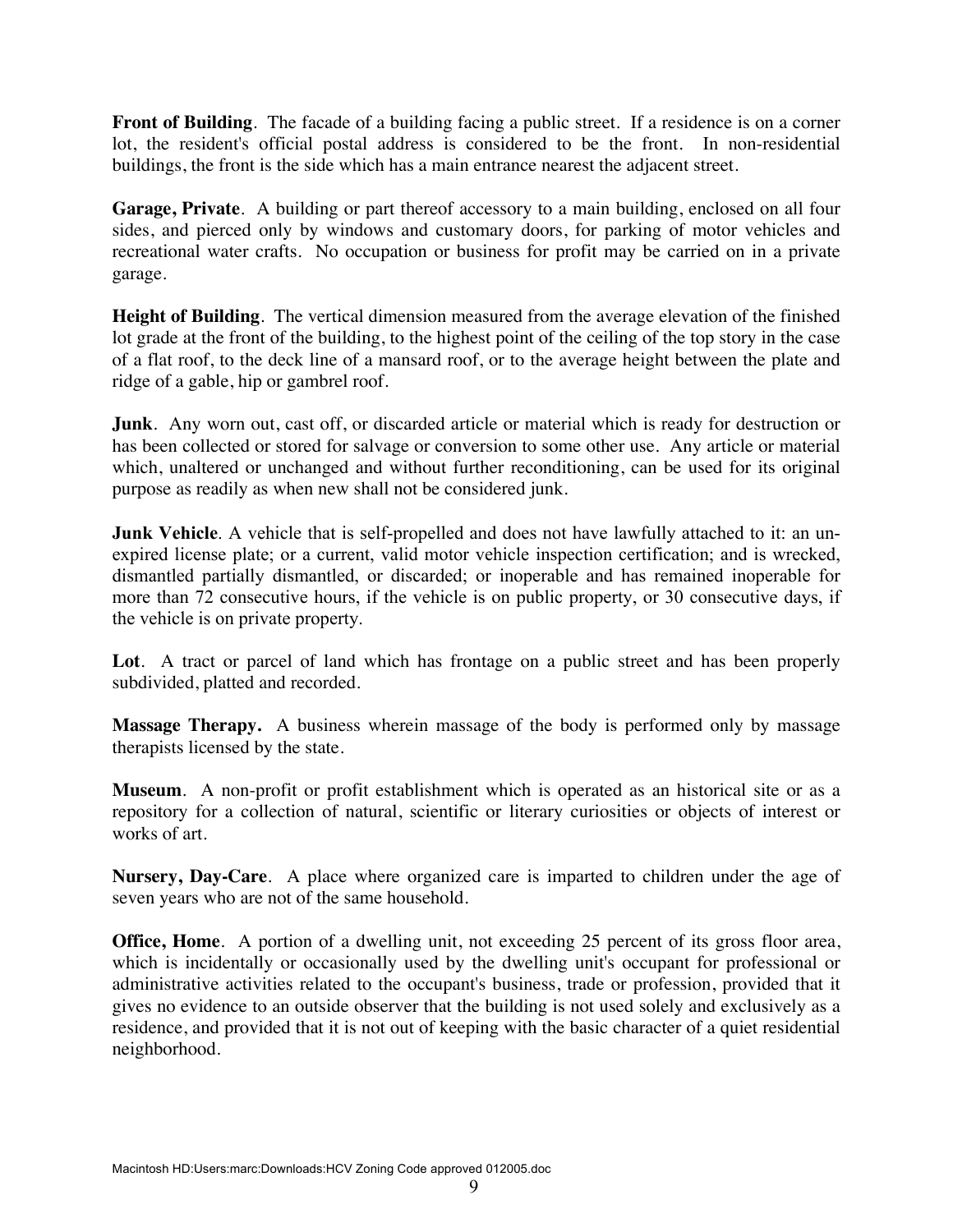**Office, Professional or Administrative**. A place where (a) professional practitioners perform or deliver professional services (except clinics, as defined elsewhere), or (b) the administration/management of a business is conducted, as opposed to the actual production of goods or services by that business or the display or sale of merchandise or the storage of materials, equipment or supplies.

**Office Building**. One or more buildings designed and operated as a single unit for lease to one or more tenants as professional or administrative offices, medical and dental clinics and such retail establishments as may be provided as a convenience to the occupants.

**Office Suite.** A business whose sole purpose is to provide office space to separate professional practitioners who perform or deliver professional services (except clinics, as defined elsewhere) and is characterized by more than one professional operating as a separate business at the location.

**Outbuilding**. A building in zones R-1 and R-2 customarily incidental to and located on the same lot with the main use building. Such buildings are not for human habitation on either a temporary or permanent basis.

**Planned Unit Development**. A residential subdivision which includes private streets, landscaped areas and other facilities or amenities, all of which are developed as a unit and owned and maintained as common area property by a mandatory association of the property owners in the subdivision.

**Restaurant**. Any establishment, however designated, in which the principal business is the sale of food for consumption on the premises, including alcoholic beverages incidental to a meal, but excluding bars or nightclubs.

School. A nonprofit institution for the education of children through the high school level and for adult continuing education, but excluding a trade or technical school.

**Servants' Quarters**. A dwelling unit for occupancy by domestic servants who are employed on the premises full-time.

**Setback**. A minimum horizontal space extending across the front or rear or along the side property lines of a lot (as specified) which shall remain open and unoccupied by any building or structure except for fences, flatwork such as sidewalks and driveways, and landscaped buffers. The location of signs shall be governed by the City's sign ordinance.

**Sexually-Oriented Business**. Includes any of the land uses defined as follows:

1. Adult arcade means any place to which the public is permitted or invited, wherein coinoperated or slug-operated or electronically, electrically, or mechanically controlled still or motion picture machines, projectors, or other image-producing devices are designated and maintained to show images to five (5) or fewer persons per machine or device at any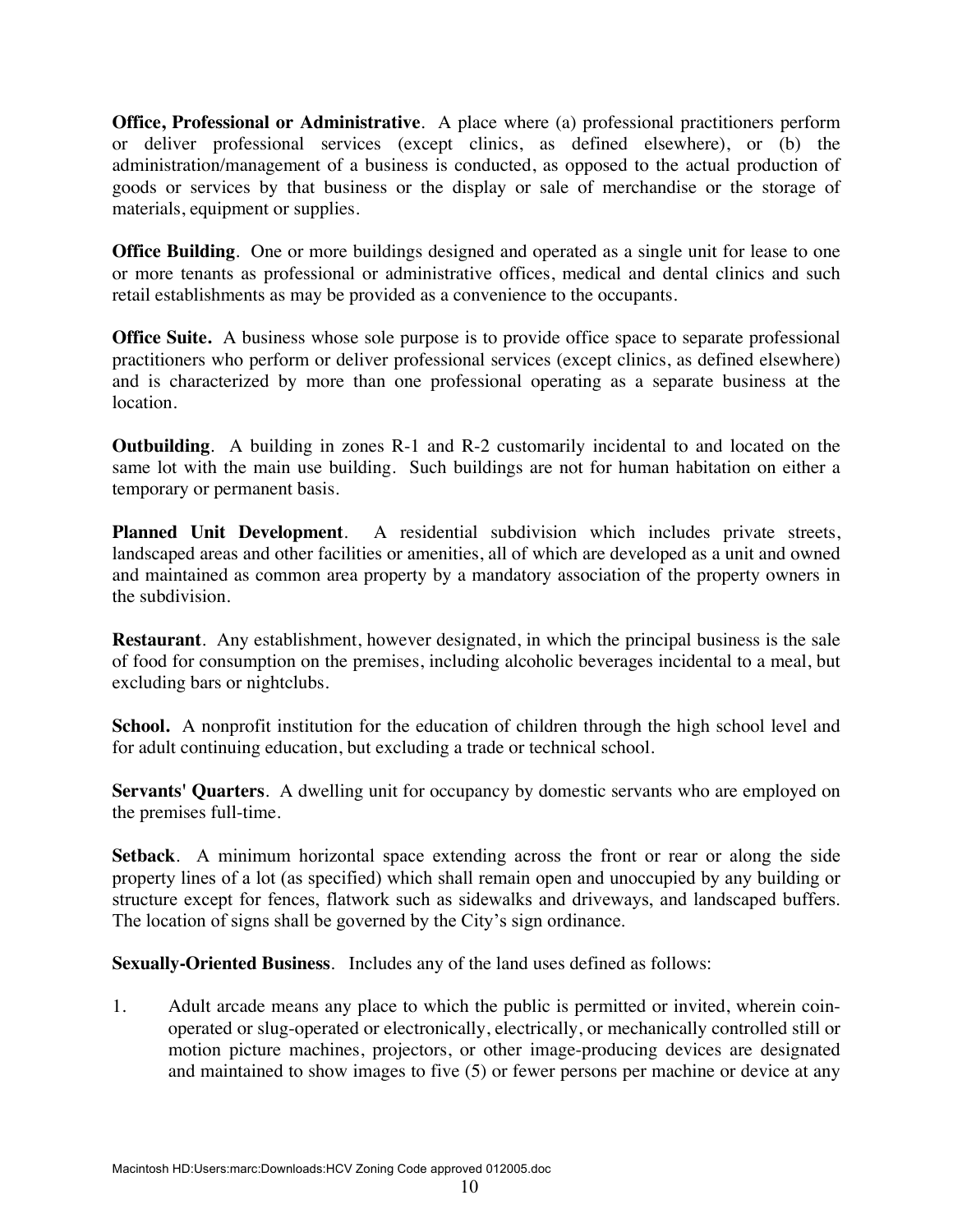one time, and where the images so displayed are distinguished or characterized by the depiction or description of specified sexual activities or specified anatomical areas.

- 2. Adult bookstore means an adult bookstore, adult novelty store, or adult video store where more than thirty-five (35) percent of its inventory or floor space (that is offered for sale, rental or viewing for any form of consideration to on-premises customers) consists of one or more of the following:
	- (a) Books, magazines, or sound recordings, or printed, visual or audio material of any kind which are characterized by their emphasis on the description or depiction of specified anatomical areas or specified sexual activities; or
	- (b) Non-contraceptive instruments, devices, toys, or paraphernalia designed for use in connection with specified sexual activities, books, magazines, pamphlets, pictures, drawings, photographs, motion picture films, or sound recordings, or printed, visual or audio material of any kind, which, because of the depiction or description of specified sexual activities in the materials offered for sale, is restricted to adults. Novelty items designed as sight gags, advertised as such and not designed or advertised for sexual activity, are not instruments or devices as defined and regulated herein.
- 3. Adult entertainment establishment means a nightclub, bar, restaurant "bottle club", "men's club", "gentlemen's club", "cabaret" or similar place of business, or portion thereof where live entertainment is provided for patrons, whether or not alcoholic beverages are served which features as a significant portion of the entertainment an emphasis on the exhibition, depiction, or description of specified anatomical areas or specified sexual activities; or a place where entertainment is provided to patrons wherein, because of the nudity or semi-nudity of person(s) employed by or associated with the operation of the business, admittance is limited to adults, or admittance is advertised or promoted as being restricted to adults.
- 4. Adult motion picture theater means a business place where one or more files, videos, slides, motion pictures, or similar photographic reproductions are shown that have as a dominant theme, or are distinguished by, an emphasis on the depiction or description of specified sexual activities for observation by patrons or guests, and where admittance to such showings are restricted to adults.
- 5. Adult theater means a theater, concert hall, auditorium, or similar commercial establishment which, for any form of consideration, regularly features employees, volunteer patrons, or independent contractors, who appear nude or semi-nude and/or engage in specified sexual activity, or live performances which are characterized by exposure of specified anatomical areas or engagement in specified sexual activities.
- 6. Sexual encounter establishment means any business or commercial establishment that, as of its primary business purposes, offers for any form of consideration, a place where two (2) or more persons may congregate, associates, or consort for the purpose of specified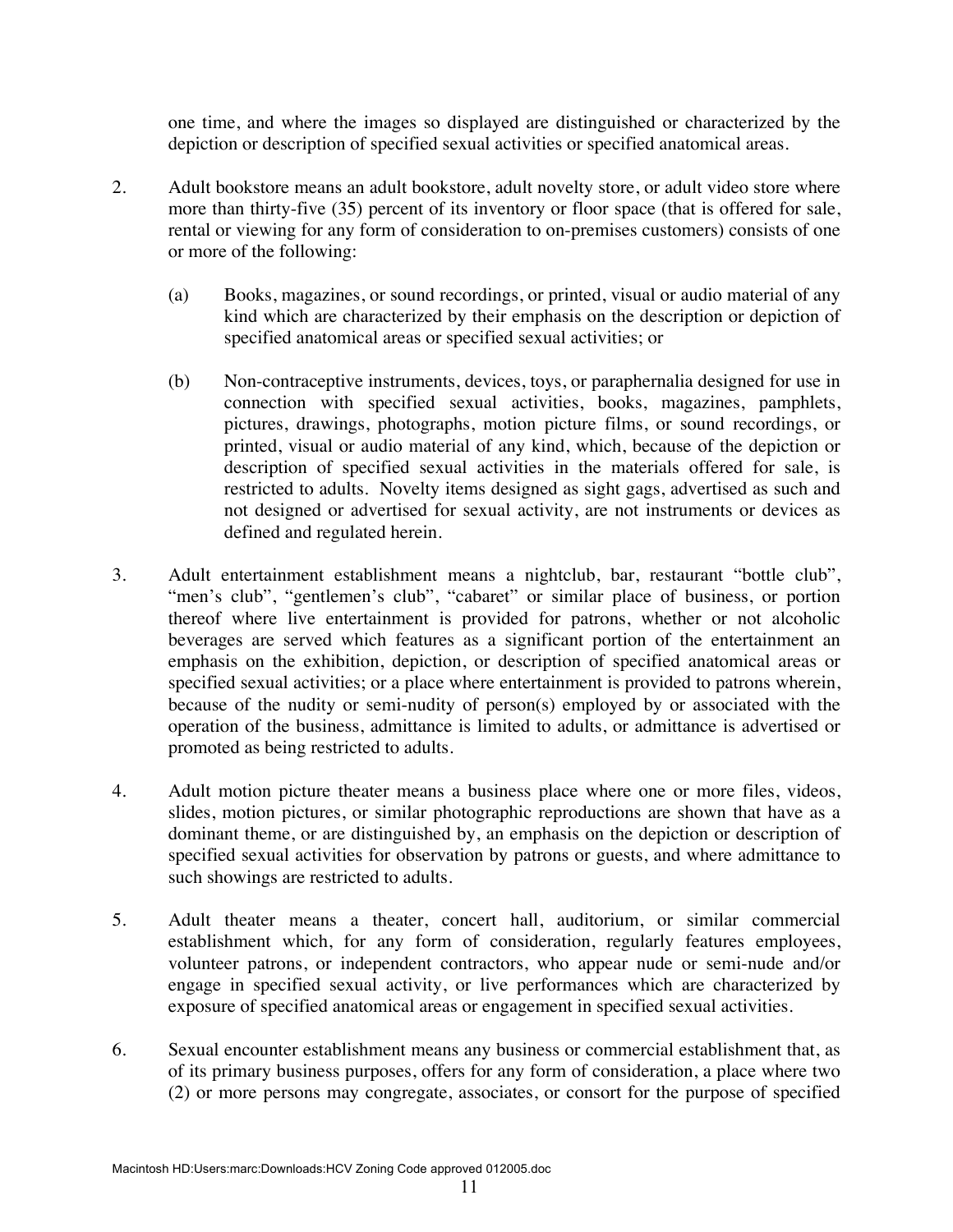sexual activities or the exposure of specified anatomical areas when one or more of the persons is in a state of nudity or semi-nudity. The definition of sexual encounter establishment shall not include an establishment where a medical practitioner, psychologist, psychiatrist, or medical professional, licensed by the state engages in medically approved and recognized therapy or treatment.

- 7. Nude modeling studio means any place where a person who, for money or any form of consideration, appears in a state of nudity or displays specified anatomical areas, to be observed, sketched, drawn, painted, sculptured, photographed, or otherwise depicted by other persons. This definition shall not include nude modeling by an adult that occurs in conjunction with art classes of a university, college, or any art class supervised by an art instructor paid by an arts school.
- 8. Nudity attraction establishment means any place of business where nudity or semi-nudity is regularly or routinely advertised as a characteristic of the business or which regularly attracts patrons with nudity or semi-nudity.
- 9. Specified anatomical areas means the human genitals, crevice of the buttocks, pubic region, anus, and the areola of the post puberty female breast.
- 10. Specified sexual activity means actual and simulated human genitals in a state of sexual stimulation or arousal, actual or simulated human masturbation, sexual intercourse, sodomy, fellatio, cunnilingus, fondling or other erotic touching of human genitals, pubic region, buttock or female breast, and excretory functions as part of or in connection with the above described activity.
- 11. Nude or nudity or state of nudity means a state of dress which fails to cover the human anus, genitals, pubic region, and the areola of the post puberty female breast.
- 12. Semi-nude or semi-nudity or state of semi-nudity means a state of dress which fails to fully opaquely cover the crevice of the human buttocks, genitals, pubic region, and the post puberty female breast areola.
- 13. Negative secondary effects means any one of the following conditions caused by geographic proximity to a sexually oriented business:
	- (a) Depreciation in surrounding property values; and/or
	- (b) Violations of law not limited to but including: indecent exposure, drug use, prostitution, pandering, exposing minors to harmful materials, possession and distribution of obscene materials, possession and distribution of controlled substances, public intoxication, disturbing the peace.

**Sign**. Any structure, placard, words, lettering, parts of letters, figure, numeral, phrase, sentence, emblem, notice, logo, picture, trade name, trademark, device, design or designation which arranged, intended, designed maintained or used as an advertisement, identification, announcement or direction, including advertising and display devices of any kind, which is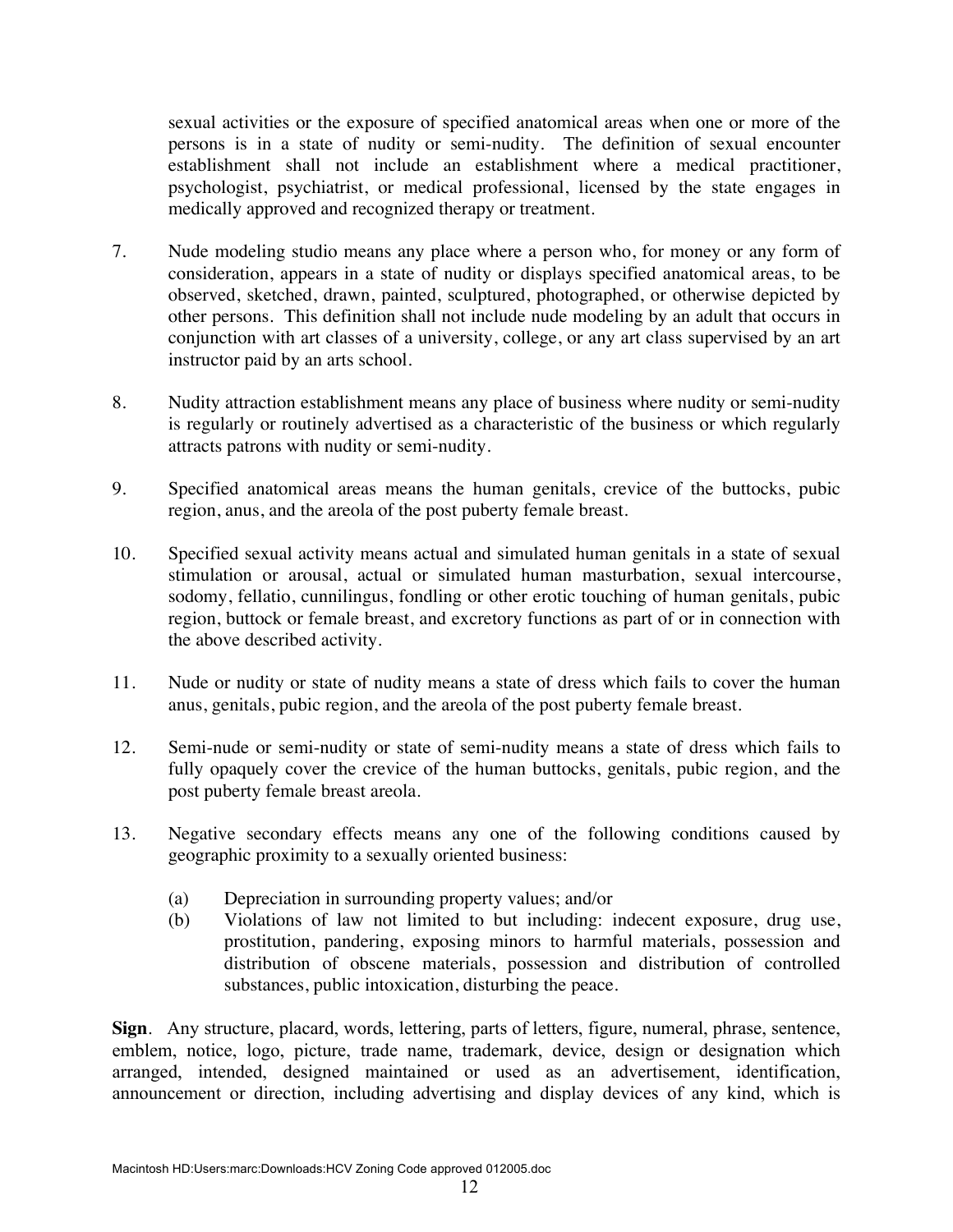visible from any public street or right-of-way and designed to attract attention. The term "sign" shall not include the flag, pennant insignia or any nation, state, or city nor of any sports club, team or organization, civic or non-profit organization.

**Sign, Advertising**. A billboard or other sign which directs attention to a business or profession which is conducted, or to a commodity, entertainment or service which is sold or offered, elsewhere than upon the premises where such sign is located, or to which it is affixed.

**Sign, Business**. A sign which directs attention to a business or profession which is conducted, or to a commodity, entertainment or service which is sold or offered, upon the premises where such sign is located or to which it is affixed.

**Sign, Flashing**. An illuminated sign on which the artificial light is not maintained stationary and/or constant in intensity and color at all times when such sign is in use. For the purposes of this ordinance any revolving, illuminated sign shall be considered a "flashing sign."

**Snack & Beverage Shop.** Limited to non-alcoholic beverage sales, primarily smoothies, coffee, tea, sodas, ice cream, soft drinks, and incidental sales of snack food which is prepared off site, no stove or stove exhaust, limited consumption on site, and food handling limited to drink preparation. This type of business is also allowed in connection with a Health Food establishment.

**Story**. That portion of a building included between one floor and the floor or roof next above it. A story with more than one-half of its height below the level of the building grade shall be termed a basement, and it shall not be counted as a story unless the ceiling height exceeds four feet above grade or unless more than 40 percent of its floor area is for living purposes as part of the dwelling unit above.

**Street**. A public right-of-way which provides primary vehicular access to adjacent land, whether designated as a street, highway, thoroughfare, parkway, avenue, lane, boulevard, road, place, drive or otherwise.

**Structural Alteration**. A change or rearrangement of structural parts of a building or structure, or an enlargement of a building or structure, whether by extending on a side or by increasing in height, or the moving of a building or structure from one location or position to another. A structural alteration does not include maintenance and repairs of existing structures or structural parts.

**Structure**. Anything constructed or erected which requires location on the ground or attached to something having location on the ground.

**Structure, Attached**. An accessory structure having a common wall with the main use structure.

**Structure, Completely Enclosed.** A structure enclosed by a permanent roof and by solid exterior walls pierced only by windows and customary entrance and exit doors.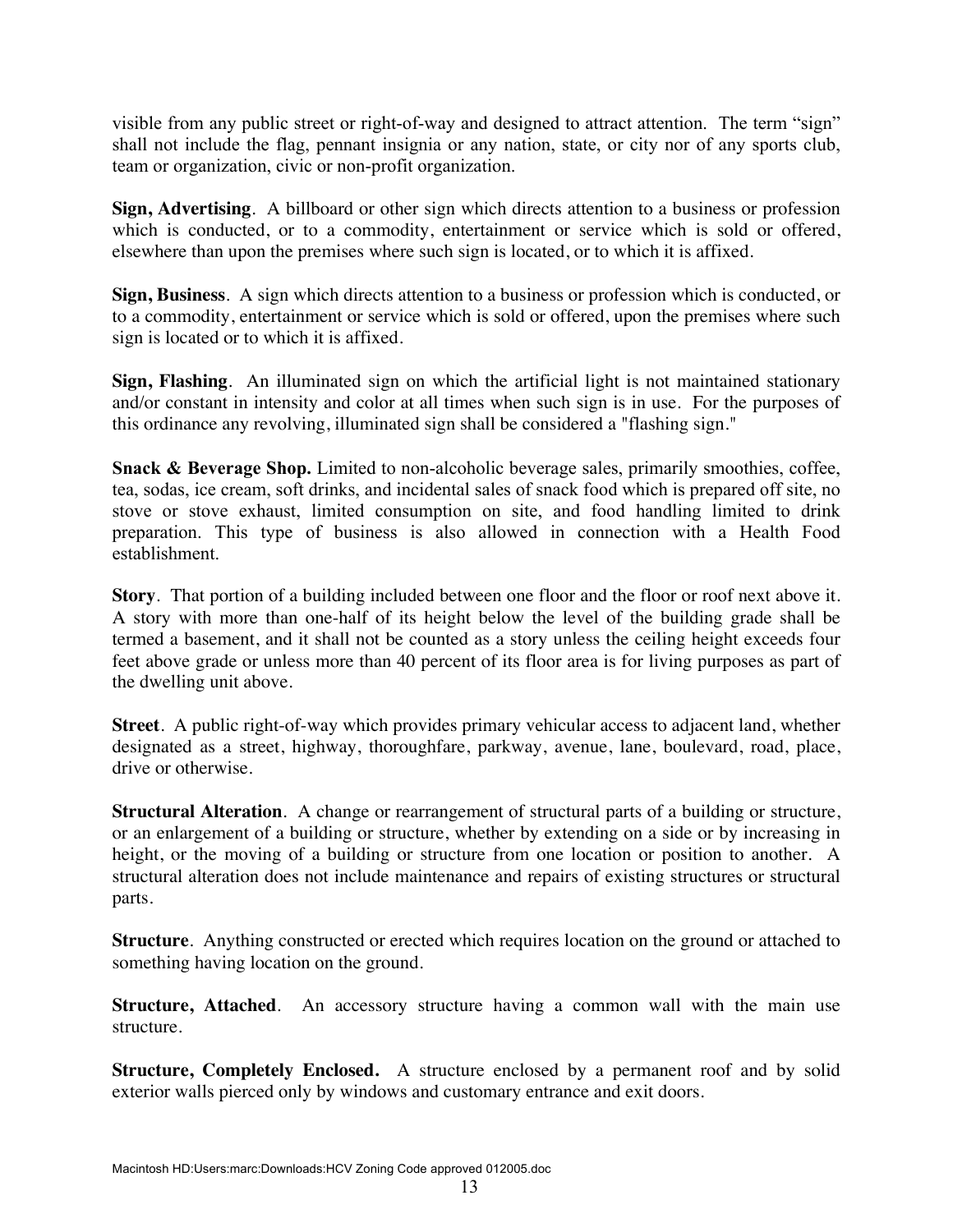**Structure, Detached**. A structure having no common wall with another structure.

**Structure, Non-conforming**. A structure or part thereof which does not conform to all the regulations of the zoning district in which it is located.

**Studio**. The working place of an artist, sculptor, musician, photographer or artisan, including a place for lessons in the fine arts but excluding amplified music and further including cheerleading studios, martial arts and ballroom dancing.

**Tattoo Studio.** A business wherein permanent markings in the skin are made by using a colored substance that is forced into the skin with a needle. Tattoo Studio includes Body Piercing.

**Use**. The purpose for which land or structures thereon is designed, arranged, or intended to be occupied or used or for which it is occupied, maintained, rented or leased.

**Use, Non-conforming**. A use of a building, structure or land which does not conform to all the regulations of the district in which it is located.

**Utility**. Any facility, other than an administrative office, of any agency which under public franchise or ownership or certificate of convenience and necessity provides the public with any general public service, such as gas, electricity, water, sewerage, telephone, telegraph, cable television, or any other similar service.

In the event that there is a question as to a permitted use or its definition or any definition, the City Council's decision of such shall be final.

### **SECTION 4. ADMINISTRATIVE OFFICIAL**

#### A. Applications, Permits and Inspections.

Except as otherwise provided in this ordinance, the City Administrator or his/her designee of the City of Hill Country Village (hereinafter referred to as "Administrator") shall administer and enforce this ordinance, including receiving applications, inspecting premises and issuing building permits and certificates of occupancy. No building permit or certificate of occupancy shall be issued by the Administrator unless the applicant has complied with the provisions of this ordinance.

#### B. Building Work in Violation of Ordinance.

Whenever any building work is being done contrary to the provisions of this ordinance, the Administrator shall order the work stopped and also revoke the building permit issued, by notice in writing served on any person owning such property, or their agent, or on any person engaged in the doing or causing of such work to be done. Any such person shall forthwith stop and cause to be stopped such work until authorized by the Administrator to recommence and proceed with the work, or until issuance of a building permit in those cases in which the building permit has been revoked. Such stop work order and revocation of permit shall be posted on the work done in violation of this ordinance.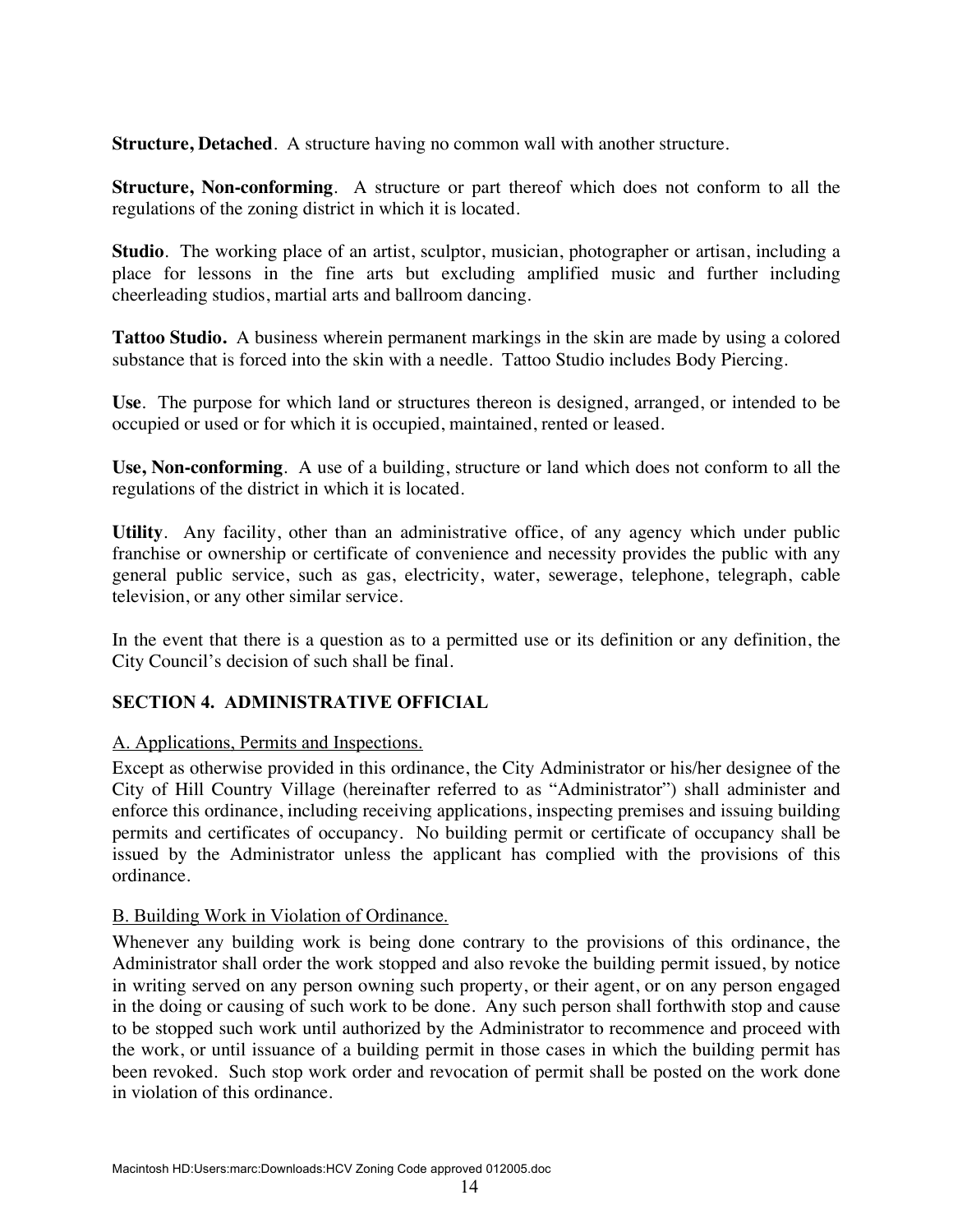### C. Use or Occupancy in Violation of Ordinance.

Whenever any building or structure or portion thereof is being used or occupied contrary to the provisions of this ordinance, the Administrator shall order such use or occupancy discontinued, and the building, structure or portion thereof vacated, by notice served on any person using or causing such use or occupancy to be continued. Such person shall vacate such building, structure or portion thereof within 10 days after receipt of such notice or make the building, structure or portion thereof comply with the requirements of this ordinance.

# **SECTION 5. PROHIBITIONS**

# A. Limitations on Use or Occupancy of Land, Buildings and Structures.

No land shall be used or occupied and no building, structure, property line fence or wall shall be designed, erected, reconstructed, structurally altered, used or occupied for any purpose other than as permitted in the district in which it is located, or except in conformity with all regulations herein established and upon performance of all conditions herein set forth.

### B. Limitations on Sales and Rentals of Land, Buildings and Structures.

No person, firm or corporation and no officer or employee thereof (either as owner or as participating principal, agent, servant or employee of such owner) shall sell, rent, lease or offer or attempt to sell, rent, or lease any land, building or structure upon the representation falsely made and known to be false, that such land, building or structure may be used or occupied in a manner or for a use prohibited by this ordinance.

# C. Limitations on Height and Area.

No building or structure shall be erected, reconstructed or structurally altered to exceed the height or bulk limits herein established for the district in which such building or structure is located. No tract or lot area shall be reduced or diminished so that the setbacks shall be smaller than prescribed by this ordinance. No setback provided about any building or structure for the purpose of complying with the provisions of this ordinance shall be considered as providing a setback for any other building or structure, and no setback on any adjoining property shall be considered as providing a setback on any lot whereon a building or structure is to be erected. The density of population shall not be increased in any manner except in conformity with the area regulations herein established.

# D. Prohibition of More than One Building per Lot.

Every building hereafter erected shall be located on a lot as herein defined, and in no case shall there be more than one building on one lot except private garages, or a carport and as otherwise provided in this ordinance. A special exception may be granted for buildings or structures hereafter erected on land annexed into the City prior to the adoption of this code.

Private garages and carports are permitted in residentially zoned districts as stated in Section 16(B)(4) of this zoning ordinance. Carports are permitted in a commercially zoned district for the sole purpose of parking motor vehicles for employers, employees, tenants, customers of the commercial establishment.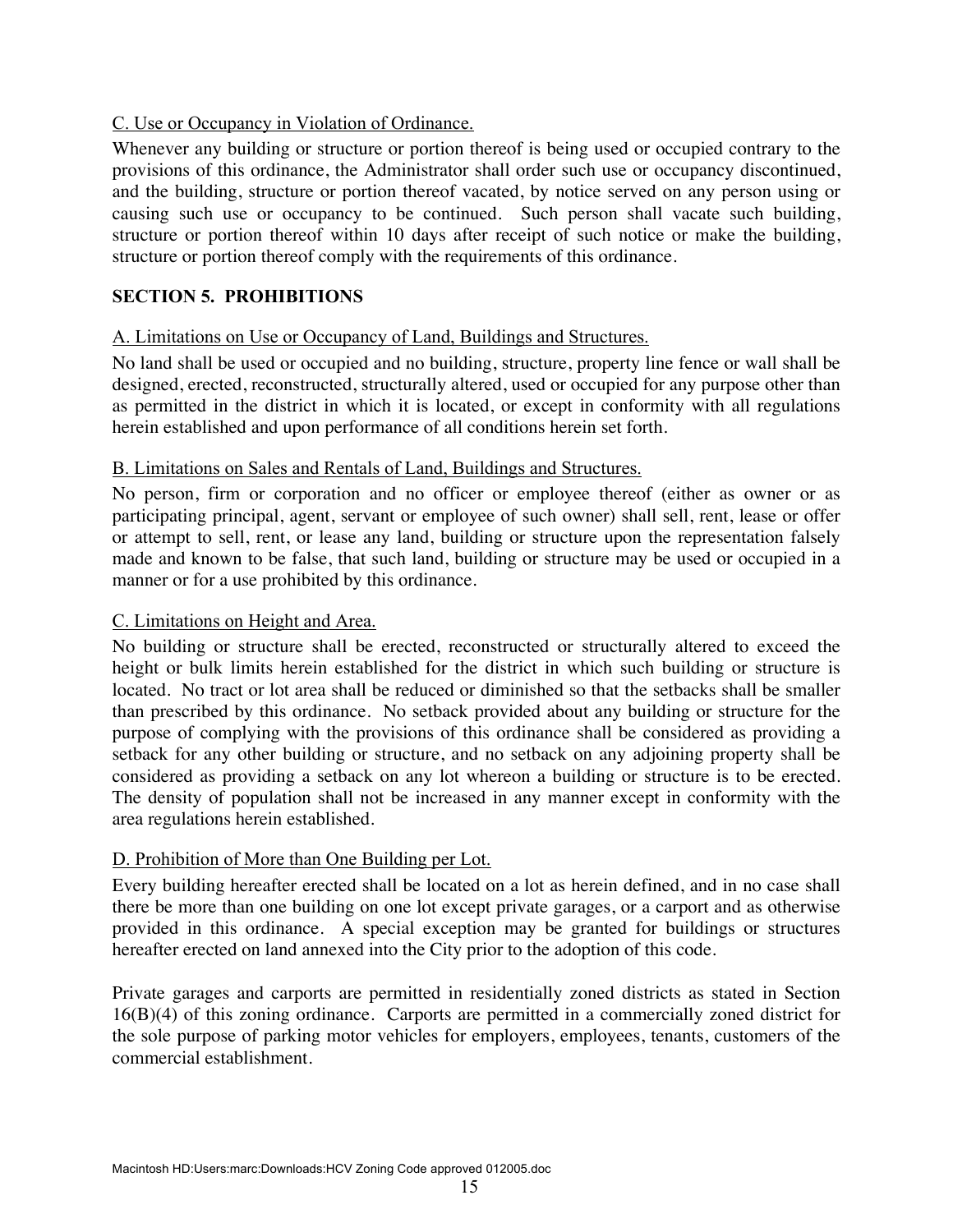### **SECTION 6. VIOLATIONS DEFINED**

Wherever by the provisions of this ordinance the performance of any act is required or the performance of any act is prohibited, or wherever any regulation, dimension or limitation is imposed on the use or change of use of any land, or on the erection or alteration of any building or structure, or on the use or change of use of any building or structure, or on the uses within such building or structure, a failure to comply with the provisions of this ordinance shall constitute a violation of this ordinance. Every day on which a violation exists shall constitute a separate violation and a separate offense.

### **SECTION 7. REMEDIES**

#### A. Fines.

Any person who knowingly, intentionally, recklessly, or as a result of criminal negligence as these terms are defined in Article 6.03, Texas Penal Code, violates any of the provisions of this ordinance shall, upon conviction thereof, be fined not less than \$1.00 nor more than \$2,000.00 and each day's violation shall constitute a separate offense.

#### B. Additional Remedies.

In case any building or structure is erected, constructed or reconstructed, structurally altered, repaired, converted or maintained, or any building, structure or land is used in violation of this ordinance, the city or any proper person may institute any appropriate action or proceedings to prevent such unlawful erection, construction, reconstruction, alteration, repair, conversion, maintenance or use, to restrain, correct or abate such violation, to prevent the occupancy of said building, structure or land, or to prevent any illegal act, business or use in or upon such premise, including, but not limited to, all remedies provided in Section 211.012 of the Texas Local Government Code. In addition to the remedies enumerated above, the city may recover a civil penalty of \$2,000.00 for each day's violation of this ordinance. The imposition of any penalty hereunder shall not preclude the city or any other proper person from instituting any appropriate action or proceedings to require compliance with provisions of this ordinance and with administrative orders and determinations made hereunder.

### **SECTION 8. EFFECT OF OTHER ORDINANCES AND REGULATIONS**

Wherever higher or more restrictive standards are established by the provisions of any other applicable statute, ordinance or regulation than are established by the provisions of this ordinance, the provisions of such other statute, ordinance or regulation shall govern.

### **SECTION 9. EFFECT OF PRIVATE COVENANTS**

Nothing herein contained shall be construed to render inoperative any restriction by covenants running with the land.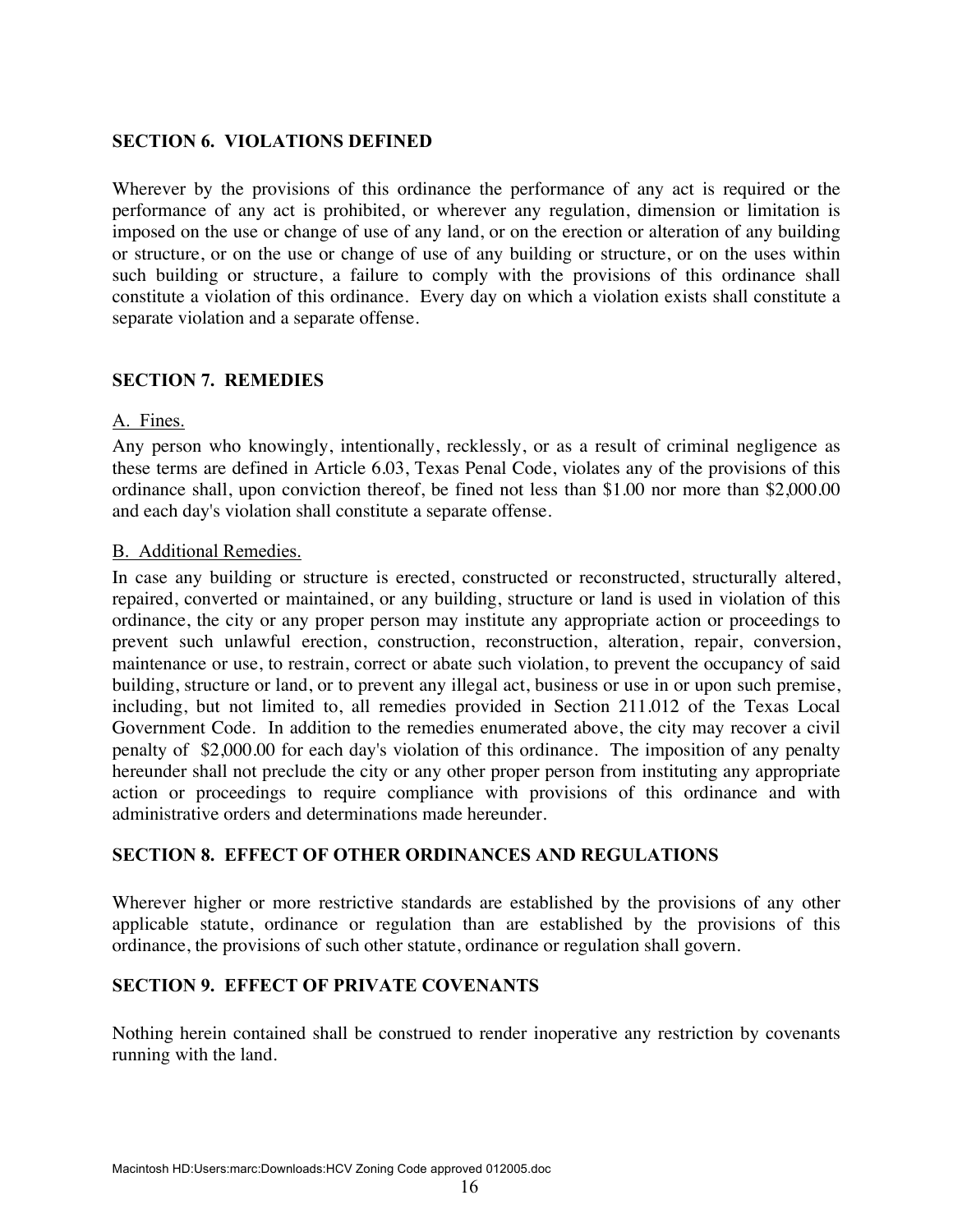### **SECTION 10. BUILDING PERMIT REQUIRED**

No person shall erect or construct, add to or structurally alter, or proceed with the erection, construction or structural alteration of any building or structure, a property line fence or wall, a swimming pool, a tennis court, or a stable, nor shall they add to, enlarge, move, convert or extend any building or structure or cause the same to be done in any district of the City of Hill Country Village without first applying for and obtaining a building permit therefor from the City Administrator or his/her designated agent. All applications for such permits shall be in accordance with the requirements of this ordinance and all applicable building codes and, unless upon written order by the Board of Adjustment, no building permit or certificate of occupancy shall be issued where the construction, addition, alteration or use thereof would be in violation of such ordinance and codes. Where applicable, no building permit shall be issued without first obtaining a septic tank system permit required by Ordinance No. 136. The fee accompanying all applications for building permits shall be established from time to time by the City Council.

### **SECTION 11. CERTIFICATES OF OCCUPANCY**

#### A. Certificate Required.

No land shall be used or occupied, and no building or structure shall hereafter be erected, structurally altered, extended, or changed in use, and no change of occupancy shall occur in any business district, until a certificate of occupancy shall have been issued by the City Administrator or his/her designated agent, providing essentially that the building or structure and proposed use thereof complies with all the provisions of this ordinance and other applicable city codes.

#### B. Fee Required.

The City Administrator or his/her designated agent shall be authorized and directed to receive such fee as may be established from time to time by the City Council for each certificate of occupancy as may be issued.

#### C. Records and Copies.

The City Administrator or his/her designated agent shall maintain a record of all certificates of occupancy, and copies shall be furnished, upon request, to any person as authorized by law.

#### D. Change of Occupancy.

Once issued a certificate of occupancy is not a perpetual instrument for the specified business for which issued; should the building be changed, structurally altered, extended, or should a new business use be initiated on the premises, a new and separate certificate of occupancy shall be required. Otherwise, the certificate of occupancy may be assignable on sale of the business or premises or due to devolution under the Texas Inheritance Laws.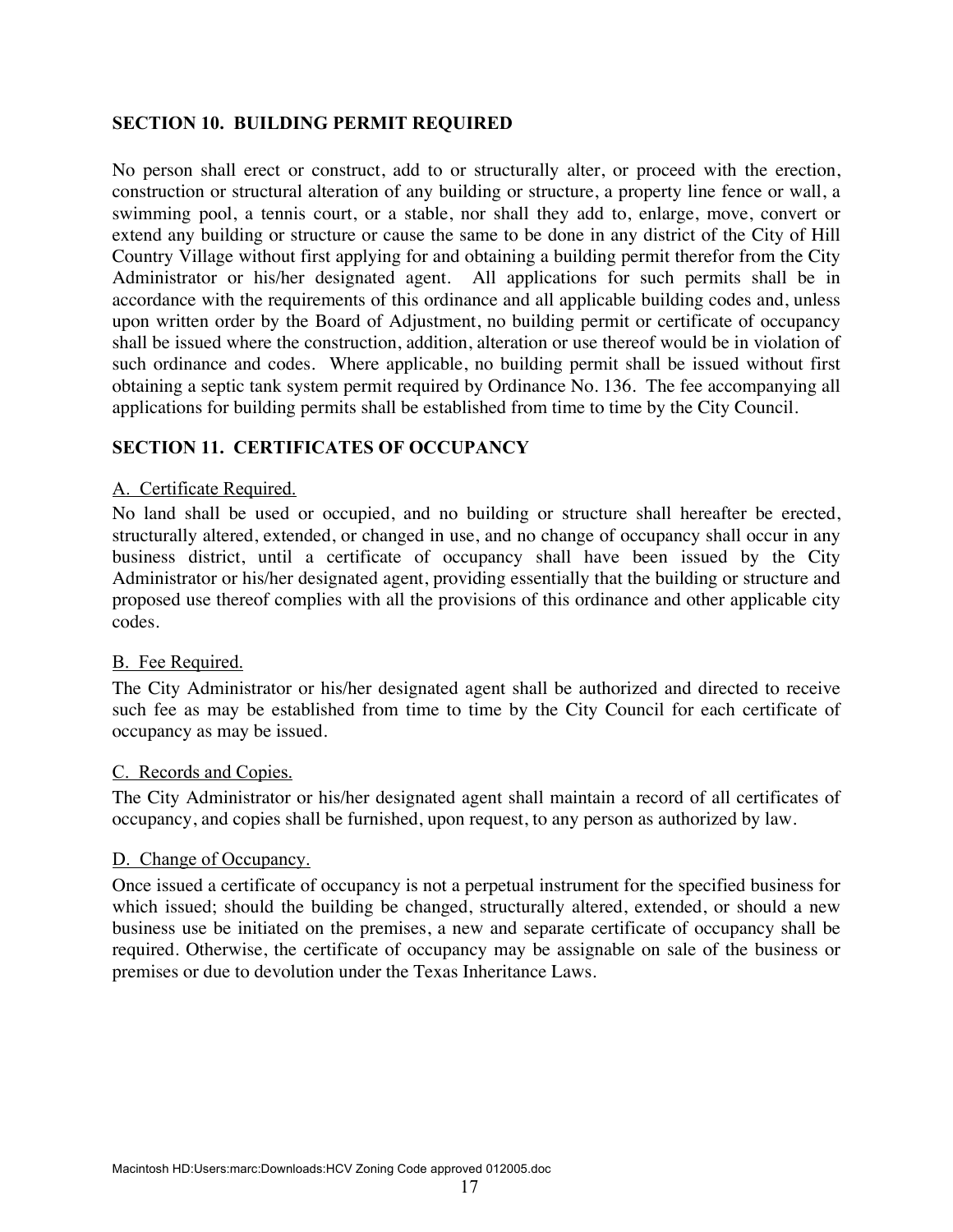### **SECTION 12. RECONSTRUCTION OF DESTROYED, DAMAGED NONCONFORMING BUILDINGS ANDSTRUCTURES**

### A. Damage of 50 Percent or Less.

Nothing in this ordinance shall prevent restoration of a nonconforming building or structure destroyed to the extent of 50 percent or less of its replacement cost by fire, explosion or other casualty, act of God or public enemy, or the continued occupancy or use of such a building or structure or part thereof which lawfully existed at the time of such partial destruction, provided however that non-conforming restoration of any nonconforming building or structure partially destroyed shall be begun within one year and completed within two years of the damages. A nonconforming building or structure damaged to the extent of 50 percent or less of its replacement cost must be reconstructed in conformance with all applicable requirements of the zoning district in which it is located if restoration is not begun within one year and completed within two years of the damages.

### B. Damage Greater Than 50 Percent.

Whenever a nonconforming building or structure is damaged in excess of 50 percent of its replacement cost at that time, the repair or reconstruction of such building or structure shall conform to all the regulations of the zoning district in which it is located, and shall be treated as a new building or structure.

### **SECTION 13. EFFECT ON EXISTING CONDITIONS**

#### A. Legal, Non-conforming Uses.

A legal, nonconforming use is:

- 1. any use which was lawfully operated in accordance with the provisions of any prior zoning ordinance on the effective date of this Ordinance.
- 2. any use that on or after the effective date of the Ordinance from which this Code is derived was lawfully operated in accordance with the provisions of said Ordinance, but which use, by reason of amendment to said ordinance, or other governmental action, is not a permitted use in the district in which the use is located.
- 3. any use of land or buildings and structures located thereon lawfully existing on the date annexation proceedings were instituted to annex such land.

If a legal, nonconforming use is discontinued for one (1) year, any use of such premises thereafter shall be in conformity with the provisions of this Code.

#### B. Non-conforming Structures.

The lawful use, occupation or operation of any building or structure existing on the effective date of this Ordinance, may be continued although such use, occupation or operation does not conform to the provisions of this ordinance, and such use, occupation or operation may be extended throughout the building or structure, provided no structural alterations, except those required by law or ordinance, or permitted by variance or special exception, are made therein.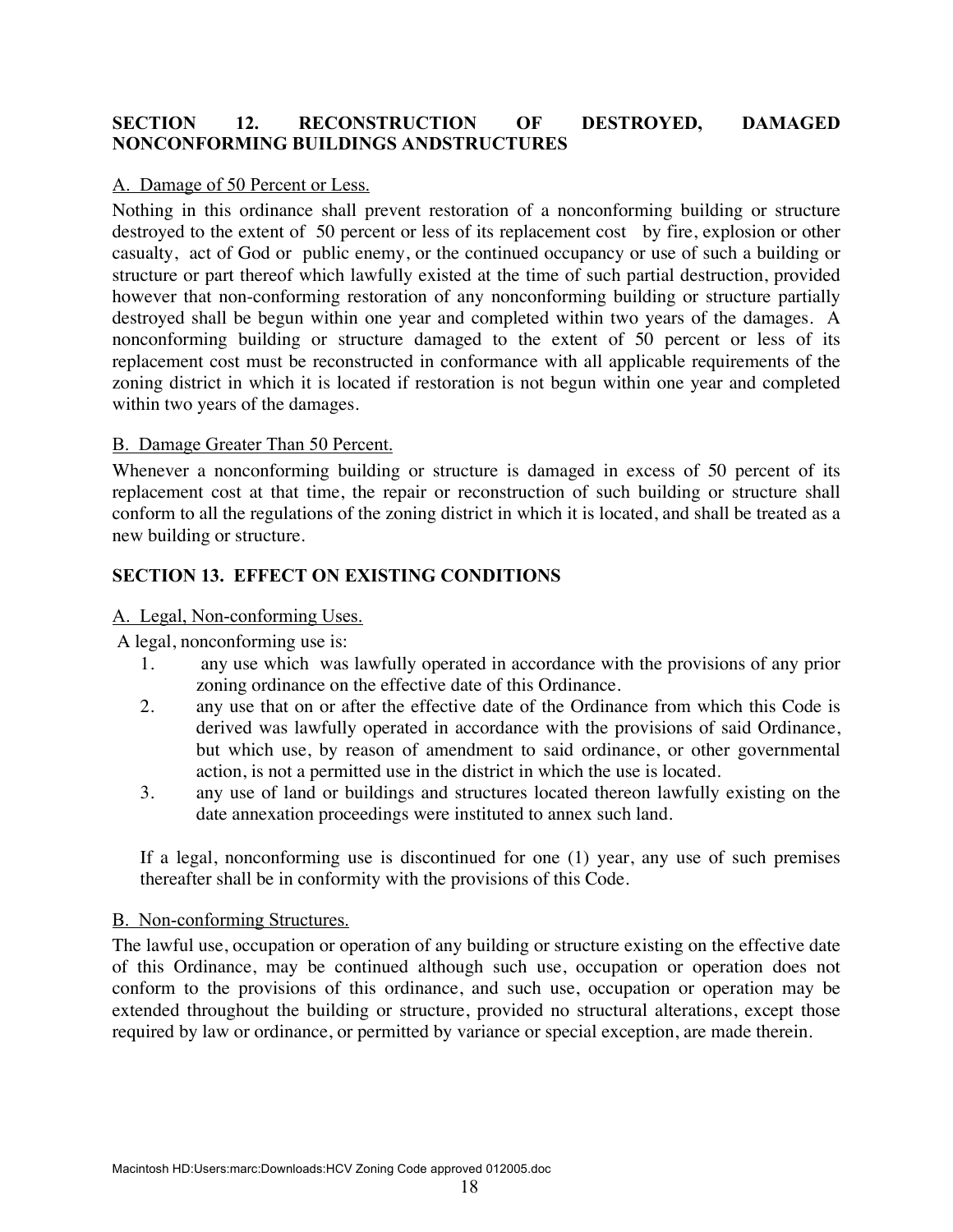### **SECTION 14. NUISANCES**

#### A. Effect of Other Ordinances.

Nothing in this ordinance shall be construed as repealing any other ordinance of the city regarding nuisances.

#### B. Nuisance Declared.

The erection, structural alteration or maintenance of any building or structure or the use of any premises in violation of this ordinance or other ordinances relating to the area and district in which such building, structure or premises are located, shall be and is hereby declared to be a public nuisance when such building or structure or use of such premises is such that the building, structure or use constitutes a fire or health nuisance or interferes with the health, quiet, safe and peaceable enjoyment of their homes by citizens living in the vicinity of such building, structure or premises.

### **SECTION 15. ZONING DISTRICTS**

For the purpose of promoting the health, safety, moral and general welfare of the community, the following zoning districts are hereby created effective after the adoption of this ordinance, except that it is not the intent of this Council to elevate prior illegal uses of real property subject to this ordinance or previous zoning ordinances into lawful uses unless specifically rezoned under the provisions hereof.

#### RESIDENTIAL DISTRICTS:

R-l One Family District R-2 One Family District

#### BUSINESS DISTRICTS:

B-1 Business District B-2 Business District B-3 Business District

All applications for the rezoning of property, if approved, shall cause the subject property to be reclassified or changed to one of the districts hereinabove established, and all applicants shall comply with the rules and regulations set forth in this ordinance for the districts herein created.

#### **SECTION 16. ZONING DISTRICT USE REGULATIONS**

#### A. Table of Permitted Uses.

The uses which are permitted in each zoning district are summarized in the following Table of Permitted Uses. Uses which are allowed as of right are designated in the table by "X." Uses which may be allowed by Special Use Permits are designated by "SUP." The intent of this table is only to state the essence of whether or not a particular use is or may be allowed in a particular district. Other regulations governing these uses are contained in other sections of this ordinance.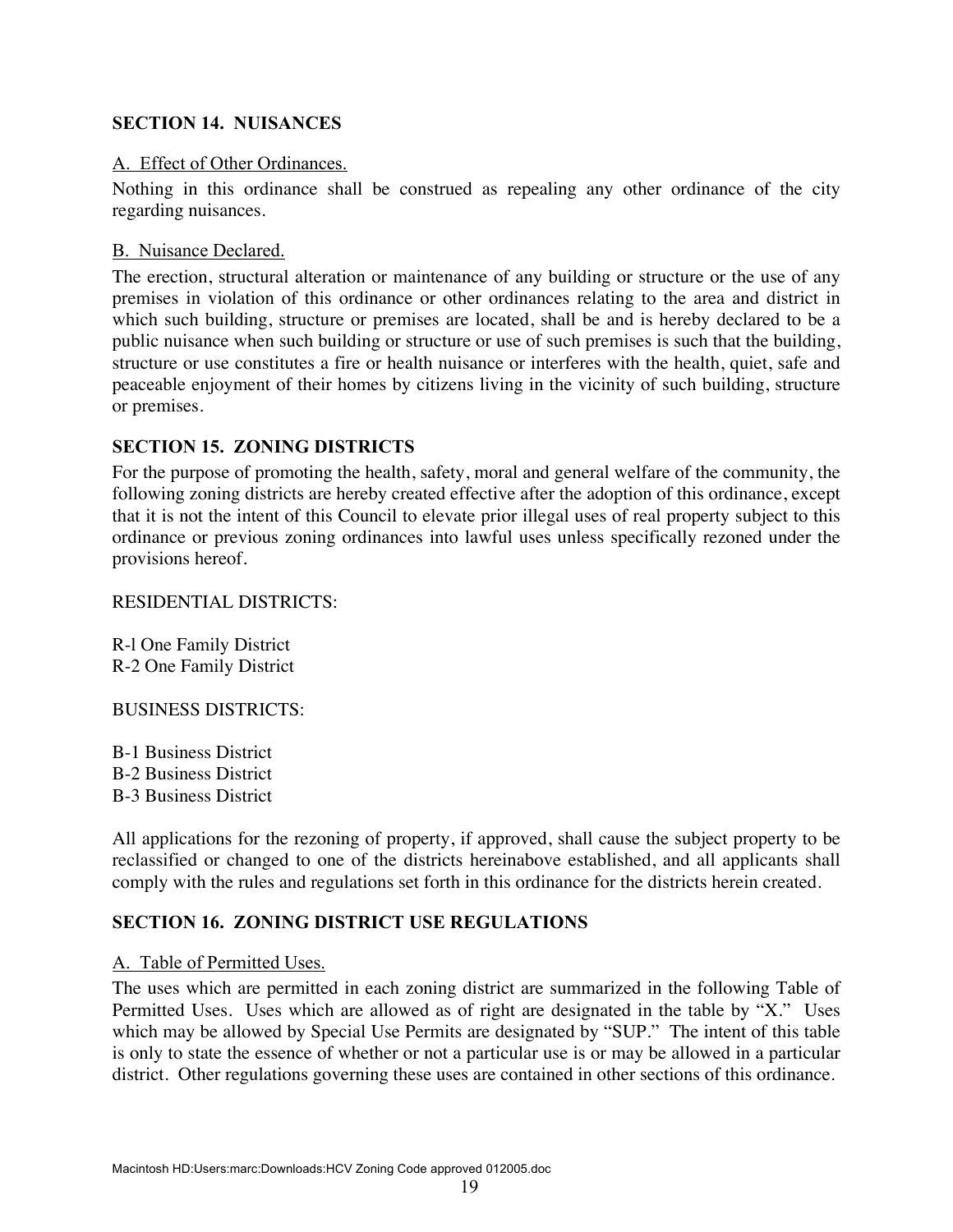All uses requiring, Special Use Permits shall only be authorized by city council approval of special use permits. The requirements for special use permits are more fully set out in Section 16  $D(1), (2), (3), (4), (5), (6), (7),$  and  $(8)$  of this ordinance. These requirements are cumulative and in addition to other requirements that affect the usage of commercially zoned properties within the corporate limits of the City of Hill Country Village.

It is further required that all commercial establishments selling materials, retail goods, equipment or any other type of chattels, or servicing or repairing of such, shall display and store personal property inside the buildings of such premises.

Temporary sidewalk sales that may include tents no larger than 50 sq. ft. may be allowed with sales duration no more than 3 days per 6-month period. The sales area may not substantially obstruct the parking area.

|                                             | $R-1$ | $R-2$ | $B_{-1}$ | $B-2$ |  |
|---------------------------------------------|-------|-------|----------|-------|--|
| Agriculture                                 |       |       |          |       |  |
| One Family Dwelling                         |       |       |          |       |  |
| Servants' Quarters, Extended Family         |       |       |          |       |  |
| Home Office                                 |       |       |          |       |  |
| <b>Residential Planned Unit Development</b> |       |       |          |       |  |

# **TABLE OF PERMITTED USES**

### COMMERCIAL ESTABLISHMENTS

|                                                      | $R-1$ | $R-2$ | $B-1$ | $B-2$       | $B-3$ |
|------------------------------------------------------|-------|-------|-------|-------------|-------|
| <b>Aerial Survey</b>                                 |       |       | X     | X           | X     |
| Air-conditioning                                     |       |       |       | X           | X     |
| <b>Animal Clinic</b>                                 |       |       |       | $\mathbf X$ | X     |
| <b>Antique Store</b>                                 |       |       | X     | X           | X     |
| Specialty Retail Shop                                |       |       | X     |             |       |
| <b>Appliance Store</b>                               |       |       |       | X           | X     |
| <b>Automobile Parts</b>                              |       |       |       | X           | X     |
| <b>Bakery</b>                                        |       |       | X     | X           | X     |
| Bank, Drive-In Bank, or other financial institution  |       |       |       | X           | X     |
| insured by FDIC                                      |       |       |       |             |       |
| <b>Barber Shop/Beauty Salon</b>                      |       |       | X     | X           | X     |
| Bicycle, Lawnmower                                   |       |       |       | X           | X     |
| <b>Blueprinting and Photostating</b>                 |       |       | X     | X           | X     |
| <b>Bookstore</b>                                     |       |       | X     | X           | X     |
| <b>Business Machines</b>                             |       |       |       | X           | X     |
| Candy, Nut and Confectionery                         |       |       | X     | X           | X     |
| Clothing and Accessories                             |       |       | X     | X           | X     |
| Daycare, Nursery, through and including kindergarten |       |       |       | X           |       |
| Drug Store                                           |       |       |       | X           | X     |
| Electronic Equipment                                 |       |       |       | X           | X     |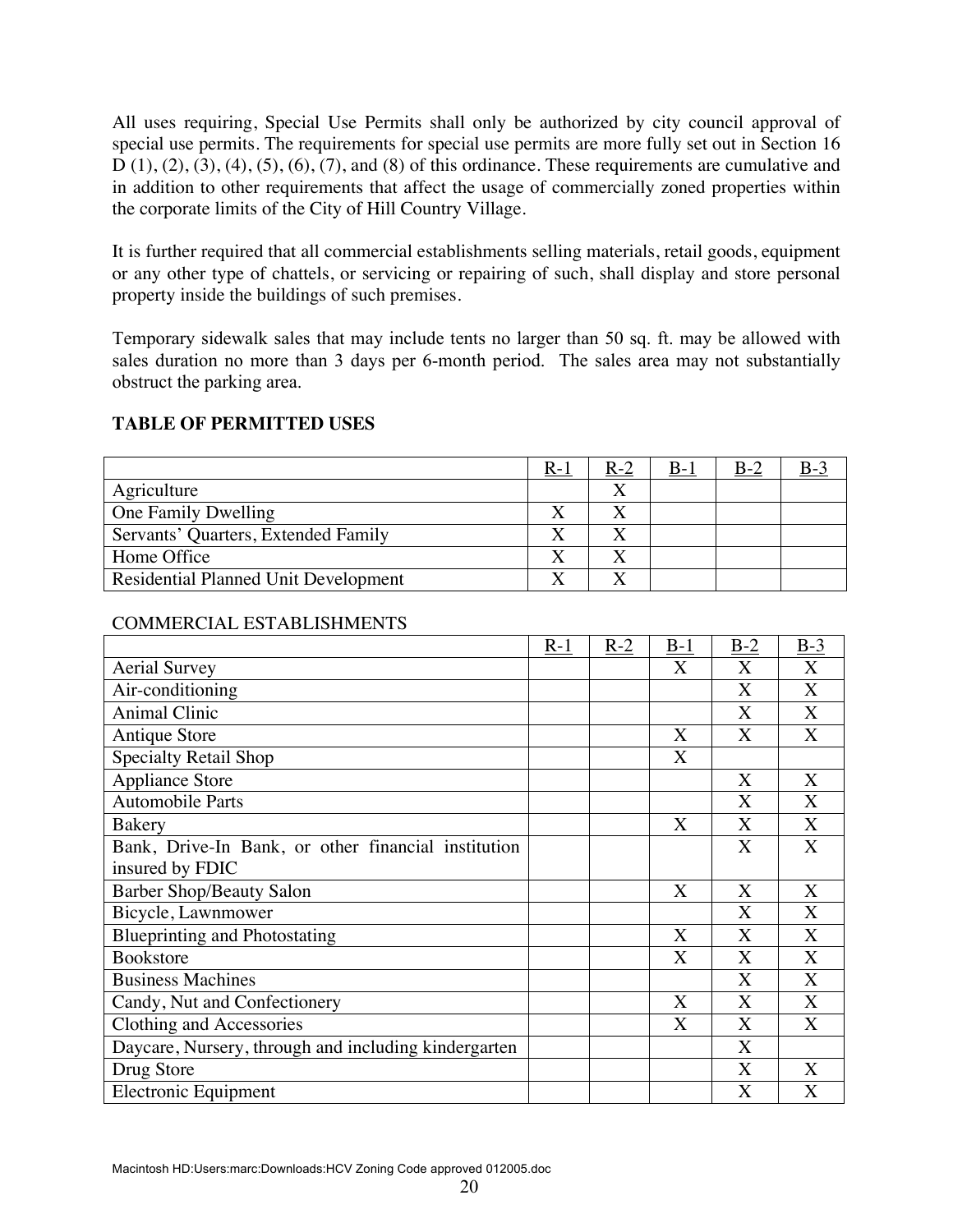|                                                      | $R-1$ | $R-2$ | $B-1$                 | $B-2$                     | $B-3$                     |
|------------------------------------------------------|-------|-------|-----------------------|---------------------------|---------------------------|
| Fabric Shop                                          |       |       | X                     | X                         | X                         |
| <b>Fine Arts Gallery</b>                             |       |       | X                     | X                         | $\overline{\text{X}}$     |
| <b>Floor Covering</b>                                |       |       |                       | X                         | X                         |
| Florist                                              |       |       | X                     | X                         | $\bf{X}$                  |
| Home Furnishings, Décor, Accents, Accessories        |       |       | X                     | X                         | $\overline{\text{X}}$     |
| <b>Gift Shop</b>                                     |       |       | X                     | X                         | X                         |
| Glass                                                |       |       | X                     | X                         | $\overline{\text{X}}$     |
| Hardware                                             |       |       | X                     | X                         | X                         |
| <b>Health Food</b>                                   |       |       | X                     | $\overline{\text{X}}$     | $\overline{X}$            |
| <b>Hobby Supply</b>                                  |       |       | X                     | X                         | $\overline{\text{X}}$     |
| <b>Interior Decorating</b>                           |       |       | X                     | X                         | X                         |
| Jewelry                                              |       |       | $\overline{\text{X}}$ | X                         | $\overline{\text{X}}$     |
| Laboratory, Dental or Medical                        |       |       |                       | X                         | X                         |
| Laundry and/or Dry Cleaning Pickup Station only, (no |       |       |                       | X                         | $\overline{X}$            |
| on-site Processing)                                  |       |       |                       |                           |                           |
| Leather Goods or Luggage                             |       |       | X                     | X                         | X                         |
| Locksmith                                            |       |       |                       | X                         | $\overline{\text{X}}$     |
| Lodges, not to exceed 50 members                     |       |       |                       | X                         | X                         |
| Massage Therapy/Spa                                  |       |       | X                     | X                         | X                         |
| Medical or Dental Clinic                             |       |       |                       | X                         | $\bf X$                   |
| Museum                                               |       |       | X                     | X                         | X                         |
| <b>Musical Instruments/Sheet Music</b>               |       |       | X                     | X                         | $\mathbf X$               |
| Office Building                                      |       |       |                       | X                         | $\overline{X}$            |
| Office, Professional or Administrative               |       |       | X                     | $\overline{\text{X}}$     | $\overline{\text{X}}$     |
| Office Suite                                         |       |       |                       | X                         | $\overline{\text{X}}$     |
| Office Equipment and Supply                          |       |       |                       | X                         | X                         |
| Optical Goods, allow grinding to prescription        |       |       |                       | X                         | X                         |
| Paint and Wallpaper                                  |       |       | X                     | X                         | $\overline{X}$            |
| Pawn Shop                                            |       |       |                       |                           | $\boldsymbol{X}$          |
| Pet Shop                                             |       |       |                       | X                         | $\overline{\text{X}}$     |
| Photographic Equipment and Supplies                  |       |       | $\mathbf X$           | $\overline{\textbf{X}}$   | $\overline{\text{X}}$     |
| Picture Framing                                      |       |       | X                     | X                         | X                         |
| <b>Plumbing Fixture</b>                              |       |       | X                     | X                         | X                         |
| Public School                                        |       |       | X                     | X                         | X                         |
| <b>Sexually Oriented Business</b>                    |       |       |                       |                           | $\overline{\text{X}}$     |
| <b>Shoe Sales</b>                                    |       |       | X                     | X                         | $\boldsymbol{\mathrm{X}}$ |
| Sign Shop                                            |       |       |                       | $\boldsymbol{\mathrm{X}}$ | $\boldsymbol{\mathrm{X}}$ |
| Sporting Goods                                       |       |       | $\boldsymbol{X}$      | X                         | $\overline{\text{X}}$     |
| Snack & Beverage Shop                                |       |       | X                     | X                         | X                         |
| <b>Stamps and Coins</b>                              |       |       | X                     | X                         | $\overline{\text{X}}$     |
| <b>Stationary/Paper Products</b>                     |       |       | X                     | X                         | $\boldsymbol{\mathrm{X}}$ |
| Studio, see definition                               |       |       | X                     | X                         | X                         |
| <b>Surgical Supplies</b>                             |       |       |                       | $\mathbf X$               | $\overline{\text{X}}$     |
| <b>Tailor Shop</b>                                   |       |       | X                     | X                         | X                         |

Macintosh HD:Users:marc:Downloads:HCV Zoning Code approved 012005.doc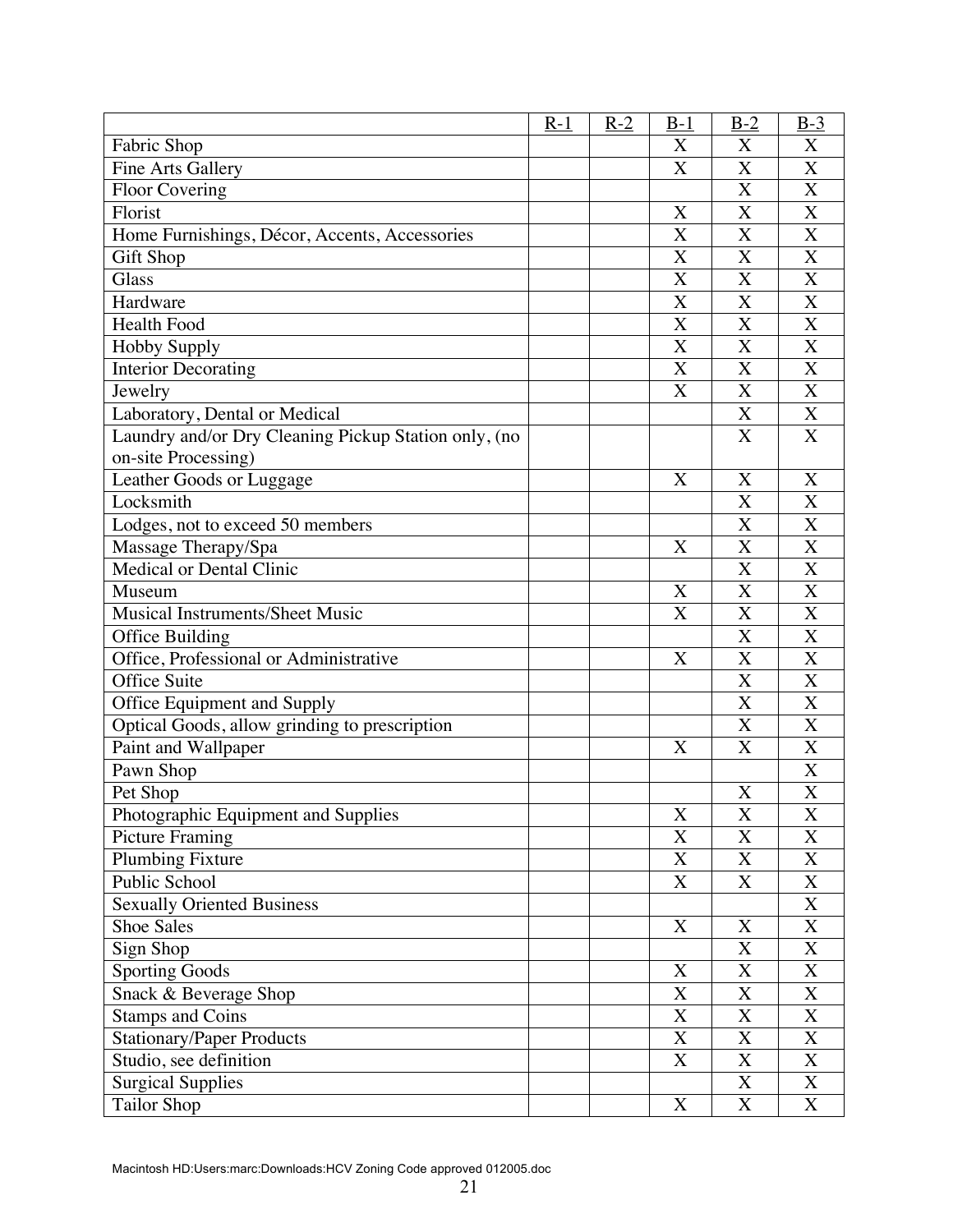|                                                 | $R-1$ | $R-2$ | $B-1$        | $B-2$ | $B-3$ |
|-------------------------------------------------|-------|-------|--------------|-------|-------|
| Tattoo Studio                                   |       |       |              |       |       |
| Tennis, Racquetball or Handball Courts – indoor |       |       |              |       |       |
| ONLY                                            |       |       |              |       |       |
| Tobacco Shop                                    |       |       |              |       |       |
| <b>Toys</b>                                     |       |       | X            |       |       |
| Trophy                                          |       |       | $\mathbf{v}$ |       |       |

### SPECIAL USE PERMITS

|                 | <u>R-1</u> | <u>R-2</u> | <u>B-1</u> | $B-2$      | <u>B-3</u> |
|-----------------|------------|------------|------------|------------|------------|
| Church          | <b>SUP</b> | <b>SUP</b> | <b>SUP</b> | <b>SUP</b> | <b>SUP</b> |
| Restaurant      |            |            | <b>SUP</b> | <b>SUP</b> | <b>SUP</b> |
| Private School  | <b>SUP</b> | <b>SUP</b> | <b>SUP</b> | <b>SUP</b> | <b>SUP</b> |
| Public Building | <b>SUP</b> | <b>SUP</b> | <b>SUP</b> | <b>SUP</b> | <b>SUP</b> |
| Utility         | <b>SUP</b> | <b>SUP</b> | <b>SUP</b> | <b>SUP</b> | <b>SUP</b> |

### 1. Additional uses only by Council approval

- a. The Hill Country Village City Council reserves the power to grant additional commercial uses not listed on the commercial table of uses in the city's comprehensive general zoning ordinance after review and recommendation from the Zoning Commission
- b. In the event the council should authorize such additional commercial uses, it shall require the applicant, owner and/or lessee of such properties to comply with all other present conditions required of commercial uses in the city's B-1, B-2 B-3 business districts with respect to the properties used for the additional commercial use. Enforcement of these requirements to such uses shall not preclude the applicant, owner and/or lessee from applying for a variance or special exception from the application of such conditions to the city's board of adjustments.
- c. The city council reserves the power to require applicants, owners and/or lessees for such additional commercial uses to present plans for the location and design of the means of ingress and egress to public streets, off-street parking and loading facilities, sidewalks, drainage, signage, lighting, open spaces, landscaping, fencing, screening of air conditioning units or other forms of protective screening as may be required to protect adjacent and nearby property.
- d. The council may also make recommendations and require measures to limit noise, litter, lighting or other factors which may adversely affect the use, value or desirability of adjacent or nearby property. Such protective measures may include limitations on hours of operation or provisions to ensure continued proper maintenance. No building permits shall be issued by the City Administrator or his/her authorized agent until compliance is confirmed.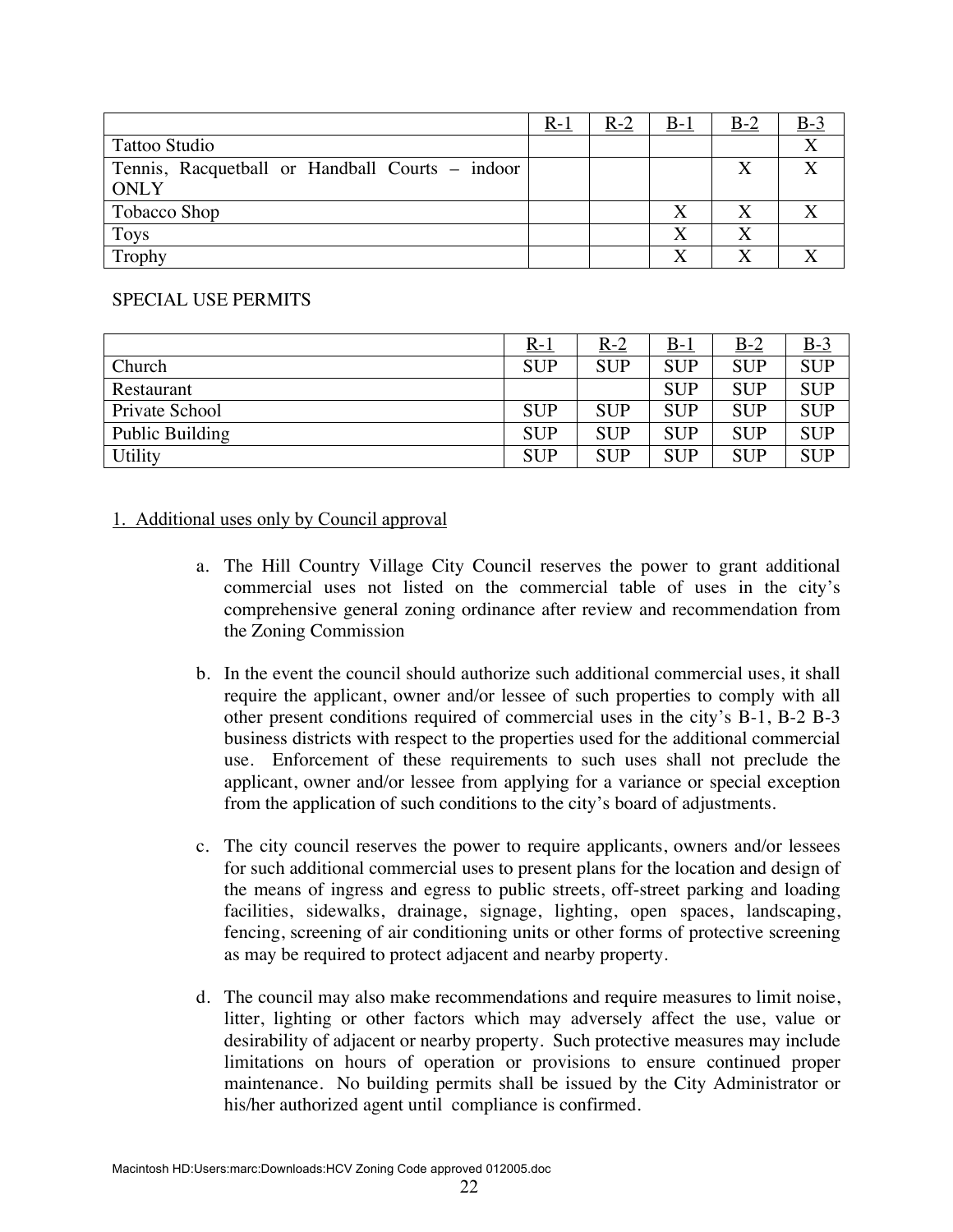### 2. Certificate of Occupancy.

Each business establishment shall have a Certificate of Occupancy to occupy the buildings or structures from which business is conducted, unless the business qualifies for and obtains a Tenant Occupancy Permit. An Office, Professional or Administrative, must obtain a Certificate of Occupancy. A business establishment may have one or more permitted use(s). Each permitted use must be listed on the Certificate of Occupancy. Application for the initial or an additional use requires the issuance of a new Certificate of Occupancy as well as payment of applicable fees as set by City Council. A Certificate of Occupancy may be transferred to a purchaser or lessee of the business if the use of the buildings or structures remains substantially the same, but such transfer must be recorded with the City.

### 3. Tenant Occupancy Permit.

Each specialty retail shop located in a B-1 zoning district that leases the buildings or structures from which business is conducted from a lessor that operates an Office, Administrative, and possesses a Certificate of Occupancy in the B-1 zoning district, may obtain a Tenant Occupancy Permit. Each permitted use must be listed on the Tenant Occupancy Permit. Application for the initial or an additional use requires the issuance of a new Tenant Occupancy Permit as well as payment of applicable fees as set by City Council. A Tenant Occupancy Permit may be transferred to a purchaser or sublessee of the business if the use of the structures and buildings remains substantially the same, but such transfer must be recorded with the City.

# B. Residential District Use Regulations.

In the R-l and R-2 One Family Districts, no structure, building or land shall be used, and no building or structure shall hereafter be erected or structurally altered, which is arranged or designed to be used for other than one or more of the uses specified in the Table of Permitted Uses and in accordance with the following provisions.

### (1) Minimum Lot Size

The minimum lot size shall be no less than two acres in the R-1 District, and no less than four and one-half acres in the R-2 District.

### (2) Dwelling Unit Design

Every dwelling unit shall be a single, detached one family Dwelling, not less than 1,800 square feet in gross floor area, and not more than two stories or 30 feet in height.

### (3) Servants' or Extended Family Quarters

(a) Servants' quarters may not exceed 1,000 square feet in gross floor area, and may not be rented to anyone except domestic servants who are employed on the property full-time. Extended family quarters are not to exceed 1,000 sq. ft. and are permitted for family use only; these quarters are not to be used for rentals.

(b) In the R-l District, a separate building for servants' or extended family quarters shall not be permitted, but servants' or extended family quarters may be attached to the main dwelling unit.

(c) In the R-2 District, servants' or extended family quarters may be a separate building and they may be on one level above a garage, but such building may not exceed 30 feet in height. In any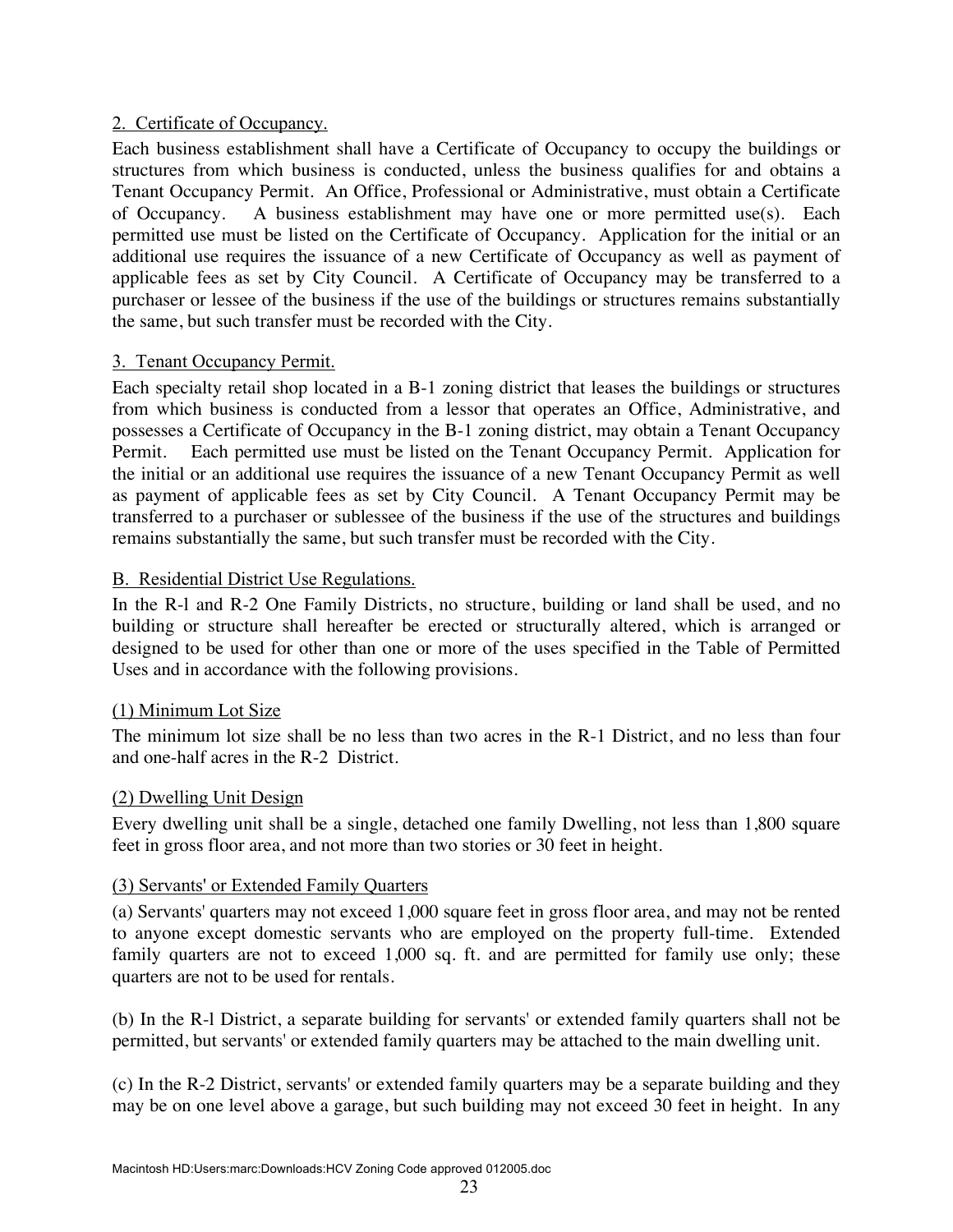case, the architectural character of the servants' or extended family quarters shall be compatible with that of the main Dwelling unit on the same lot.

### (4) Other Accessory Buildings

A dwelling may also include the customary outbuildings: 1 barn, pool cabana not suitable for habitation, tool storage, workshop or studio area without plumbing, along with private garages and/or a carport to accommodate as many as five vehicles in the R-1 residential district and seven Vehicles in the R-2 residential district.

### (5) Setbacks

(a) In the R-1 District, the front setback area shall be 50 feet. No structure or building including but not limited to dwelling, garage, outbuilding, swimming pool, tennis court, stables, or riding ring shall be constructed less than 50 feet back from any public street easement line or less than 25 feet from the rear or side property line; provided, however, fences, flatwork such as sidewalks and driveways, and landscaped buffers may be constructed within the setback area.

(b) In the R-2 District, the front setback area shall be 100 feet. No structure or building, including but not limited to dwelling, garage, outbuilding, swimming pool, tennis court, stables or riding ring shall be constructed less than 100 feet from any public street easement line or less than 50 feet from the rear or side property line; provided, however fences, flatwork such as sidewalks and driveways, and landscaped buffers may be constructed within the setback area.

(c) If any of the present improvements on any residence in a residential district are closer to the property lines than the minimum front, side or rear setback requirements, then any structural alteration to such improvements shall be constructed so as to conform to the minimum setback requirements as provided for herein. If any residence in a residential district is situated farther from the property lines than the minimum setback requirements, then any garage, servants' quarters, outbuilding, swimming pool, tennis court, stables or riding ring shall be constructed so as not to extend in front of the front line of said residence facing any public street.

(d) Television satellite dishes shall be situated to the rear of the residence. Driveway gates shall be set back a minimum of eight feet inside the property line. In the R-l District, liquid petroleum gas tanks shall be at least 25 feet from the side and rear property lines and to the rear of the residence. In the R-2 District, such tanks shall be at least 50 feet from the side and rear property lines and to the rear of the residence.

#### (6) Swimming Pool or Pond Drainage

No owners of any swimming pool or pond, their agents, servants, or employees shall create a nuisance by draining, or permitting or allowing any drainage from a swimming pool or pond to any adjacent private or public property or onto a public roadway posing a possible traffic hazard.

#### (7) Parking

Motor homes, mobile homes, recreational vehicles, trailers, or boats shall be parked only to the rear of a residence or rear of the front line of the residence if visually obscured from the street or in a garage or carport, and not in the side and rear setback areas, provided, however, they may be parked anywhere upon the property for a period of not more than 72 consecutive hours.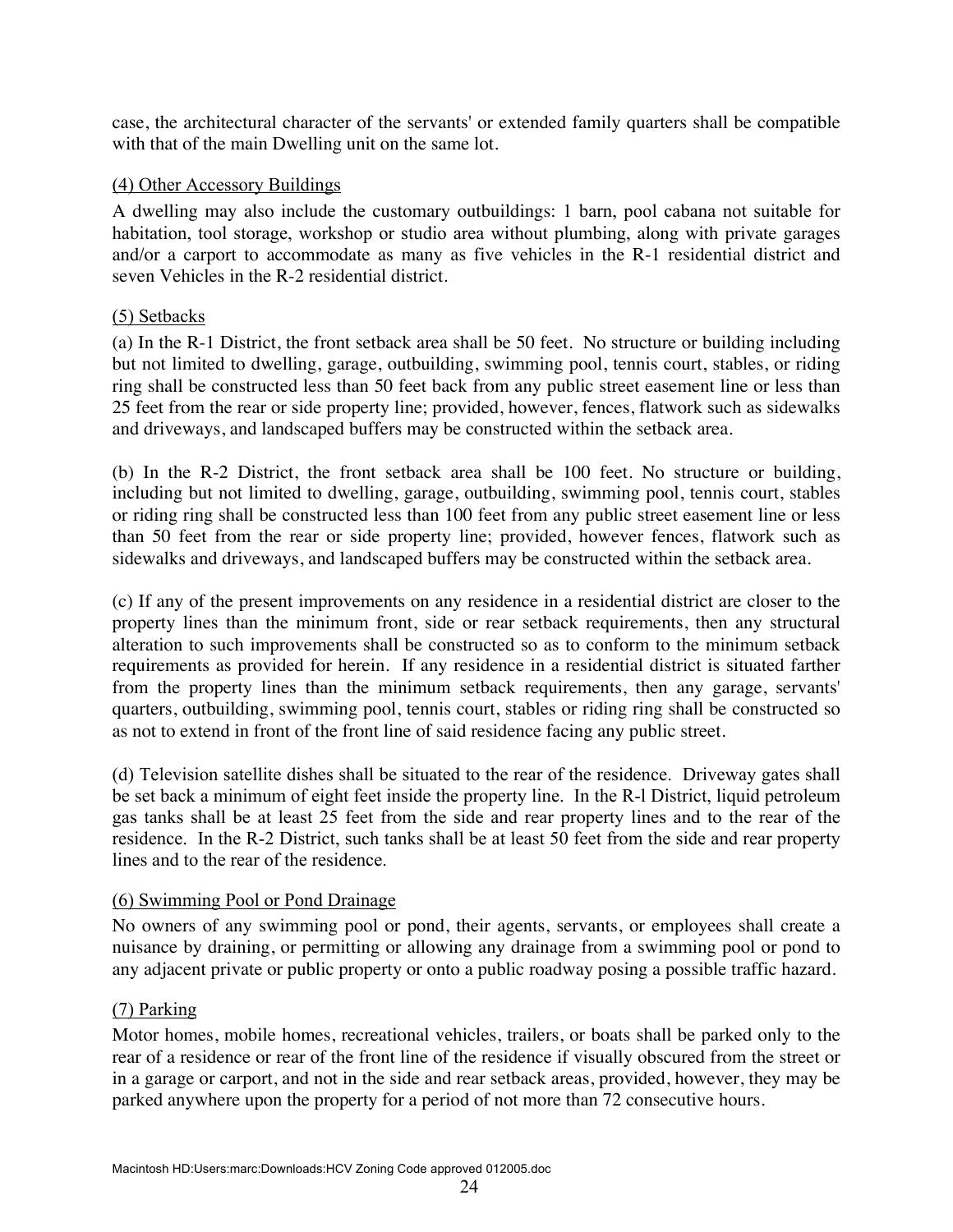### (8) Animals

Commercial breeding or feeding of animals, birds, poultry, fish or reptiles or the keeping of wild or exotic creatures is prohibited. The operation of a commercial dairy, dog boarding kennel or veterinary hospital, or the operation of a commercial livery or boarding stable for horses, a riding academy, or rodeo or roping arena is also prohibited. This restriction shall not be construed to prohibit the keeping of a reasonable number of domestic animals for family enjoyment, but where such domestic animals are kept, the premises shall be maintained in a clean condition and in a manner to avoid the breeding of flies and giving off of noxious odors.

### (9) Home Offices

No retail trade, manufacturing, repair work, or construction, shall be conducted in a home office. No stock in trade shall be kept or sold on the premises, and no equipment or materials shall be stored outside the dwelling. No business shall be conducted in a home office which would regularly cause clients or customers to come to the premises nor shall the owner of such business employ any persons for such business who is not a resident of the dwelling or related to the resident by blood, marriage or adoption. No continuous activity shall be permitted in a home office which would produce noise, odors, fumes, vibration, dust or electronic interference outside the premises, or which would cause the dwelling to be ineligible for normal residential water, electric and garbage collection rates. No nameplate, sign or exterior display shall be permitted. The entrance to the home office shall be within the dwelling, and no construction features which are not customarily found in a dwelling shall be permitted.

#### (10) Temporary Residences

No person shall at any time use as a residence, temporarily or permanently, a trailer, motor home, manufactured home, mobile home, basement, tent, shack, garage, barn or other outbuilding. Temporary use of such residences may be authorized through the Board of Adjustment provided the Board of Adjustment establishes a time limit for the use not to exceed 12 months.

#### $(11)$  Signs

No advertising sign or business sign of any character shall be permitted in a residential district, except temporary real estate, political and public interest signs as regulated by the sign ordinance and state law.

#### (12) Open Space Requirements

All structures on residentially zoned lots, including those uses permitted by special use permit, shall not exceed 30% of the entire ground level area of an R-1 zoned lot and 20% of the entire ground level area of an R-2 zoned lot. For example, but not limited to following:

- (1) A house, garage and/or carport;
- (2) A driveway, motor court or parking area;
- (3) Courtyards, terraces and greenhouses;
- (4) Swimming pools and pool houses;
- (5) Tennis or sport courts;
- (6) Stables, barns and outbuildings; and,
- (7) Servants' or Extended Family quarters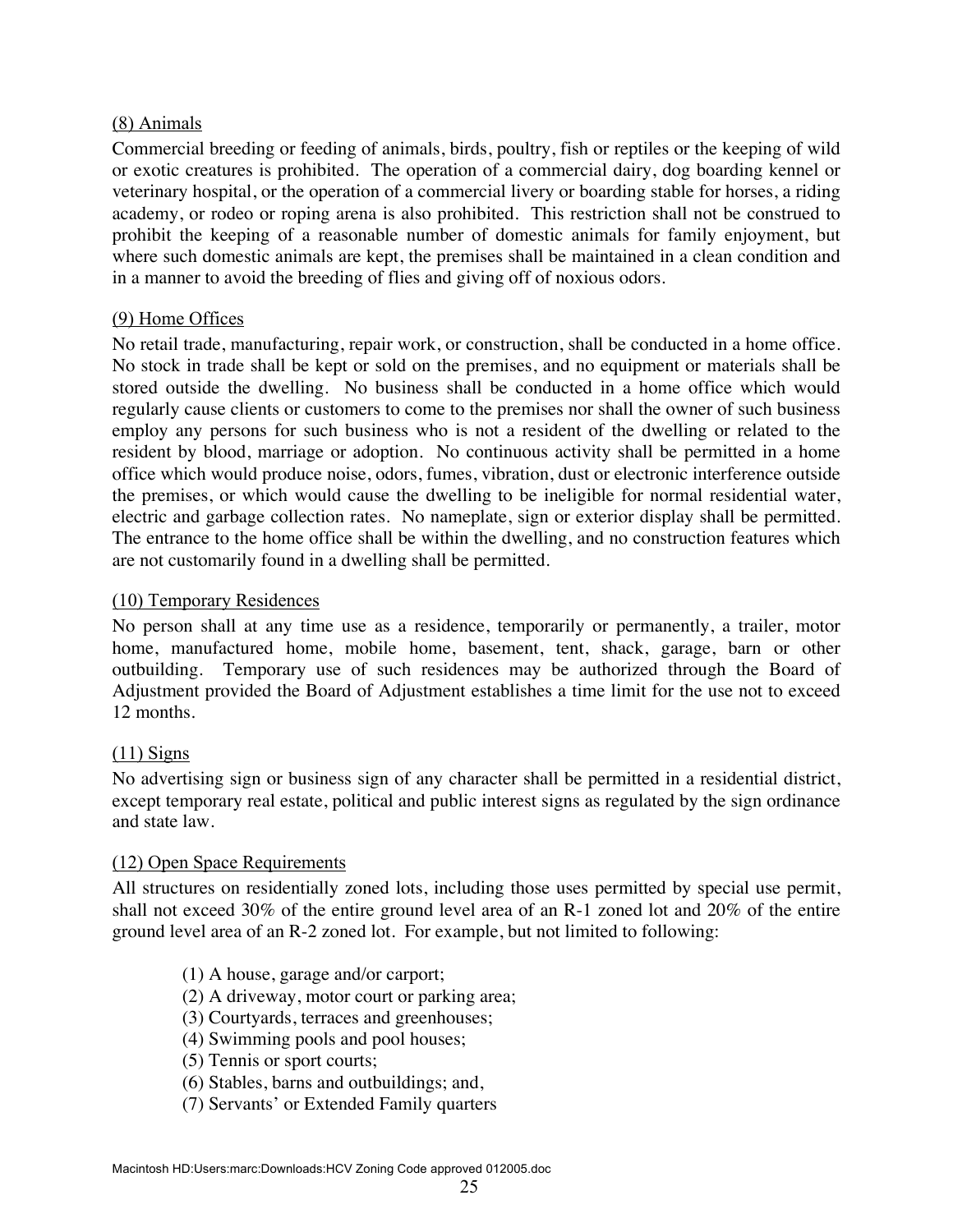### C. B-1, B-2 and B-3 Business District Use Regulations

In the B-1, B-2, and B-3 Business Districts, no structure, building or land shall be used, and no building or structure shall hereafter be erected or structurally altered, which is arranged or designed to be used for other than the uses specified in the Table of Permitted Uses and in accordance with the following provisions, except for legal, nonconforming uses and buildings and structures.

### (1) Signs

All signs shall conform to the applicable provisions of the city's sign ordinance.

### (2) Height Limit

No building or structure hereafter erected or structurally altered shall exceed either two stories or 30 feet in height.

### (3) Setbacks for Nonresidential Buildings

(a) Every nonresidential building in a business zoning district shall have a front yard setback of not less than 50 feet, if the abutting property on either side (not separated by a public street or alley) is the side of a lot in a residential zoning district. If the abutting property on both sides of the subject lot is some combination of a public street or alley, another lot in a business zoning district, or the rear of a lot in a residential zoning district, then the front yard setback shall be not less than 35 feet.

(b) Every nonresidential building in a business zoning district shall have a side yard setback of not less than 25 feet, if the abutting property on either side (not separated by a public street or alley) is in a residential zoning district. If the abutting property on both sides is also in a business zoning district or a public street or alley, the side yard setback shall be not less than 12 feet.

(c) Every nonresidential building in a business zoning district shall have a rear yard setback of 25 feet.

(d) All equipment and/or merchandise offered for sale or lease shall be stored in a building or screened area not visible from any bordering public street except for car rentals.

(e) A special exception to nonresidential setback requirements may be granted for buildings or structures erected on the footprint of buildings or structures that exist on land annexed into the city subsequent to the adoption of this code.

### (4) Off-Street Parking and Loading

#### 1. General.

The provision for and maintenance of off-street parking facilities shall be the responsibility of the owner of the use, structure and/or land on which is located the use for which off-street parking facilities are required. It shall further be the responsibility of such owners of such uses to provide parking spaces or a parking area for the exclusive use of vehicles transporting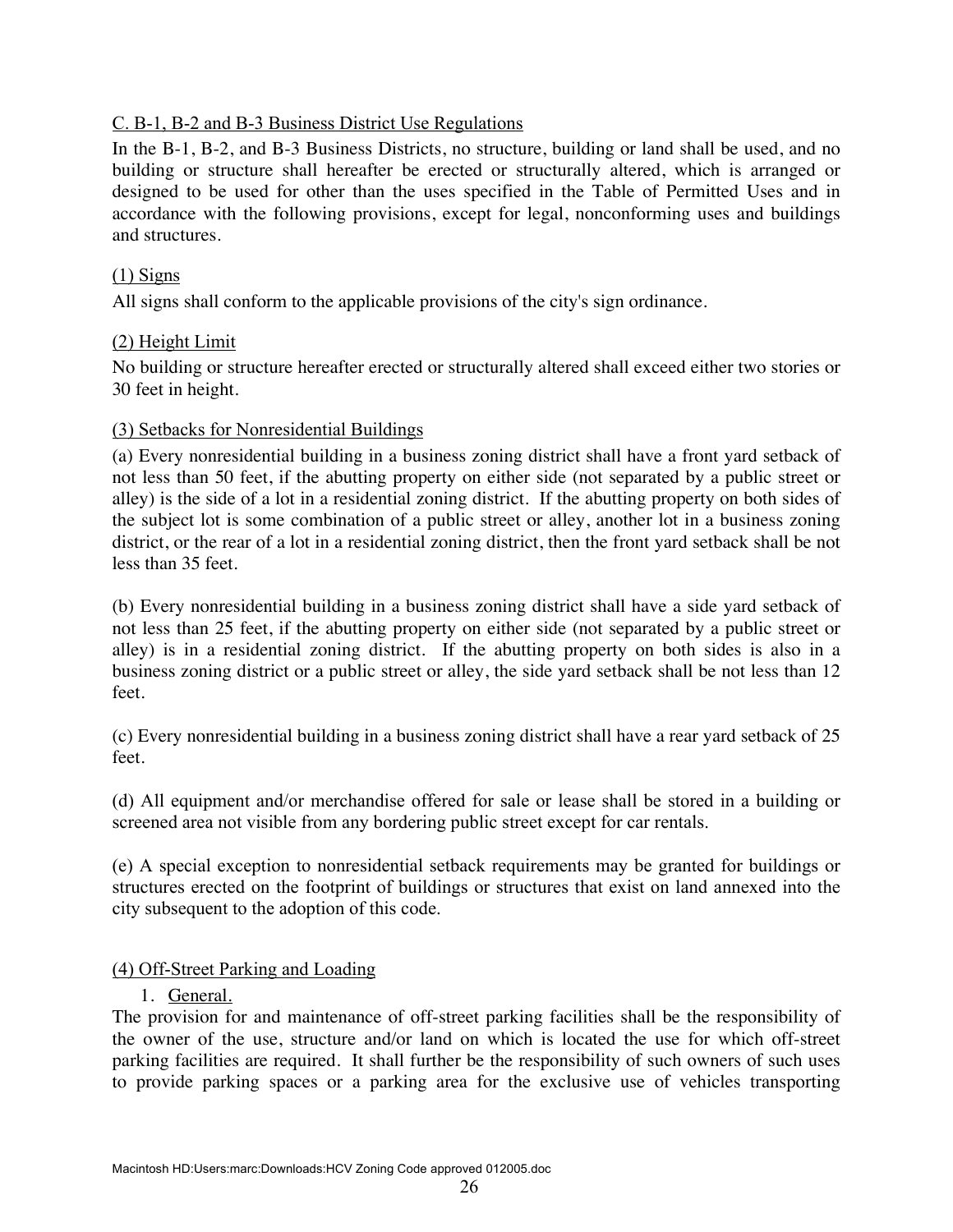temporarily or permanently disabled persons as defined in Chapter 681 of the Texas Transportation Code.

(a) *Dimensions*. Off-street parking spaces shall have minimum dimensions of nine (9) feet in width and eighteen (18) feet in length, exclusive of access or maneuvering area, ramps and other appurtenances and except as provided in subsection (b).

(b) *Compact vehicles*. Up to thirty (30) percent of the required parking spaces may be designated for use by compact vehicles with minimum dimensions of eight (8) feet in width and sixteen (16) feet in length. Compact vehicle parking areas shall be identified by either of the following methods:

Posting signs a minimum of eighteen (18) by twenty-four (24) inches in size at each end of the designated parking area; or Individually marking each parking space surface with lettering a minimum of six (6) inches in size.

(c) *Aisle width*. The minimum width of access aisles internal to a parking lot or structure shall be as follows:

| Parking angle | One-Way Operation | Two-Way Operation |
|---------------|-------------------|-------------------|
| ററ            |                   |                   |
| L O           |                   |                   |
|               |                   |                   |
| 750           |                   |                   |
| ∩∩∘           |                   |                   |

Minimum Aisle Width (Feet)

(d) *Location*. Except as otherwise permitted under a cooperative parking plan, off-street parking facilities shall be located on the lot(s) on which the use or structure for which they are provided is located.

(e) *Turnarounds*. All parking areas containing three (3) or more parking spaces shall include a turnaround which is designed and located so that vehicles can enter and exit the parking area without backing onto a public right-of-way.

### 2. Construction and Maintenance of Parking Facilities.

Off-street parking facilities shall be constructed, maintained and operated in accordance with the following specifications:

(a) *Drainage and surfacing*. Areas shall be properly graded for drainage, surfaced with concrete, asphaltic concrete, or asphalt and maintained in good condition free of weeds, dust, trash and debris.

(b) *Wheel guards*. Boundary or perimeter areas shall be provided with wheel guards or bumper guards, so located that no part of parked vehicles will extend beyond the property line of the parking area.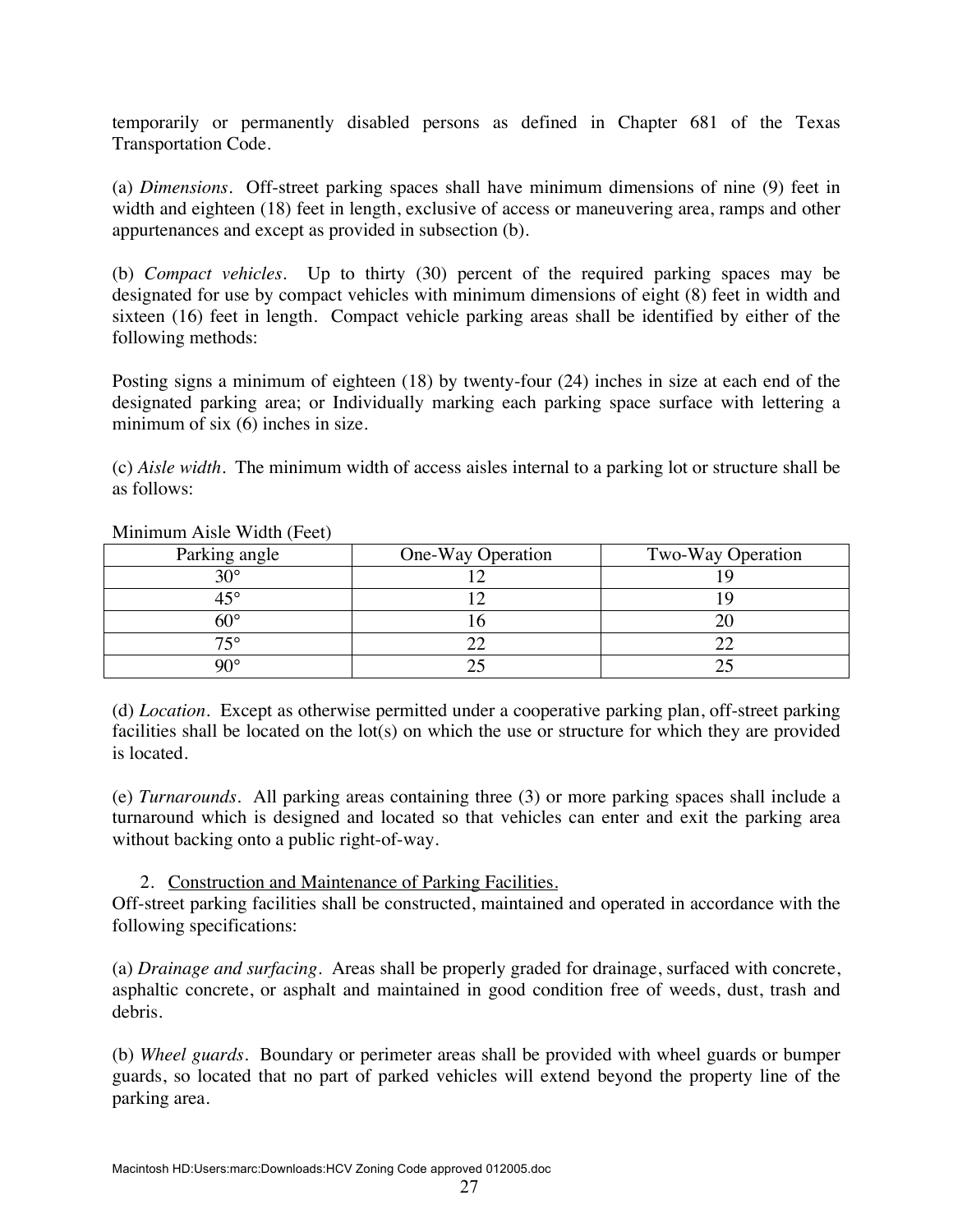(c) *Protective screen fencing*. Areas shall be provided with protective screen fencing so that occupants of adjacent structures are not unreasonably disturbed by the movement of vehicles either during the day or night. If a fence with partial ornamentation is constructed the ornamental side of the fence must face the residential property.

(d) *Lighting*. Facilities shall be arranged so that the source of light is concealed from public view and from adjacent residential properties and does not interfere with traffic. Building lighting shall be directed away from neighboring residential structures. Lighting fixtures' lamps shall be shielded to focus light on business area only.

(e) *Entrances and exits*. Facilities shall be provided with entrances and exits so located as to minimize traffic congestion. Except for vehicles entering or exiting businesses located in a B-1 zoning district, all vehicles entering or exiting into and from commercially zoned properties shall have access from the frontage roads to U. S. Highway 281 North and under no circumstances shall such vehicles enter or exit into such commercially zoned properties from any interior streets fronting residentially zoned properties.

(f) *Prohibition of other uses*. Facilities shall not be used for the sale, repair, dismantling, or servicing of any vehicle, equipment, materials, or supplies.

# 3. Sharing Off-Street Parking Facilities.

Pursuant to the following procedure, either part of all of the required off-street parking facilities may be located on a site other than the one occupied by the use or structure requiring such facilities.

(a) Cooperative parking plan. Two (2) or more users may share the same off-street parking facilities and each user may be considered as having provided such shared space individually. Such shared parking space, however, shall not be considered as having been provided individually unless the schedules of operation of all such users are such that none of the users sharing the facilities require the off-street parking facilities at the same time. This arrangement for sharing of off-street parking facilities shall be known as a cooperative parking plan.

(b) Application for approval of cooperative parking plan. An application for approval of a cooperative parking plan shall be filed with the City Administrator or his/her designated agent by the owner of the entire land area to be included within the cooperative parking plan, the owner or owners of all structures then existing on such land area, and all parties having a legal interest in such land and structures. Sufficient evidence to establish the status of applicants as owners of parties in interest shall be provided. The application shall include plans showing the location of the uses or structures for which off-street parking facilities are required, the location of the offstreet parking facilities, and the schedule of times used by those sharing in common.

 (c) Registration of cooperative parking plan. The application shall be reviewed for approval or disapproval by the City Administrator or his/her designated agent with the advice of the city engineer. Upon approval, a copy of the plan shall be registered among the records of the City Administrator or his/her designated agent and shall thereafter be binding upon the applicants,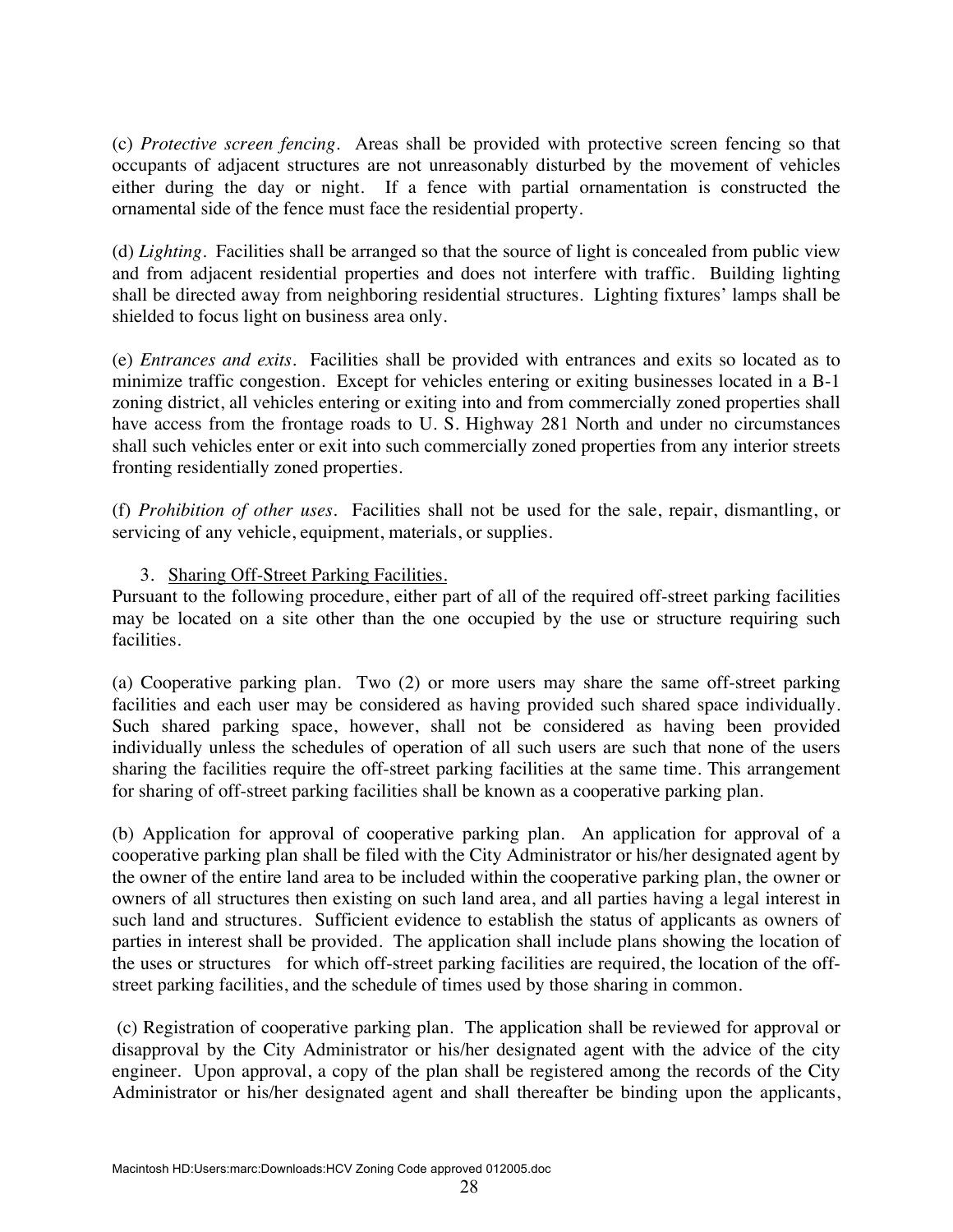their heirs, successors and assigns. The registration shall limit and control the issuance and validity of permits and certifications and shall restrict, limit, and control the use and operation of all land and structures included within such cooperative parking plan.

(d) Amendment or withdrawal of cooperative parking plan. Pursuant to the same procedure and subject to the same limitations and requirements by which the cooperative parking plan was approved and registered, any such plan may be amended or withdrawn, either partially or completely, if all land and structures remaining under such plan comply with all the conditions and limitations of the plan and all land and structures withdrawn from such plan comply with the regulations of this chapter.

# D. Minimum requirements.

(a) The minimum requirements for off-street parking facilities in the B-1, B-2, and B-3 business districts shall be governed by the table in following section, except for legal, nonconforming uses and structures and buildings. The classification of uses enumerated in the table are general and are intended to include all similar uses. Where a classification of uses is not determinable from the table, the city engineer, after consulting with the city's City Administrator or his/her designated agent, shall fix the classification.

(b) Where any requirement for five (5) or more parking spaces results in a fractional unit, a fraction of one-half (1/2) or more shall be considered a whole unit and a fraction less than onehalf (1/2) shall be disregarded. In those cases in which less than five (5) spaces are required, a full parking space shall be required to fulfill a fractional space requirement.

| Uses                                           | <b>Parking Requirements</b>                        |
|------------------------------------------------|----------------------------------------------------|
|                                                | One space per 300 sq.ft. of gross floor area       |
| Professional offices and studios and office    |                                                    |
| suite, administrative and professional.        |                                                    |
| General business, retail, clinics, personal    | One space per 200 sq.ft. of gross retail/sales     |
| service establishment, specialty retail shops  | service area and one space per 800 sq. ft. gross   |
|                                                | storage, processing and/or display area, or one    |
|                                                | space per 400 sq. ft. of combined retail           |
|                                                | sales/service area and display area                |
| Recreational indoor facilities                 | One space per 100 sq.ft. of gross area             |
| Restaurants, cafeterias, delicatessens,        | One space per 100 sq.ft. of gross area             |
| and other food serving establishments,         |                                                    |
| except drive-in establishments                 |                                                    |
| Automotive, nursery, and Affiliated activities | One space per 200 sq.ft. of gross retail           |
|                                                | sales/service floor area, and one space per 800    |
|                                                | sq.ft. of enclosed storage and/or display area,    |
|                                                | and one space per 200 sq.ft. of open               |
|                                                | sales/storage/display area                         |
| Churches                                       | One space per four $(4)$ seats, or $(a)$ one space |
|                                                | per 200 sq. ft. of indoor recreational area        |

# TABLE OF OFF-STREET PARKING REQUIREMENTS.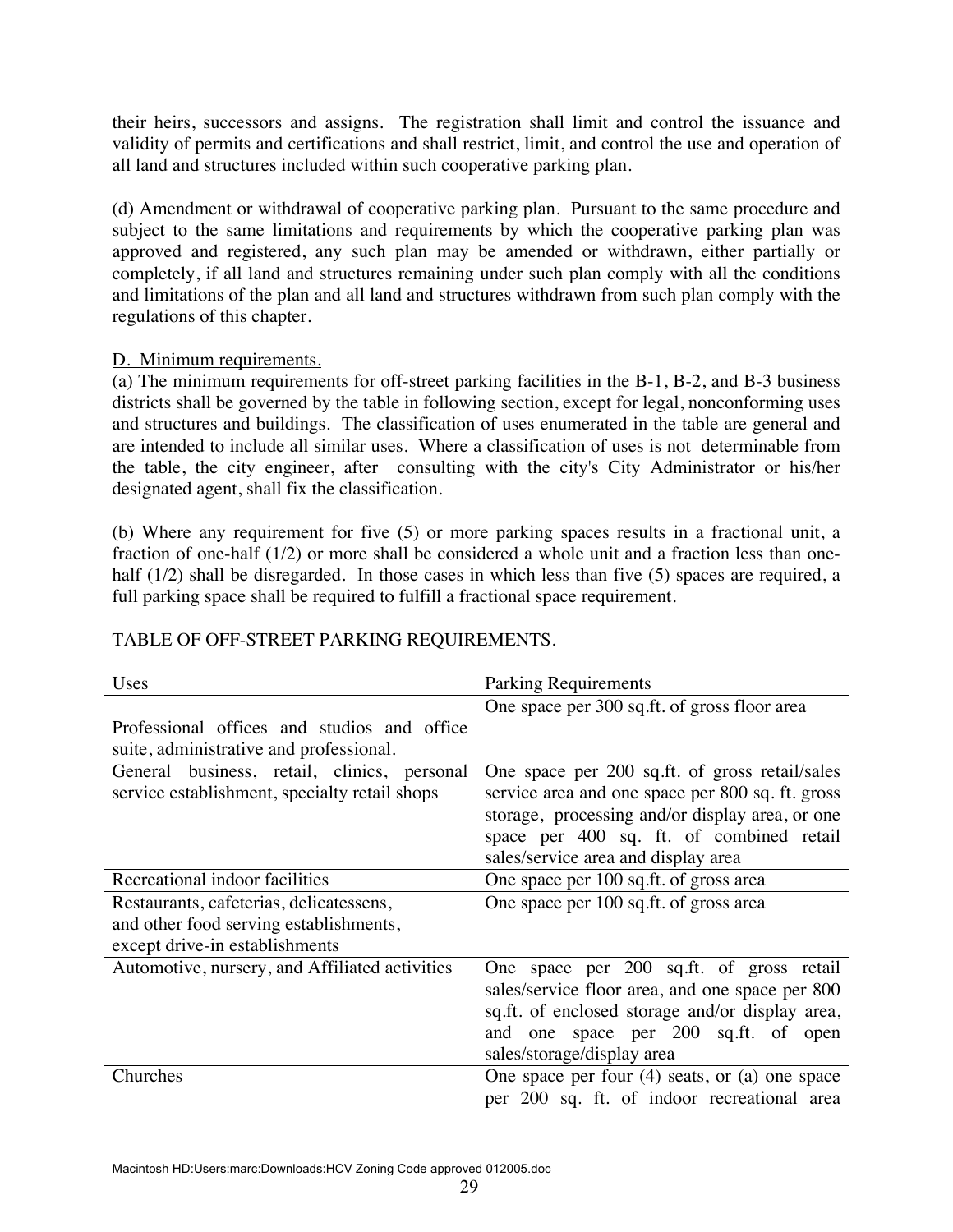|                              | exceeding $20,000$ sq.ft. and (b) one space per     |
|------------------------------|-----------------------------------------------------|
|                              | 100 sq. ft. of associated indoor use, which         |
|                              | ever is greater.                                    |
| Child-care facilities        | One space per ten $(10)$ children and one space     |
|                              | per office                                          |
| Elementary or primary school | Two $(2)$ spaces per classroom and two $(2)$        |
|                              | spaces per office                                   |
| Middle or Junior school      | Three $(3)$ spaces per classroom and two $(2)$      |
|                              | spaces per office                                   |
| Senior or Secondary school   | Six $(6)$ spaces per classroom and six $(6)$ spaces |
|                              | per office                                          |
| College                      | Ten $(10)$ spaces per classroom and ten $(10)$      |
|                              | spaces per office                                   |

### (5) Off-Street Truck Loading Requirements.

(a) *When required*. Truck loading facilities shall be required for the B-2 business district for structures containing uses devoted to businesses, offices, professional buildings, and any other buildings of a commercial nature.

(b) *When applicable*. No structure shall be designed, erected, altered, used, or occupied unless the off-street truck loading facilities herein required are provided. In the event that structures are enlarged, expanded, or changed, the structure shall not be used, occupied, or operated unless there is provided at least the amount of off-street truck loading facilities that would be required if the increment were a separate structure.

(c) *Responsibility*. The provision for and maintenance of the off- street truck loading facilities shall be the joint and several responsibility of the operator and owner of the land upon which the structure requiring the facilities is located.

(d) *Location*. Off-street truck loading facilities shall be located on the same lot on which the structure for which they are provided is located; provided, however, that facilities provided under cooperative arrangement as hereinafter permitted may be located on another site not more than three hundred (300) feet from the structure for which they are provided.

E. Construction and Maintenance. Off-street truck facilities shall be constructed, maintained and operated in accordance with the following specifications.

(a) *Drainage and surfacing*. Areas shall be properly graded for drainage, surfaced with concrete, asphaltic concrete, or asphalt, and maintained in good condition free of weeds, dust, trash, and debris.

(b) *Protective screen fencing*. Areas shall be provided with protective screen fencing such that occupants of adjacent structures are not unreasonably disturbed by the movement of vehicles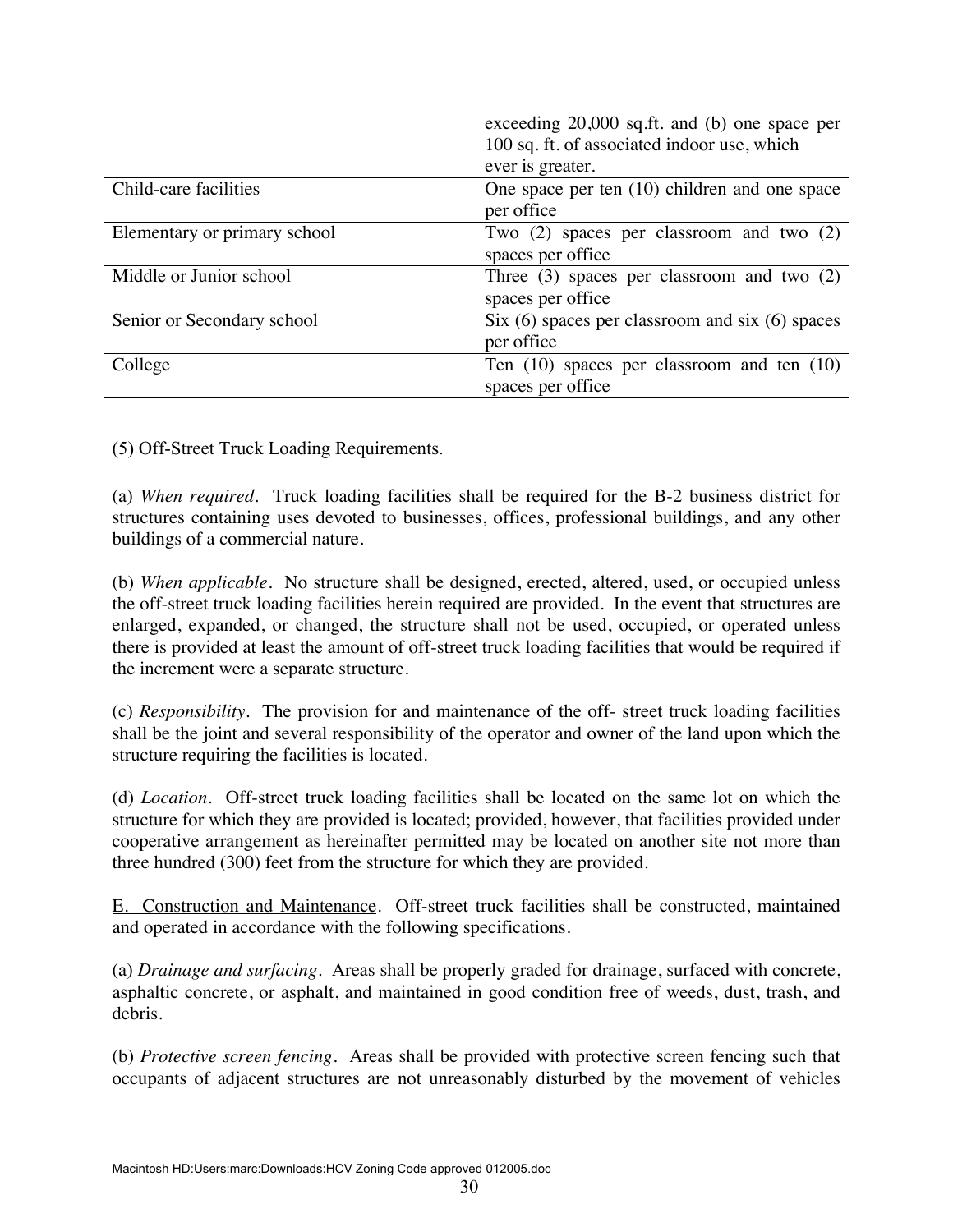either during the day or night. If a fence with partial ornamentation is constructed the ornamental side of the fence must face the residential property.

(c) *Lighting*. Lighting facilities shall be so arranged that they neither unreasonably disturb occupants of adjacent residential properties nor interfere with traffic. Building lighting shall be directed away from neighboring residential structures. Lighting fixtures' lamps shall be shielded to focus light on business areas only.

(d) *Entrances and exits.* Areas shall be provided with entrances and exits so located as to minimize traffic congestion.

(e) *Minimum requirements; area*. The following minimum truck loading spaces shall be provided in all districts for structures containing the uses enumerated above in the commercial district.

Minimum Truck Loading Spaces

| Square Feet of Gross Floor Area in Structure | Required No. of Spaces |
|----------------------------------------------|------------------------|
| $\vert$ 0 up to and including 12,500         |                        |
| 12,501 up to and including $25,000$          |                        |
| $\vert$ 25,001 up to and including 40,000    |                        |

(f) *Waiver*. The city council is authorized to waive the off-street loading requirements for structures that are required to provide and maintain fewer than five (5) off-street parking spaces, or any other structure if the design and the proposed use of the structure shows no need for offstreet loading.

### (6) Buffering of Adjacent Residences

Except for corner lots and legal, nonconforming uses, structures and buildings, all lots in a business zoning district abutting another lot in a residential zoning district (whether or not separated by a public street or alley), shall meet the following buffering requirements:

(a) *General*. A bufferyard consisting of an open space of grass and other landscaping and a masonry wall in combination with design features that screen or block vision, noise pollutants, and other negative by-products shall be provided and maintained along the entire length of the perimeter between any residential districts zoned R-1 or R-2 and other nonresidential districts. The masonry wall or fence shall be maintained and be structurally sound and not permitted to fall into disrepair.

(b) *Buffering for Commercial Properties that Abut Residential Properties in Hill Country Estates, Unit IV*. It is recognized that Bexar Metropolitan Water District has an easement four (4) feet wide to accommodate the previous construction of a 48 inch water main which serves water to the cities of Hill Country Village, Hollywood Park and Stone Oak Subdivision. This line is buried in depths of anywhere from four and a half (4-1/2) feet to seventeen (17) feet in depth. It is recognized that it would be impractical to require a masonry wall as part of the buffering process wherever this water line embraces the boundaries of both residential and commercial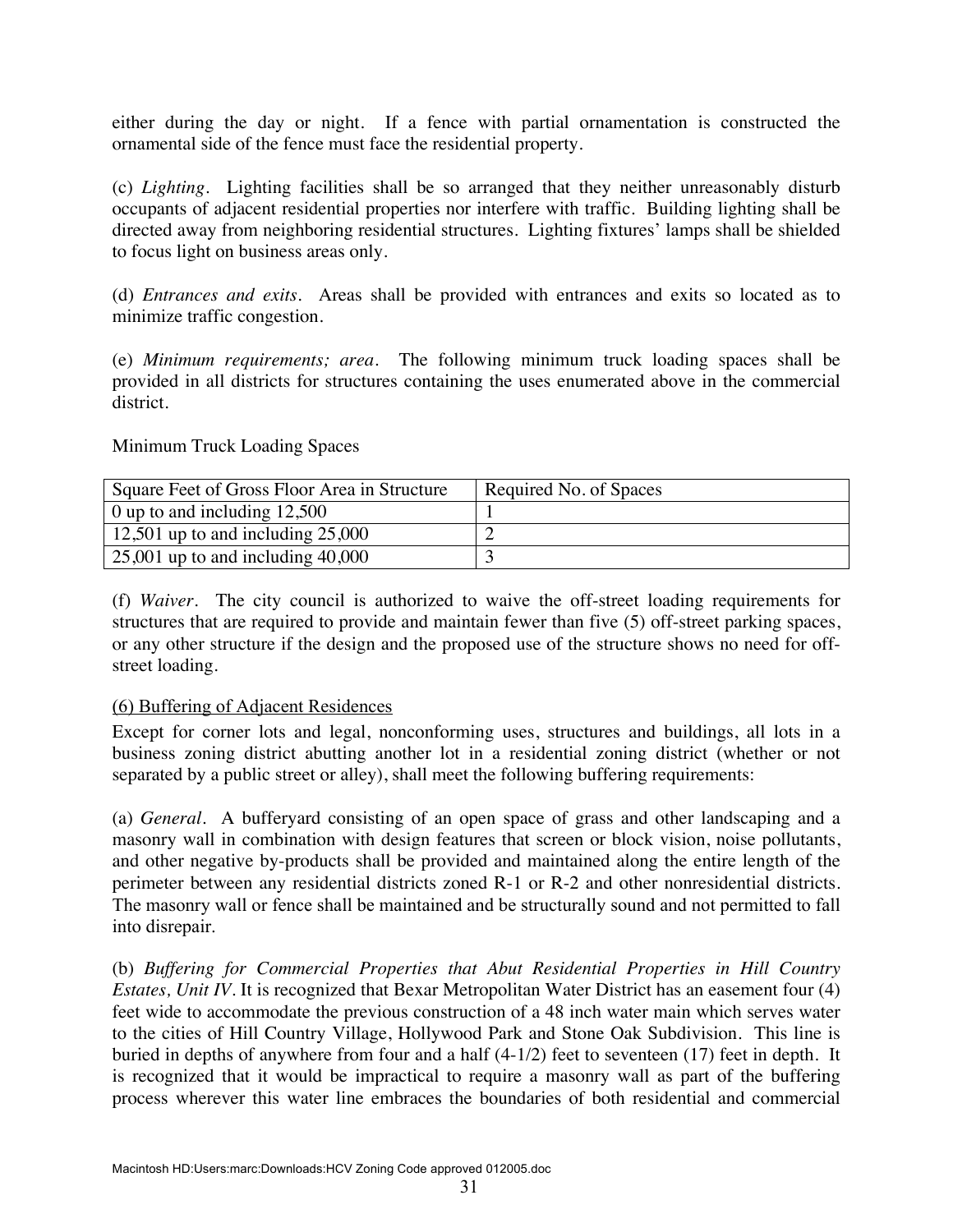properties zoned B-2 in Hill Country Estates, Unit IV. Any commercially zoned property in Hill Country Estates, Unit IV which abuts a residentially zoned lot shall, however, require a six (6') foot wooden, privacy fence with metal or masonry posts. The fence or wall shall be maintained and be structurally sound and not permitted to fall into disrepair.

(c) *Restrictions on the use of bufferyards and building setbacks.* This area is intended to serve as a buffer between potentially incompatible uses. Structures are not permitted to be located in this area, nor can such area be used for signage, garbage collection, any type of storage, or any nonresidential activity. Passenger car parking, automobile and truck access, and the loading/unloading of goods during daylight hours may be permitted subject to the landscaping requirements hereafter set out.

(d) *Buffer*. A landscape buffer strip at least fifteen (15) feet wide shall be provided within the setback abutting the residential property or the intervening public street or alley.

(e) *Landscaping requirements*. The bufferyard shall be sodded with turf grass or ground cover that will provide the appearance of a finished planting. A minimum of one (1) large canopy tree of at least twelve (12) feet in height and two and one half (2-1/2) inches in caliper measured at a distance of twelve (12) inches above the top of the root ball at time of planting shall be required for each twenty (20) lineal feet of bufferyard. The landscaping in the bufferyard shall be protected from vehicular encroachment by curbs, railroad ties, concrete retainers or other permanent barriers.

Without being exclusive the following is a list of trees that may be utilized for this purpose:

### SHADE TREES

| Pecan (Carya illinoensis)             | Chinkapin oak (Q. muhlenbergii)    |
|---------------------------------------|------------------------------------|
| Fantex ash (Fraxinus berlandierina)   | Monterrey oak (Q. polymorpha)      |
| Osage orange (Maclura pomifera)       | Post oak (Q. stellata)             |
| Chinese pistache (Pistacia chinensis) | Texas red oak (Q. texana)          |
| Live oak (Quercus fusiformis)         | W. soapberry (Sapindus drummondii) |
| Chisos red oak (Q. gravesii)          | Bald cypress (Taxodium distichum)  |
| Lacey oak (Q. laceyi)                 | Montezuma cypress (T. mucronatum)  |
| Bur oak (Q. macrocarpa)               | Cedar elm (Ulmus crassifolia)      |
| Crepe myrtle (Lagerstroemia indica)   | Chinese elm (U. parvifolia)        |

### **CONIFERS**

The following conifers are also acceptable for this purpose:

Afghan pine (Pinus eldarica) Japanese black pine (Pinus thumbergiana)

(f) *Irrigation requirements*. All bufferyards required under this ordinance must be irrigated by an underground automatic irrigation system. Provided, however, that, when the total area of the bufferyard is less than one thousand (1,000) square feet, an irrigation system shall not be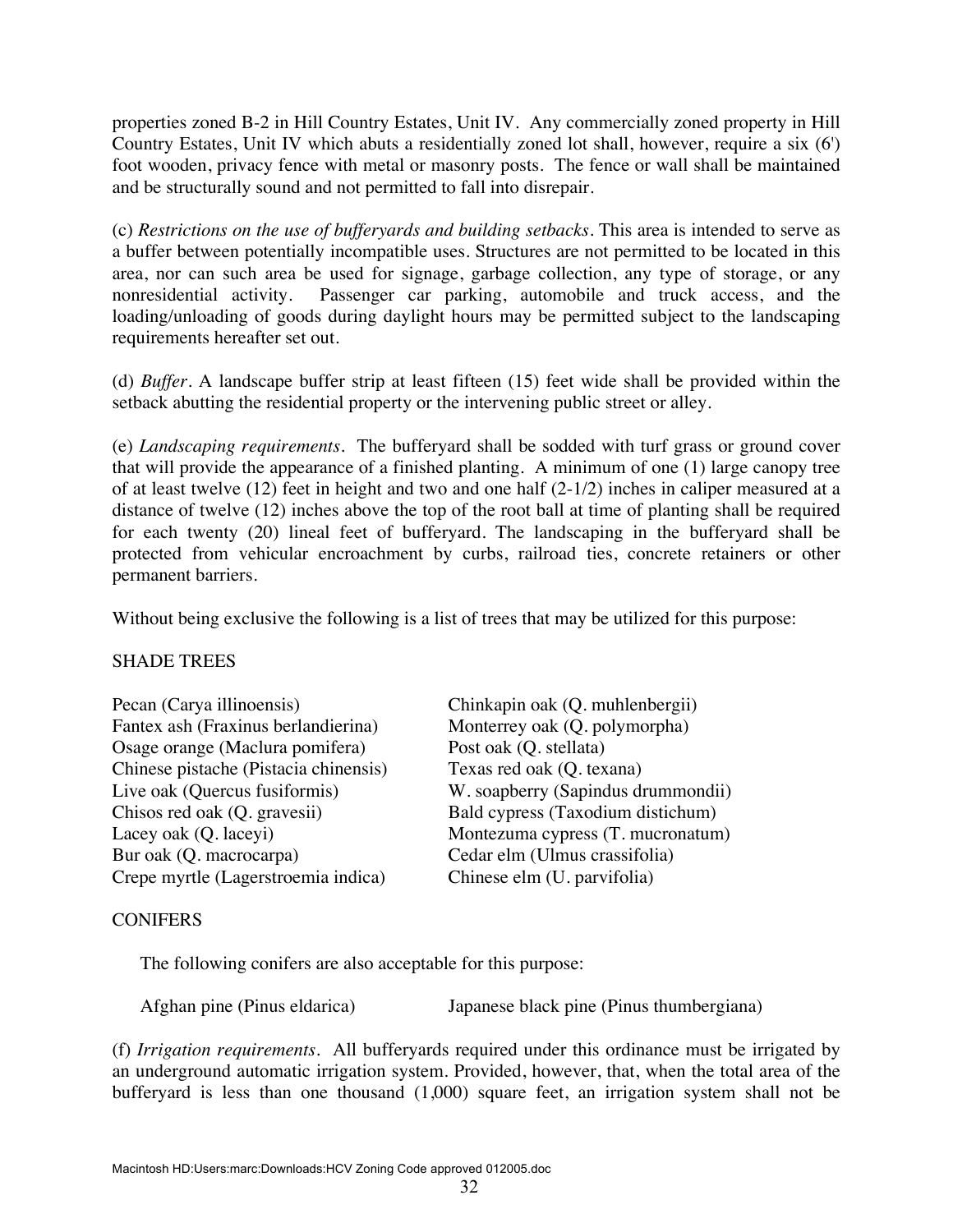required if there is a working water faucet located at least one hundred (100) feet from every part of the bufferyard.

(g) *Screening requirements*. If the residentially zoned property is less than six (6) feet above the grade of the adjacent abutting property, other than those properties situated in Hill Country Estates Unit IV, the owner, developer or tenant of such commercially zoned property and use shall erect and maintain a solid masonry wall at least six (6) feet above the grade of the adjacent abutting property along the entire abutting property line except for visibility triangles. In the event the commercially zoned property does not coincide with the property lines of the residential property then such masonry wall shall be required only to the extent of the limits of the commercially zoned property. The masonry wall shall be maintained and be structurally sound and not permitted to fall into disrepair.

(h) *Permit requirements*. In order to determine compliance with this ordinance, an application for a building permit for property that abuts a single family R-1 or R-2 district shall include a landscaping plan with a planting schedule.

(i) *Exemptions*. This ordinance shall not apply to remodeling work that does not increase the existing floor area nor to the restoration of a building that has been involuntarily damaged or destroyed.

 (j) *Installation and maintenance*. The owner shall be responsible for installing and maintaining all masonry walls, wooden fences and landscaping in a healthy, neat, orderly and physically sound condition and replacing it when deemed necessary by the City Administrator or his/her designated agent.

(k) *Bonus provisions*. The minimum building setback in the rear yards of commercially zoned properties twenty five (25) feet can be reduced by five (5) feet in business district B-2 provided that a minimum ten (10) foot landscaped front yard is provided on the site in accordance with the standards specified in this ordinance.

(l) *Dumpsters*. Dumpsters shall be located on a concrete pad enclosed on three sides by a solid masonry wall with solid gates across the front. This wall shall be at least six (6) feet in height, and at least two (2) feet higher than the top of the dumpster. The style and finish of the wall and gates shall be drawn and approved by the City.

(m) *Outside Lighting*. Exterior light fixtures shall be directed away from neighboring residential structures and shall be shielded to focus light on business areas only.

(n) *Amplification of Sound*. No sound amplification shall be permitted outside a building.

(o) All heating and air conditioning units located outside or on top of a structure shall be screened from view from the adjacent property.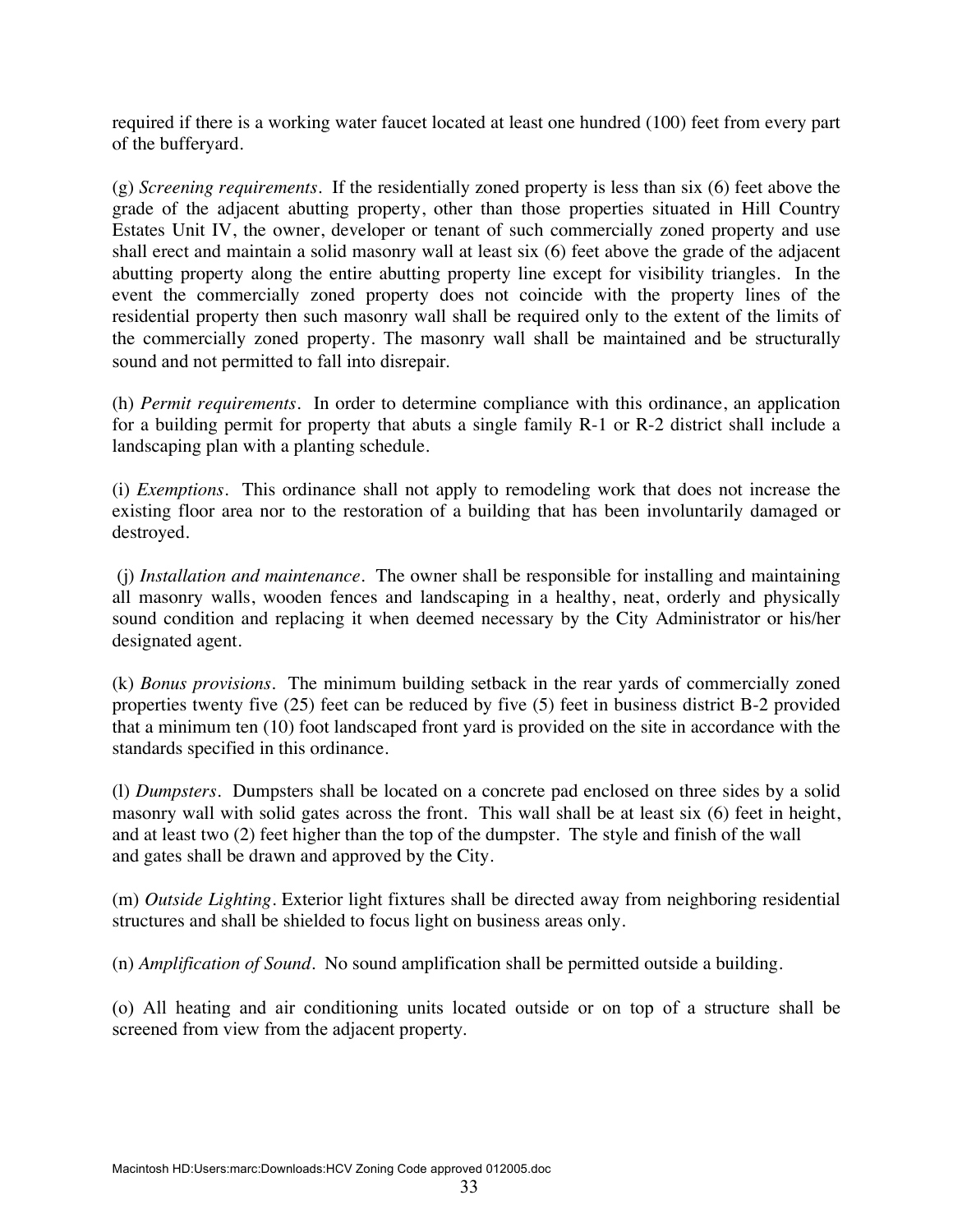## (7) Health and Safety Regulations

(a) The owner of any site, tract or lot shall at all times keep the premises, building, improvements and appurtenances in a safe, clean, wholesome condition and comply with the health, fire and police regulations and requirements of the City of Hill Country Village; and the owner will remove at his or its own expense any waste of any character whatsoever which may accumulate on such site, tract or lot. No continuous activities shall be permitted in any district which would produce noise, odors, fumes, vibration, dust, electronic interference or violation of any laws, ordinances, statutes, codes, rules, regulations, orders and decrees of the United States, the State of Texas, Bexar County, the City of Hill Country Village or any other political subdivision which has the power and authority to promulgate such decrees with respect to the use of properties within the City of Hill Country Village, including, but not limited to the Comprehensive Environmental Response, Compensation and Liability Act of 1980 (42 U.S.C. § 9601, et seq.) ("CERCLA") as amended from time to time and regulations promulgated thereunder; the Resource Conservation and Recovery Act of 1976 (42 U.S.C. § 6901, et seq.) as amended from time to time and regulations promulgated thereunder and any applicable Texas environmental statutes or regulations promulgated thereunder.

(b) Live or recorded outdoor music is prohibited in an outdoor patio or a partially enclosed area and that live or recorded music be confined to fully enclosed indoor areas. This shall apply in B-1, B-2, and B-3 zones.

### D. Special Use Permits.

### (1) Requirements and Safeguards.

A Special Use Permit may contain such requirements and safeguards as the Council considers necessary to insure that the granting of the permit will not adversely affect the character and appropriate use of other land in the area in which it is proposed to be located, that it will not reduce the value of adjacent and nearby properties for the uses allowed on them in accordance with the regulations of the zoning district in which they are located, that it will be in keeping with the spirit and intent of this ordinance, that it will not adversely affect the implementation of the approved Master Plan, that it will comply with the applicable requirements of the district in which it is proposed to be located, and that it will not adversely affect traffic, public health, public utilities, public safety, or the general welfare and character of the city. Before issuing a Special Use Permit, the Council shall provide public notice as required for a zoning change, hold a public hearing, and consider the recommendations of the Zoning Commission on the requirements and safeguards which should be incorporated into the permit.

# (2) Application for Special Use Permit.

An application for a Special Use Permit shall be submitted to the City Administrator or his/her designated agent in the form required, and accompanied by the application fee established by City Council. The application shall be accompanied by a site plan drawn to scale and showing all of the following items:

1. the general arrangement of the project, including the location of the adjacent properties and structures, together with the locations of all proposed buildings and structures and the proposed uses to be permitted;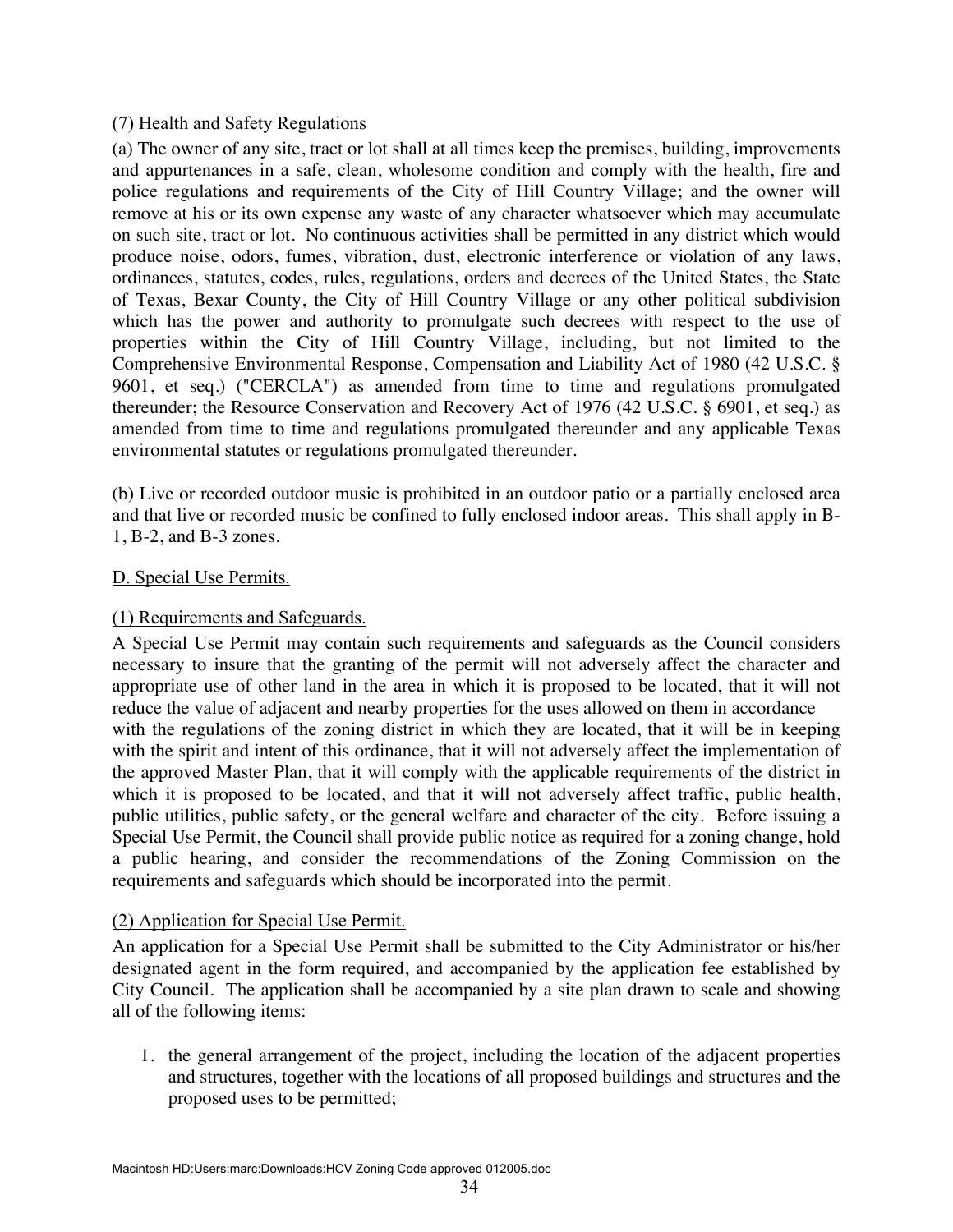- 2. the means of ingress and egress to public streets;
- 3. the layout of interior traffic circulation patterns and off-street parking and loading facilities;
- 4. the design of proposed landscaping, plans for visual screening and/or fencing to be installed to buffer the use from all adjoining and nearby property, streets where deemed necessary;
- 5. the location and use of all existing buildings within 200 feet of the subject property;
- 6. the existing zoning district classifications of all property within 200 feet of the subject property;
- 7. the limit of the 100 year flood plain, and calculations and drawings by a registered professional engineer sufficient to determine the impact of the proposal on the on-site and off-site drainage.

The City Administrator or his/her designated agent shall then review the application for completeness, and, when complete, refer it to the City Engineer for a report and recommendations within a reasonable time on the requirements and safeguards which should be incorporated into the proposed permit. Upon receipt of the report and recommendations of the City Engineer, the City Administrator or his/her designated agent shall then transmit the application and all supporting documentation to the Zoning Commission and issue public notice of the Zoning Commission hearing as required by this ordinance for a zoning change.

### (3) Criteria and Conditions.

In recommending that a Special Use Permit be granted, the Zoning Commission shall determine that the proposed use will be harmonious with existing buildings, structures and uses on abutting and nearby properties in the vicinity of the subject property. The Commission shall make recommendations as to the location and design of the means of ingress and egress to public streets, interior traffic circulation patterns, off-street parking and loading facilities, sidewalks, drainage, signage, lighting, open spaces, landscaping, fencing or other forms of protective screening as may be required to protect adjacent and nearby property. The Commission may also make recommendations on measures required to limit noise, litter, lighting or other factors which may adversely affect the use, value or desirability of adjacent or nearby property in the uses allowed by this ordinance. Such protective measures may include limitations on hours of operation or provisions to insure continued proper maintenance. The applicant must comply with the restrictions of the Special Use Permit. The City Attorney is authorized to enforce the restrictions pursuant to City Council determination.

#### (4) Amended Permits.

After a lot is developed under a Special Use Permit, a new Special Use Permit shall be required before any of the following actions:

- 1. Addition or removal of any building, structure, fencing or required buffering;
- 2. Exterior structural alteration of any building or structure on the lot;
- 3. Change in the location or design of ingress and egress to a public street or alley;
- 4. Change in extent, location or arrangement of interior traffic circulation patterns or offstreet parking or loading facilities;
- 5. Change in landscaping, fencing or buffering of adjacent properties;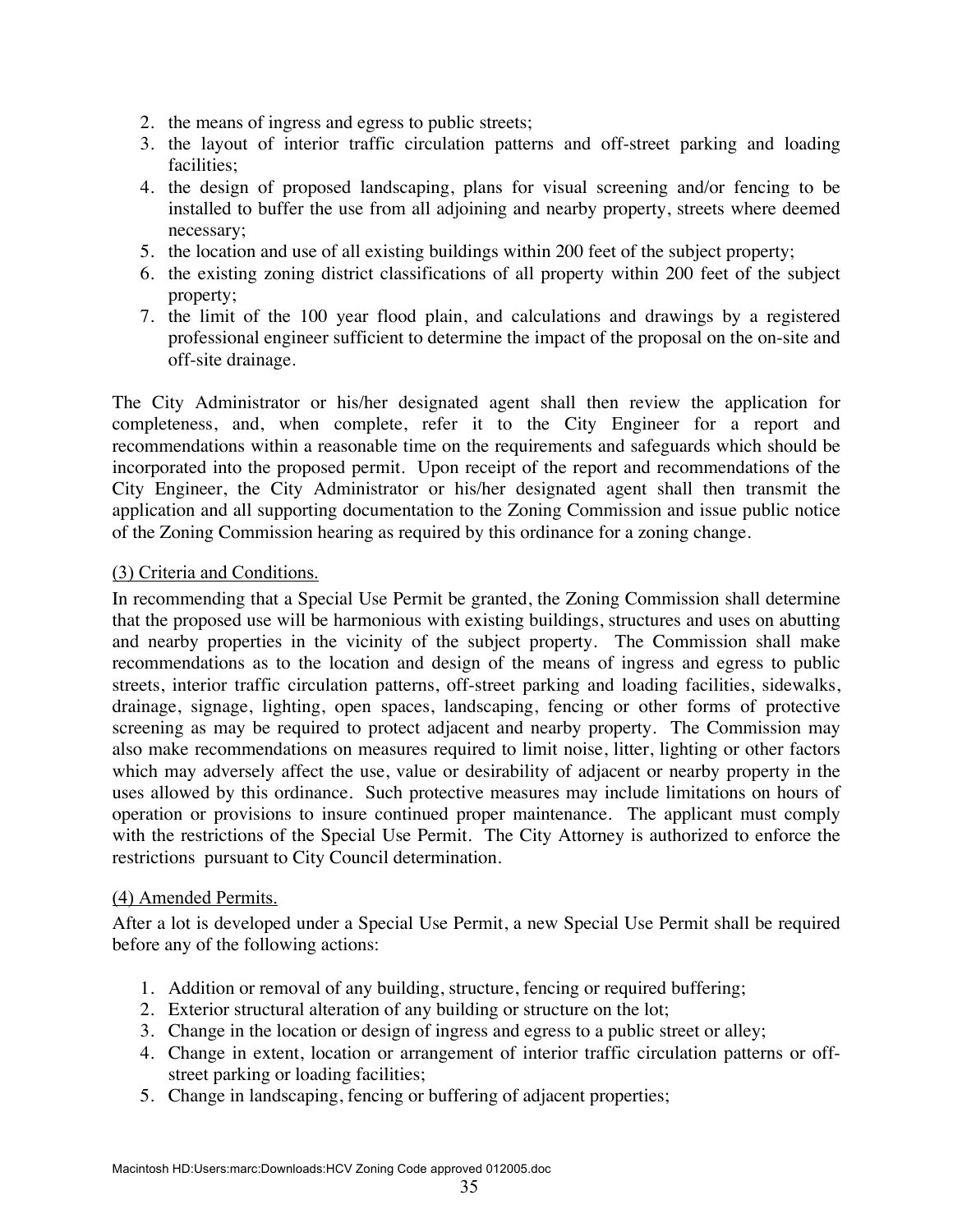- 6. Change in site drainage;
- 7. Routine exterior maintenance, painting and repair may be approved by the Administrator.
- 8. Interior structural alterations, routine exterior maintenance including painting and repair may be approved by the Administrator or his/her designated agent.

### (5) Special Use Considered Amendment.

Every Special Use Permit granted under the provisions of this ordinance shall be considered as an amendment to the ordinance as applicable to the subject property. Each such permit shall be numbered sequentially, and a copy shall be filed by the City Administrator or his/her designated agent together with the original zoning ordinance and map. In granting a Special Use Permit, the City Council may impose conditions which shall be complied with by the grantee before a certificate of occupancy may be issued for the use of buildings or structure on the property pursuant to the permit. Such conditions shall not be construed as conditions precedent to the granting of such permit or the change in zoning of such property, but shall be construed as conditions precedent to the granting of the certificate of occupancy.

#### (6) Previously Approved Planned Unit Developments.

Ordinance No. 275 shall be construed as the Special Use Permit for Hill Country Oaks Subdivision Planned Unit Development.

### (7) Time Limit.

A Special Use Permit shall lapse and be of no effect if a building permit is not applied for and the designated work begun within one year from the time of the granting of the Special Use Permit, or if the designated work is not completed within two years from that time. The City Council may authorize one extension of either time limit by up to one additional year, upon application by the owner prior to the original expiration date, provided that the total time to completion may not exceed three years from the time of the granting of the Special Use Permit. The fee for such an application for the extension of time shall be the same as the fee for a hearing on a Special Use Permit before the City Council.

#### (8) Board of Adjustment Without Jurisdiction.

The Board of Adjustment shall not have jurisdiction to hear, review, reverse or modify any determination or decision with respect to the granting, extension, revocation, modification, or any other action taken relating to a Special Use Permit.

#### E. Underground Storage Tanks.

New underground storage tanks shall not be permitted in any district. Existing underground tanks shall be monitored as required by appropriate federal and state authorities. Such tanks which are abandoned shall be removed and disposed of at the owner's expense as required by the regulations of the Texas Commission on Environmental Quality.

#### F. Construction, Zoning, and SUP Review Process

The following rules apply to the B-1, B-2, and B-3 district properties that intend to construct, alter by more than fifty (50) percent the exterior of an existing structure, or alter by more than 50% the façade of an existing structure or change in Zoning classification.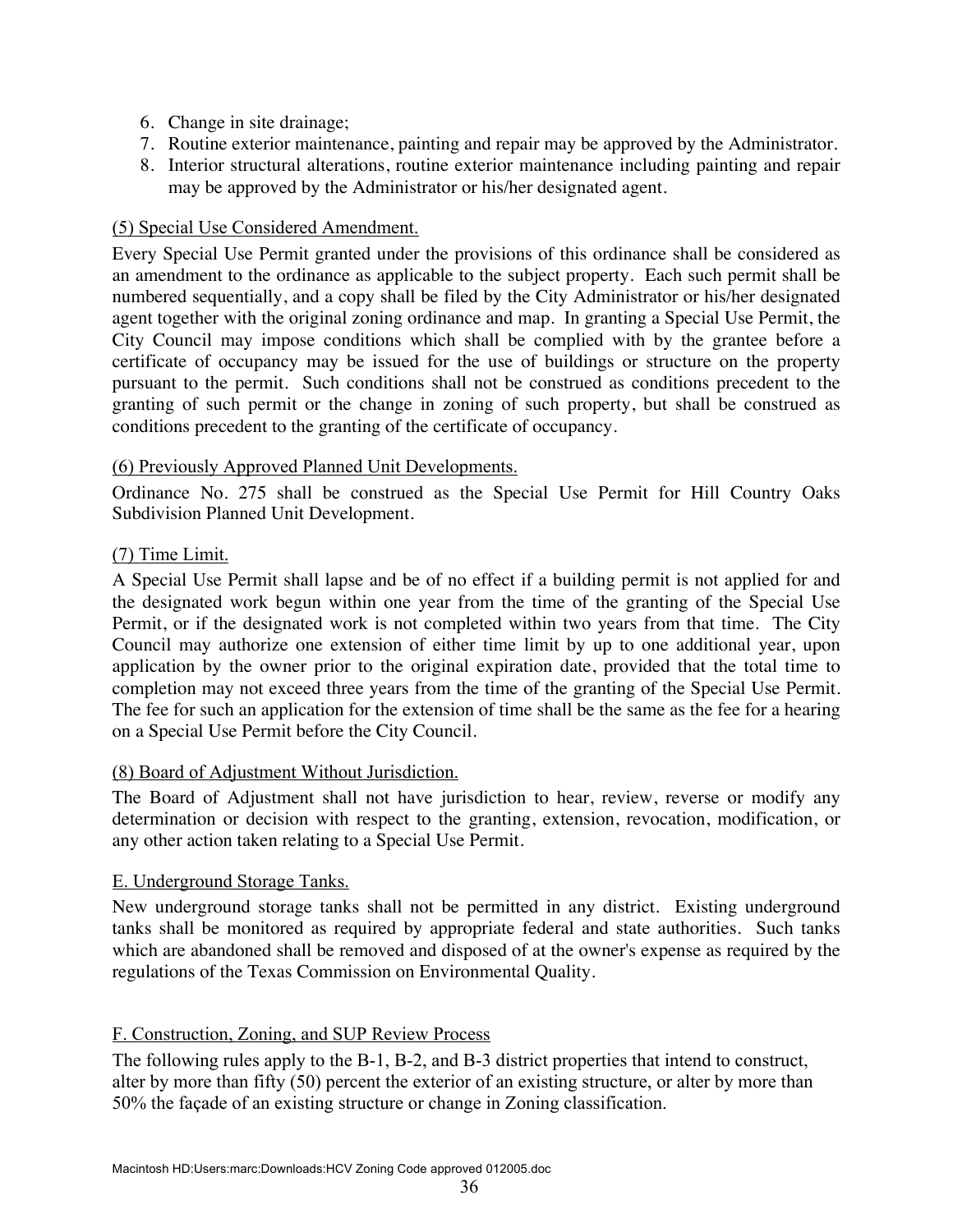1. Stages of the Zoning Review Process (includes SUP) Attend Pre-Zoning Conference Submit Zoning Application Staff Review of Zoning Application Provision of Public Notice Zoning Commission Hearing and Recommendation to City Council City Council Approval or Denial

#### 2. Construction Review Process

Attend BDCRB Pre-Application Conference

Submit BDCRB Application

BDCRB Hearing and Determination

Submit Construction Permit(s)

Staff Review and Consideration of Construction Permits

Staff Approval/Denial of Construction Permits

Issuance of Certificate of Occupancy

#### 3. Pre-Application Conference

- a. Prior to filing a construction/zoning/SUP, an applicant should attend a pre-application conference with the City Administrator or his/her designated agent to determine compliance with the applicable codes and ordinances and to obtain guidance for preparing the application.
- b. During the pre-application conference, the City Administrator or his/her designated agent will explain the procedural requirements, explain the public notice requirements, provide the applicant with an application package, and establish the applicable fees. The applicant may request during the pre-application conference that the City Administrator schedule a work session with the Zoning Commission or BDCRB prior to submission of an application.
- c. A sexually oriented business, if notified of deficiencies as provided in b. above, shall have the right to either appeal the decision of the City Administrator or his/her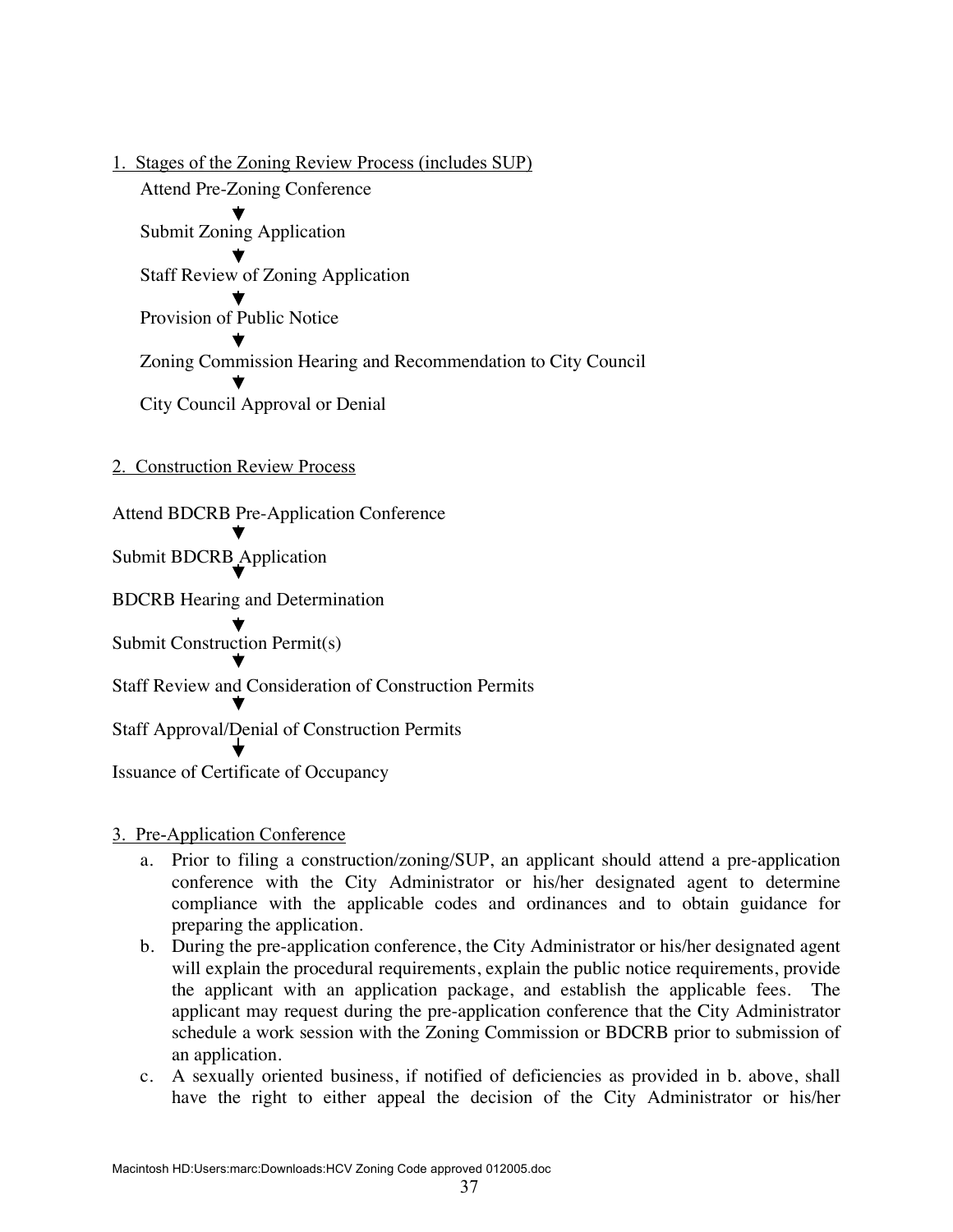designated agent to the Board of Adjustment or to a court having jurisdiction of the subject matter within twenty (20) days of receipt of the City Administrator or his/her designated agent's letter noting deficiencies. After said twenty (20) days the decision of the City Administrator or his/her designated agent is final.

### 4. Submission of Construction/Zoning/SUP application and scheduling of Zoning Commission, if applicable.

- a. An application and appropriate fee shall be submitted to the Administrator with all pertinent documentation and relevant information as identified in the pre-application conference.
- b. Following receipt of the application, the City Administrator or his/her designated agent shall complete a preliminary review of the application to determine whether or not the application is complete and whether the application complies with the requirements of the construction code or Zoning district. If the City Administrator or his/her designated agent determines the application is complete, the applicant is notified and assigned an agenda date (for Zoning/SUP). If it is determined that the application is incomplete, a written notice shall be sent to the applicant identifying the deficiencies. No further action will be taken until the deficiencies are remedied. If the review for construction permit(s) is complete, the City Administrator or his/her designated agent shall issue the permit(s) and, upon completion, a Certificate of Occupancy.

### 5. Public Notice

Public Notice of a hearing for an application of Zoning/SUP shall follow the provision located in this document and by applicable state law.

#### 6. Review of Zoning/SUP Application and Referral

An application shall be thoroughly reviewed by the City Administrator or his/her designated agent to determine whether it conforms to the requirements of the Zoning Code. The application may, as necessary, be referred to any public utility, or any other agency or organization deemed appropriate, to complete the review (i.e. Bexar Metropolitan Water District). A written report summarizing any reviewing agency comments, public comments, and staff comments shall be completed by the City Administrator or his/her designated agent and distributed to the reviewing body and the applicant. The City Administrator shall complete the review herein required within thirty (30) days of receiving the application.

### 7. Zoning Commission meeting/recommendation to City Council

The Zoning Commission shall review the data provided by the applicant, review the findings, and recommendation of the City Administrator or his/her designated agent, and receive comment from all interested persons in attendance. Thereafter the Zoning Commission shall recommend to the City Council that the application be approved or denied, or if deemed appropriate by the Zoning Commission, the Commission may table or continue action on an application to its next meeting.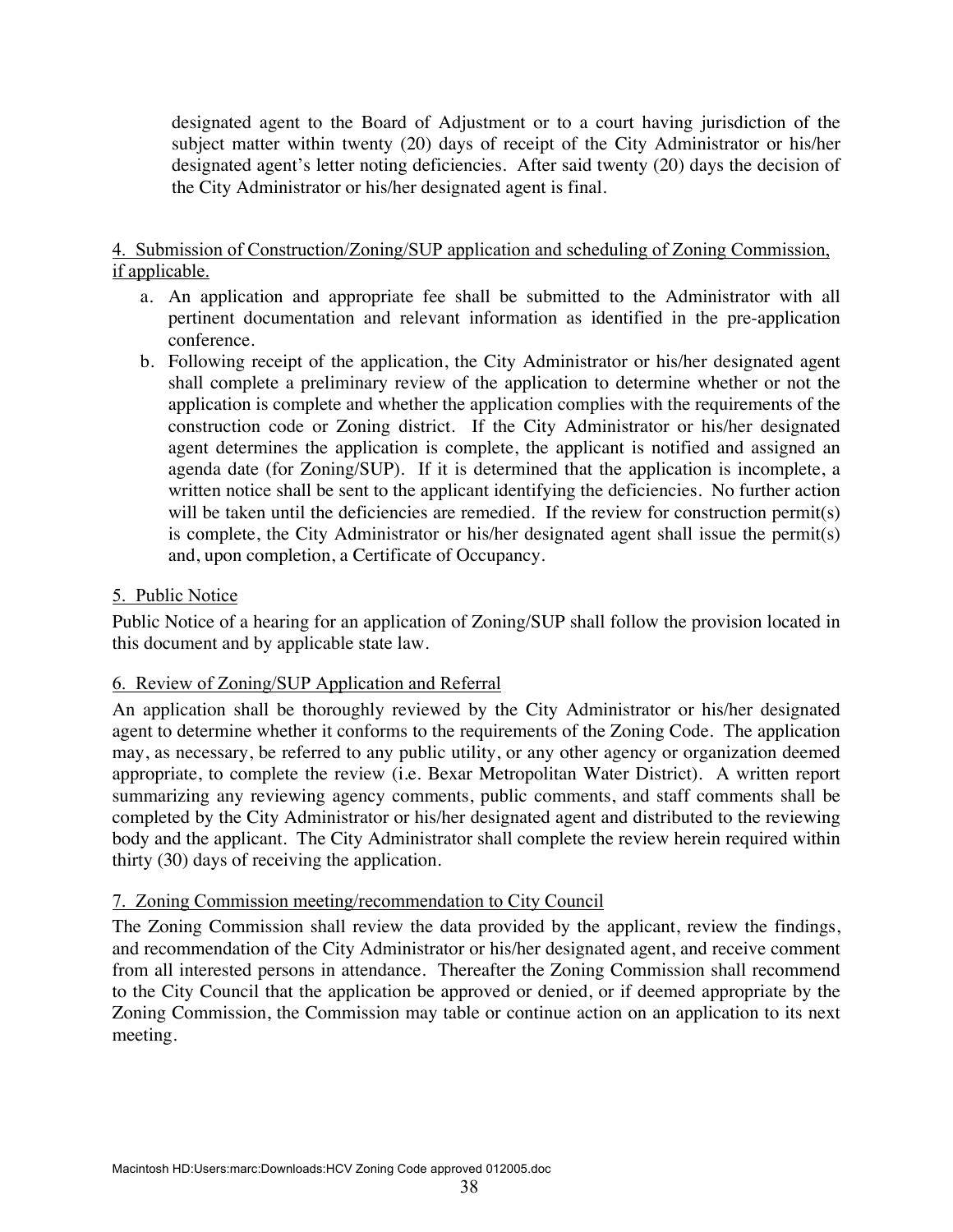### 8. City Council approval or denial

Following the Zoning Commission's recommendation for approval or denial of an application, the City Council, after proper notice, shall consider the application. The City Council, taking into consideration the findings and recommendations of the Zoning Commission and the comments of interested persons, shall approve or deny the application. The City Council shall be the final decision-making body on an application. The decision of the City Council shall be recorded in the minutes. City Council may grant one extension to an applicant for rezoning of not more than six (6) months upon a showing of good cause by the applicant.

### 9. Expiration of Approval

Upon approval of a Zoning/SUP application by the City Council, the applicant shall comply with the conditions of approval within six (6) months otherwise the approved application shall become null and void.

# **SECTION 17. LOCATION OF DISTRICTS**

### A. Adoption of Official Map.

The map delineating the boundaries of the various zoning districts, together with all matters and things shown on such map, is adopted and approved, incorporated herein and made a part of this ordinance as much as if the matters and information set forth by such map were all fully described herein. Such map shall be designated "Official Zoning Map of the City of Hill Country Village" and shall constitute the official map which shall be kept on file in the office of the City Administrator or his/her designated agent.

#### B. Amendments to the Official Map.

All amendments to the official map shall be listed in the order adopted in a separate register maintained and kept current by the City Administrator or his/her designated agent.

#### C. District Regulations to be Uniform.

The regulations herein established shall apply uniformly to all geographical areas having the same district classification or designation on the official map.

### **SECTION 18. INTERPRETATION OF ZONING MAP**

When definite distances in feet are not shown on the map, the following rules shall apply:

A. Boundaries indicated as approximately following the right-of-way or center lines of streets or alleys shall be construed to follow such right-of-way or center lines.

B. Boundaries indicated as approximately following platted lot lines shall be construed as following such lot lines.

C. Boundaries indicated as approximately following city limits shall be construed as following city limits.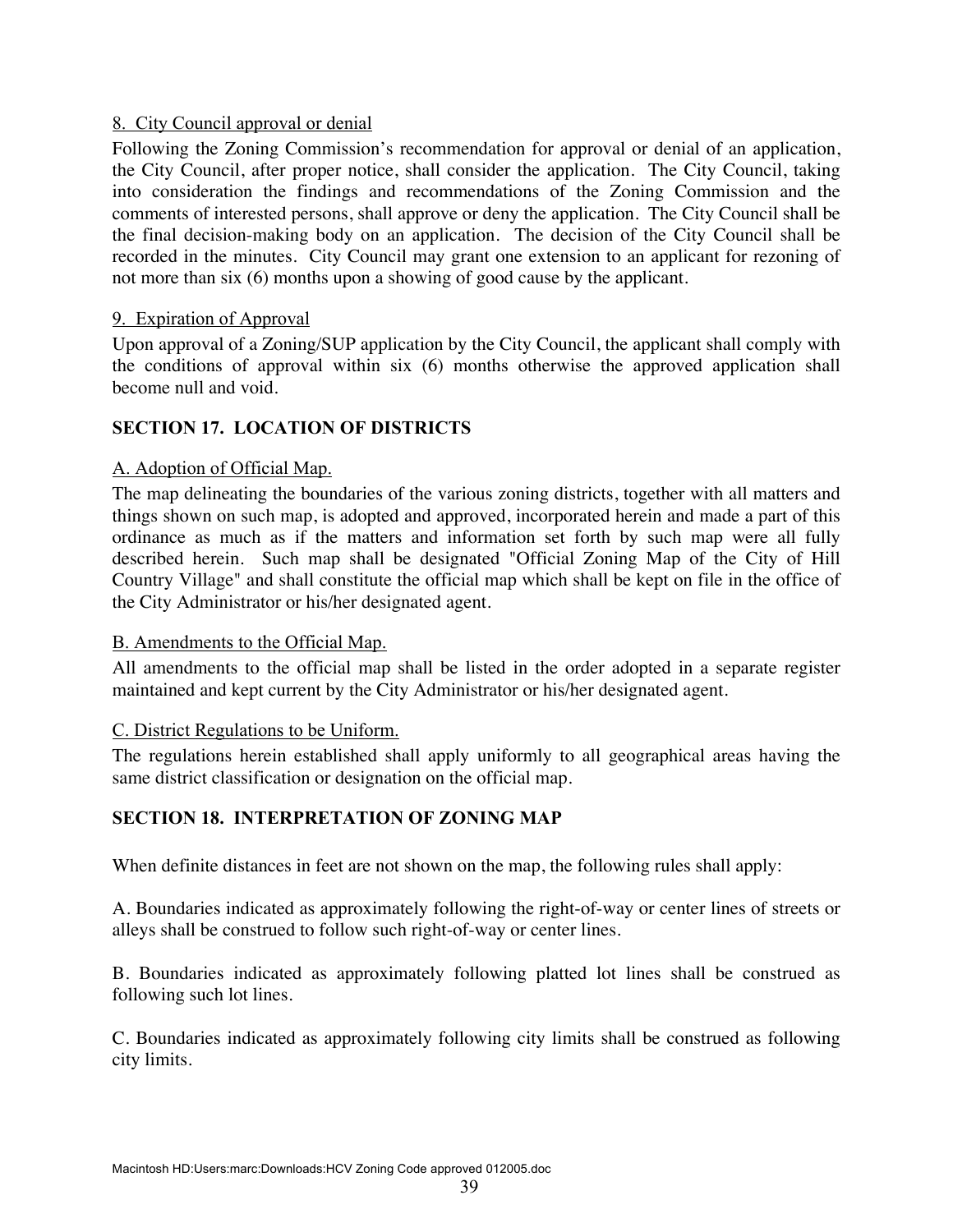D. Whenever any street, alley, or other public way not subject to zoning regulations is vacated by official action of the City Council, or whenever such area is franchised for building purposes, the zoning district line adjoining each side of such street, alley or other public way shall be automatically extended to the center of such vacation and all areas so involved shall then and henceforth be subject to all regulations of the extended districts.

### **SECTION 19. ZONING COMMISSION**

### A. Establishment of Zoning Commission.

Pursuant to Section 211.007 of the Texas Local Government Code, the Zoning Commission is hereby established, consisting of five members appointed by the City Council. The members of the Commission shall serve for overlapping two-year terms; provided however, that initially, three members of the Commission shall be appointed for terms of two years and two members shall be appointed for terms of only one year. The City Administrator shall also serve ex-officio as a non-voting member of the Commission.

### B. Alternates.

The City Council shall appoint six alternate members to the Commission who shall attend and serve as members of the Commission only when necessary to constitute a quorum. The term of such alternate members to the Commission shall be two years. The City Administrator or his/her designated agent is directed to notify said alternate members of each meeting of the Commission so as to insure their presence when it may be required.

### C. Removal of Members and Alternates.

Members and alternate members of the Commission shall be removable for cause by the City Council upon written charges and after a public hearing.

#### D. Vacancies.

Vacancies in the regular or alternate membership of the Commission shall be filled by the City Council for the unexpired term of vacancy.

#### E. Chair and Vice-Chair.

The Commission shall elect a Chair and a Vice-Chair from its own membership. They shall serve a two-year term.

#### F. Meetings.

The Commission shall meet at the call of the Chair or upon written request of at least three members. Regular meetings of the Commission shall be held at City Hall, and the Commission may hold special meetings to consider any zoning application.

#### G. Presiding Officer.

The Chair shall preside over meetings of the Commission, except that the Vice-Chair shall preside in the absence of or at the request of the Chair.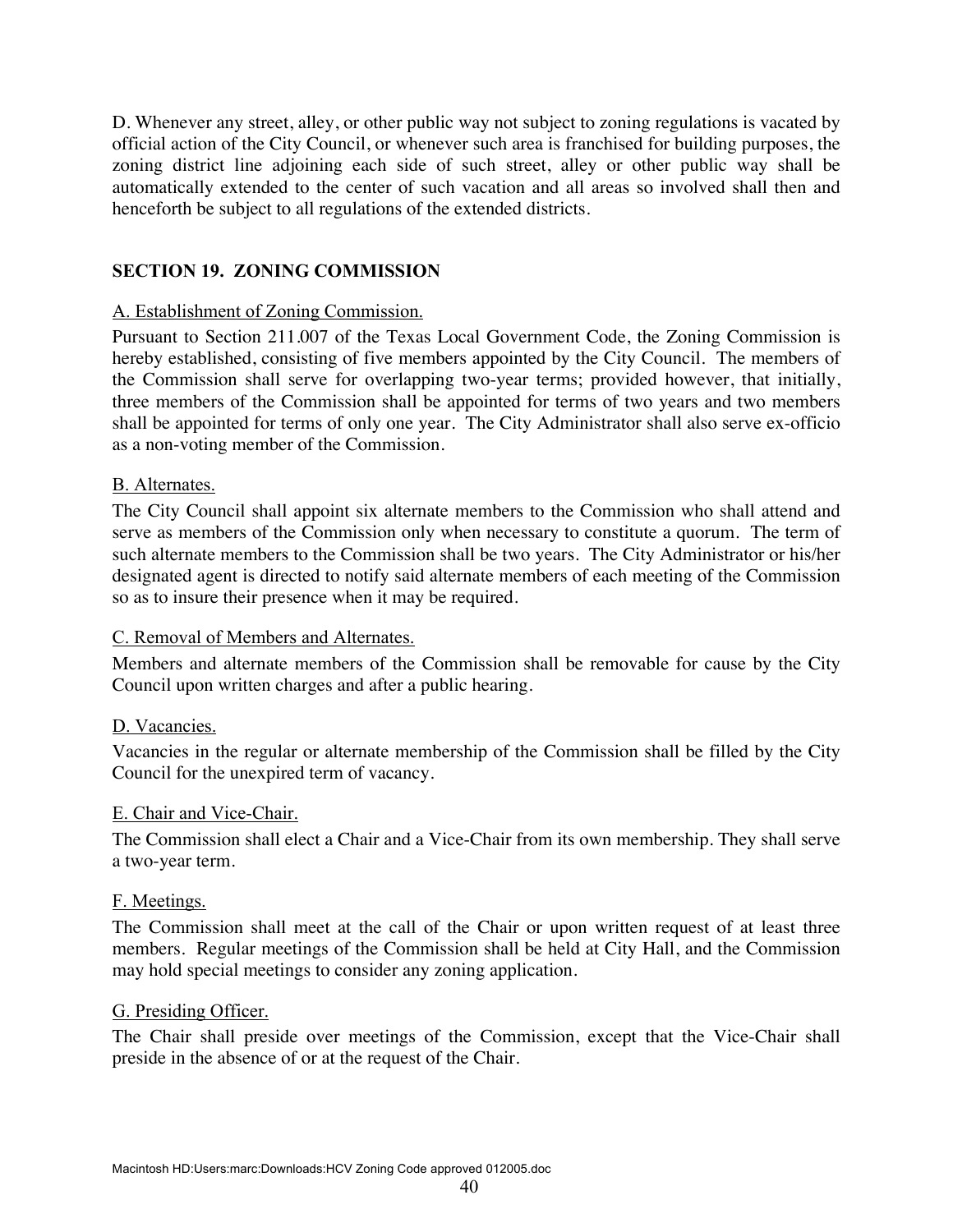### H. Quorum.

A quorum shall consist of four members of the Commission, including alternates. No final action shall be taken on any matter except pursuant to a majority vote. In no case shall less than three votes constitute a majority vote.

#### I. Notice of Meetings; Open Meetings.

Notice of each meeting shall be given in accordance with the Texas Open Meeting Law. All meetings of the Commission shall be open to the public.

#### J. Procedures.

Any motion by a member shall require a second. After a motion has been made and duly seconded, discussion of the motion may be held for a reasonable time. Discussion of a question before the Commission by the members, or by opponents or proponents, shall terminate whenever a member shall call for a vote upon the question or whenever the Chair shall so rule.

Whenever any question of procedure or qualification may be raised at a Commission meeting, the Chair shall rule thereon. A member may move to overrule the Chair's decision, which may be done only by a majority vote of the members present.

Voting on rezoning applications shall be by roll call. Voting on all other matters shall be by voice vote, provided that a roll call shall be taken on demand of any member.

Any question of order or procedure not covered by these rules shall be decided according to the latest edition of Robert's Rules of Order, insofar as they may be applicable.

#### K. Conflict of Interest.

Members of the Commission shall observe the requirements of Section 171.001 et seq. of the Texas Local Government Code, and shall disqualify themselves from voting on any matter where they are prohibited from voting under such statute. In any case where the question of a member's interest is raised, the Chair shall rule on whether the member should be disqualified.

#### **SECTION 20. DUTIES OF ZONING COMMISSION**

The duties of the Zoning Commission are as follows:

A. To recommend the boundaries of original zoning districts and appropriate regulations to be enforced therein.

B. To hold public hearings and make recommendations to the City Council on requests for a change in zoning district boundaries or in the regulations applicable in the various zoning districts, or on the zoning to be applied in areas which are proposed for annexation. Such recommendations may be evidenced by minutes of the Commission's meeting.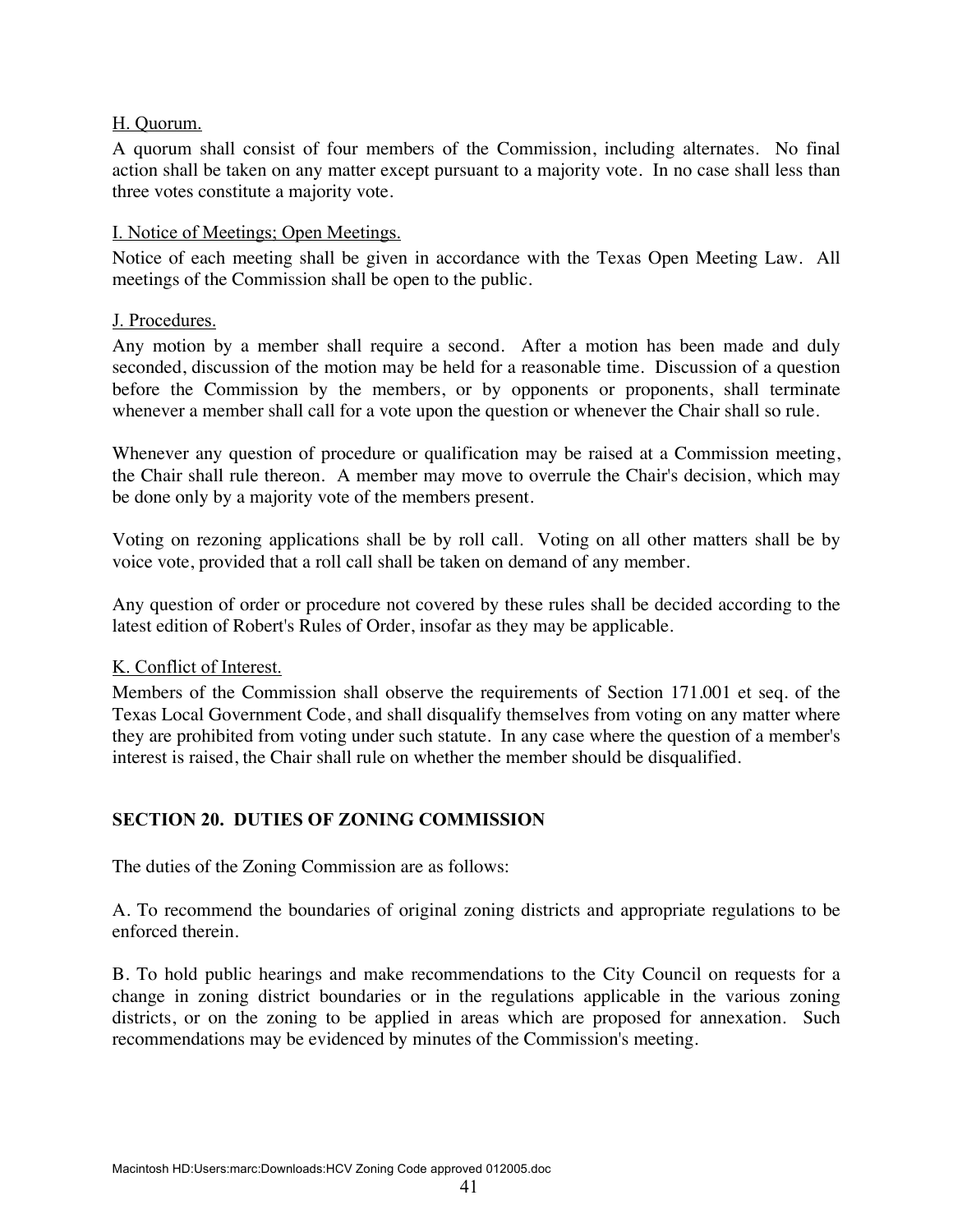C. To recommend approval or disapproval of the original location and relocation of alleys, sidewalks, and any means of ingress and egress to the public streets, the final determination of which shall be made by the City Council.

D. To act as the City's Planning Commission in recommending to the City Council a comprehensive plan for the physical development of the city, including land use regulation and capital improvement programs, and in recommending updates to such plan and its implementation programs as the Commission considers necessary or as the Council requests.

E. To perform such other functions as are necessary or required by state law or city ordinance.

# **SECTION 21. PROCEDURES FOR ZONING CHANGES AND TEXT AMENDMENTS.**

### A. Powers of City Council.

Pursuant to the provisions of Chapter 211.001 et seq. of the Texas Local Government Code, the City Council may amend or supplement the provisions of this ordinance and it may change the zoning districts and district boundaries established in this ordinance.

### B. Filing with City Administrator or his/her designated agent.

All petitions, applications, recommendations, or proposals for changes in the zoning district classification of property or for changes in the textual provisions of this ordinance shall be filed with the City Administrator or his/her designated agent.

### C. Fee to Accompany Application.

When an application is filed for a change of zoning district boundaries or for any change in the text of the zoning ordinance, such application shall be accompanied by a non-refundable fee in the amount established by City Council from time to time. The fee shall be paid by cash, certified check, or cashier's check to the City Administrator or his/her designated agent immediately upon filing said application. No notice of such application shall issue and no hearing shall be had before the Zoning Commission or the City Council until the prescribed fee is paid. The City Administrator or his/her designated agent shall keep and preserve an itemized record of all fees received and the disposition thereof.

### D. Repeat Applications.

No application for the rezoning of any lot or tract of land in the city shall be received or filed with the Zoning Commission and no hearing had thereon, if, within six months prior thereto an application was received or filed and withdrawn before a full, fair and complete and final hearing was had thereon; or if within six months prior thereto a full, fair, complete and final hearing was had on the rezoning of such lot or tract of land before the Zoning Commission; provided, however, if new, relevant and substantial evidence, which could not have been secured at the time set for the original hearing shall be produced by the applicant, under a sworn affidavit to that effect, then in that event, the Zoning Commission shall have the power to waive this minimum time limit and proceed to hear and consider such application. It is further provided that no application for the rezoning of a lot or tract of land in the city shall be received or filed with the Zoning Commission and no hearing had thereon, if within one year prior thereto the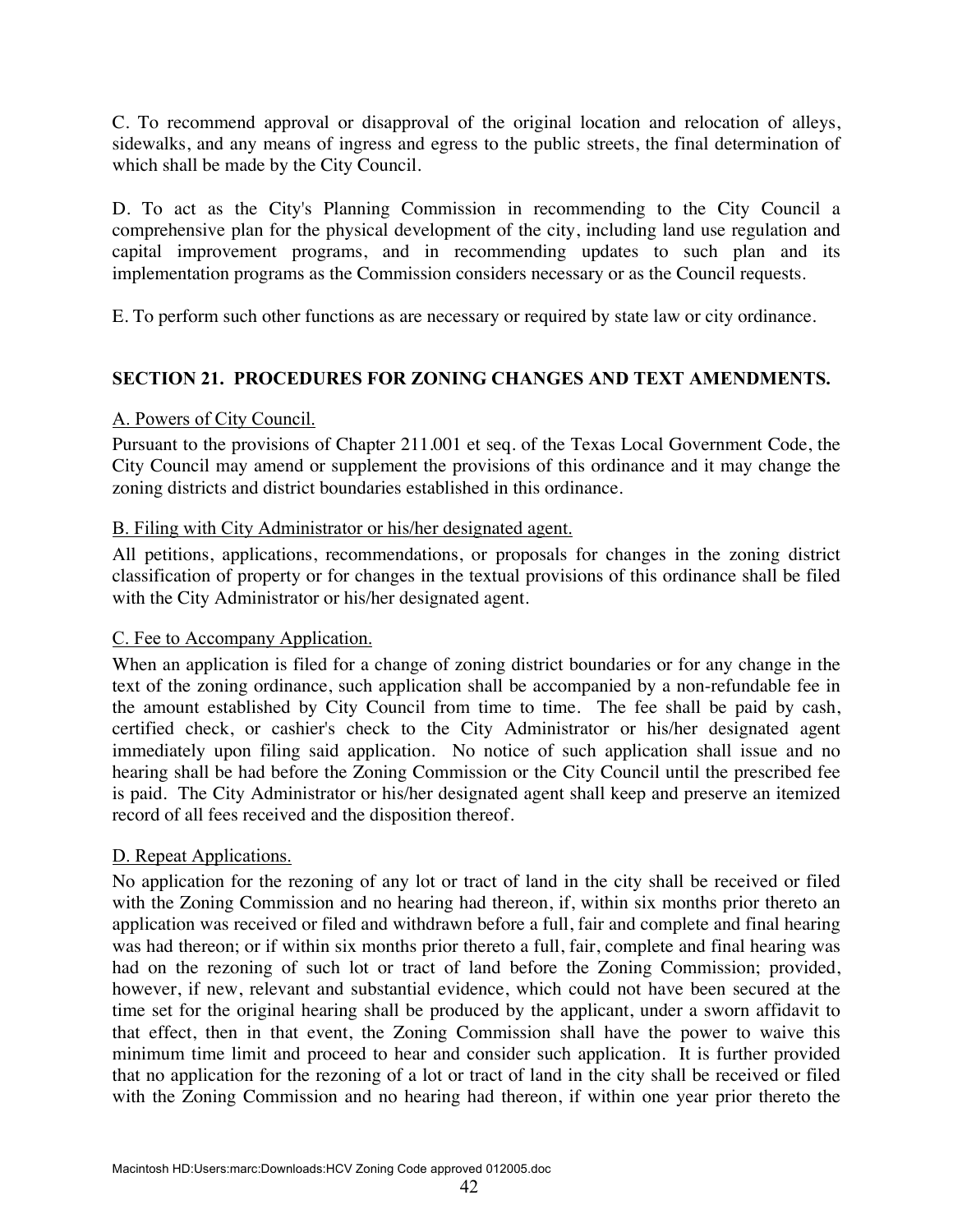City Council, after consideration and hearing, has denied an application for rezoning of the same property.

### E. Notice of Commission Hearing.

At least 11 days in advance of the Commission hearing, the City Administrator or his/her designated agent shall notify the owners of all property within 750 feet of the subject property inside the city limits, and within 200 feet of the subject property outside the city limits, of the matter which is pending before the Zoning Commission. For this purpose, the owners to be notified shall be determined from the most recent city tax roll for properties inside the city limits, and from the most recent tax roll of Bexar County or the adjacent city for properties outside the city limits. The City Administrator or his/her designated agent shall also publish notice of the Council hearing at least 16 days in advance of the hearing date, as required by law.

### F. Recommendation by Zoning Commission.

The Zoning Commission shall file its report and recommendations signed by the Chair or presiding member on the matter with the City Administrator or his/her designated agent for transmittal to the City Council as soon as practical after the conclusion of the Commission's hearing, so that final action on the matter by City Council is not unreasonably delayed.

### G. Application to City Council.

All applications for rezoning which have been recommended for approval by the Zoning Commission shall be presented by the applicant to the City Council within 90 days from the date of the Commission's approval. In the event the applicant fails to present the application for rezoning to the City Council within 90 days, the City Council shall not act on the application until it has been resubmitted to the Zoning Commission for action. The application shall then be treated as an original application for rezoning, and all fees required by this ordinance shall be paid by the applicant.

#### H. Notice of Council Hearing.

Upon receipt of the report and recommendations of the Zoning Commission and the applicant's application to the City Council, the City Council shall hold a public hearing and act on the matter with reasonable and deliberate speed. At least 11 days in advance of the Council hearing, the City Administrator or his/her designated agent shall notify the owners of all property within 750 feet of the subject property inside the city limits, and within 200 feet of the subject property outside the city limits, of the matter which is pending before the City Council. The City Administrator or his/her designated agent shall also publish notice of the Council hearing at least 16 days in advance of the hearing date, as required by law.

#### I. Effect of Protest.

If the Zoning Commission recommends against a change in zoning or if there is a protest against a change in the zoning district classification of any property signed by the owners of 20% or more, either of the area of the lots included in such proposed change, or of the lots or tracts of land immediately adjoining the same and extending 200 feet therefrom, such amendment shall not become effective except by the favorable vote of three-fourths of all the members of the City Council.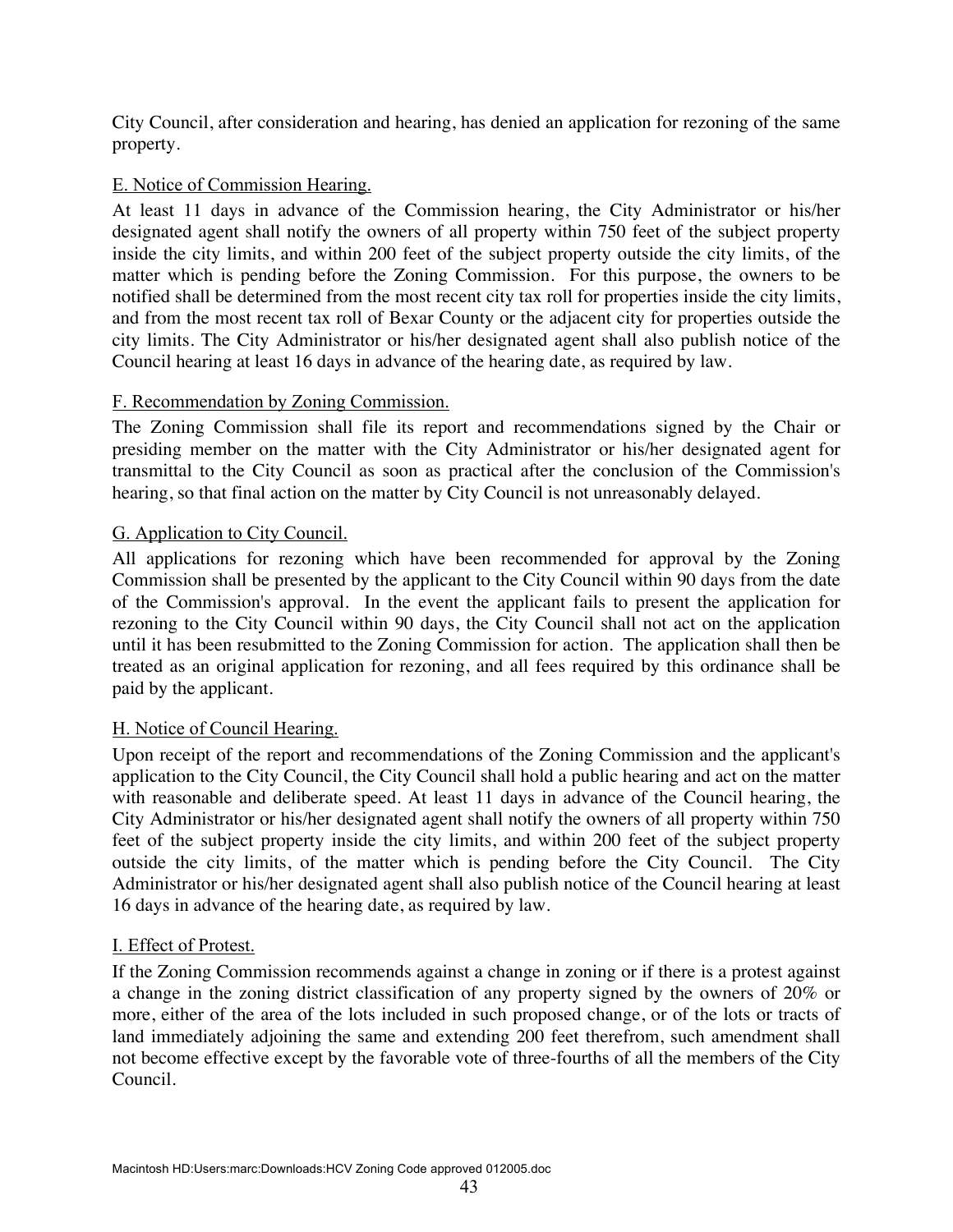### J. Requirements for Additional Information.

Before taking final action on any rezoning application, either the Zoning Commission or the City Council may require the applicant to present, at the applicant's expense, engineering reports, data or other information which either the Commission or the City Council may reasonably require in order to make an appropriate determination on the application. Such information shall be furnished to the City Administrator or his/her designated agent when requested by either the Commission or the City Council.

### **SECTION 22. ZONING OF NEWLY ANNEXED TERRITORY**

Prior to any action by the City Council on an application for annexation, the Zoning Commission shall hold a public hearing and make a recommendation to the City Council concerning the zoning of the property which is the subject of the application for annexation. In connection with such proceedings, the city shall provide notice to the public and to adjacent property owners in the same manner as for a zoning change, except that the city itself shall be regarded as the applicant and no fee shall be due from the owner of the subject property. The City Council shall adopt an ordinance providing for the permanent zoning of the subject property effective simultaneously with the property's annexation.

### **SECTION 23. BOARD OF ADJUSTMENT**

### A. Creation of Board of Adjustment.

There is hereby created a Zoning Board of Adjustment consisting of five members and six alternate members to be appointed by the City Council. Said Board shall be controlled by and have all powers vested by Section 211.008 et seq. of the Texas Local Government Code. The City Administrator shall also serve ex-officio as a non-voting member of the Board.

#### B. Terms of Members and Alternates.

The five members of the Board shall serve for overlapping two year terms; provided, however, that initially, three members of the Board shall be appointed for terms of two years and two members shall be appointed for terms of only one year. The terms of the alternate members shall be two years.

#### C. Removal of Members and Alternates.

Members and alternate members shall be removable for cause by the City Council upon written charges and after public hearing.

#### D. Vacancies.

Vacancies in the regular or alternate membership of the Board shall be filled by the City Council for the unexpired term of vacancy.

#### E. Chair and Vice-Chair.

The Board shall elect a Chair and a Vice-Chair from its own membership. They shall serve for a two-year term.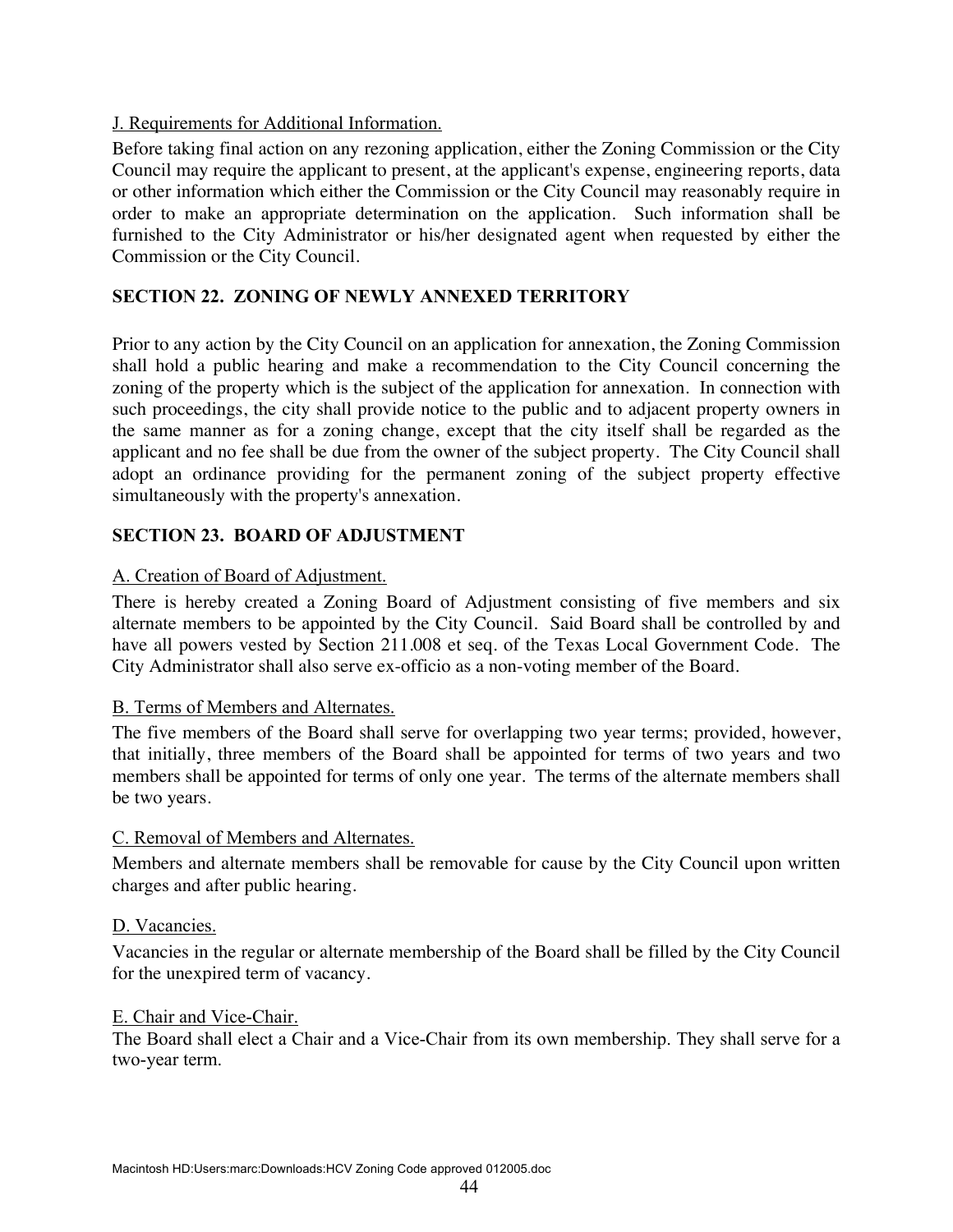### F. Quorum.

The alternate members of the Board shall serve in the absence of one or more regular members when requested by the City Administrator or his/her designated agent so that all cases heard by the Board will always be heard by a minimum of five members.

### G. Minutes and Records.

The City Administrator or his/her designated agent shall keep minutes of the Board's proceedings showing the vote of each member upon each question or, if absent or failing to vote, indicating such fact, and shall keep records of the Board's examinations and other official action, all of which shall immediately be filed in the office of the City Administrator or his/her designated agent and shall be a public record.

### H. Meetings.

The Board shall meet at the call of the Chair, or, in the Chair's absence, the Acting Chair, and at such times as the Board shall determine. All Board meetings shall be open to the public.

### I. Conflict of Interest.

Members of the Board shall observe the requirements of Section 171.001 et seq. of the Texas Local Government Code, and shall disqualify themselves from voting on any matter where they are prohibited from voting under such statute. In any case where the question of a member's interest is raised, the Chair shall rule on whether the member should be disqualified.

#### J. Powers of Board.

The Board shall have the following powers:

- 1. To hear and decide appeals where it is alleged there is an error in any order, requirement, decision or determination made by an Administrative Official in the enforcement of this ordinance. In exercising this power, the Board may, in conformity with the provisions of this ordinance, reverse or affirm, wholly or partly, or may modify the order, requirement, decision, or determination appealed from and may make such order, requirement, decision or determination as ought to be made. To this end, the Board shall have all the powers of the officer from whom the appeal is taken.
- 2. To hear and decide special exceptions to the terms of this ordinance in those specific instances where required by this ordinance.
- 3. To authorize upon appeal in specific cases, such variances from the terms of this ordinance as will not be contrary to the public interest, where owing to special conditions, a literal enforcement of the provisions of this ordinance will result in unnecessary hardship, and so that the spirit of this ordinance will be observed and substantial justice done.

#### K. Limitations on Power to Grant Variances.

No variance shall be granted on property that is not properly platted.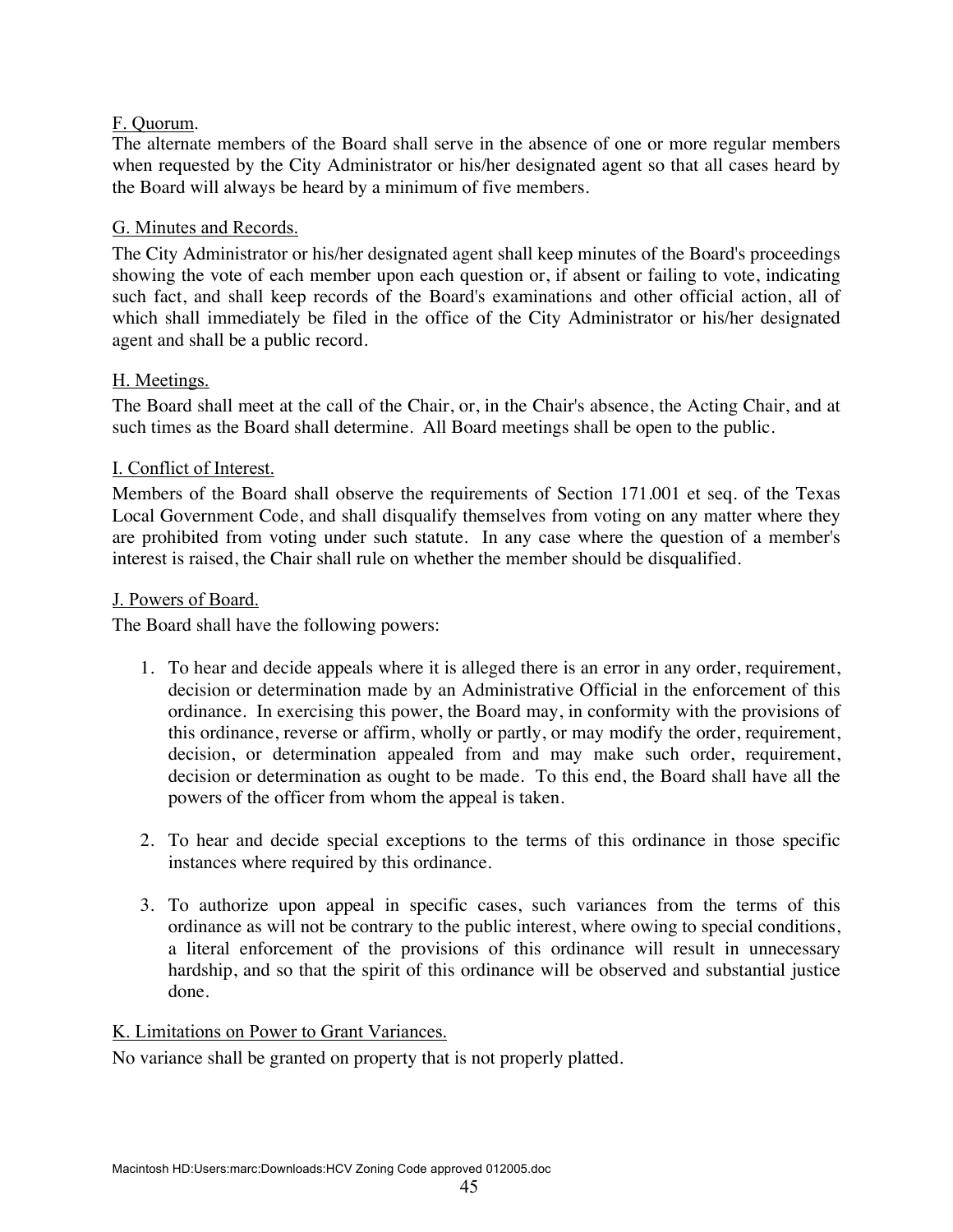However, the Board may waive this requirement for platting of property that cannot meet all the requirements of the Hill Country Village subdivision ordinance. In addition no variance shall be granted unless:

(1) Such variance will not be contrary to public interest.

(2) Such variance will not authorize the operation of a use other than one which is specifically authorized for the district in which the subject property is located.

(3) Such variance will not substantially or permanently injure the appropriate use of adjacent or nearby conforming property in the same district.

(4) Such variance will not alter the essential character of the subject property or of the district in which it is located.

(5) Such variance will be in harmony with the spirit and purpose of this ordinance.

(6) The plight of the owner of the property for which the variance is sought is due to unique circumstances existing on the property, and the unique circumstances were not created by the owner of the property and are not merely financial, and are not due to or the result of general conditions in the district in which the property is located.

(7) The variance will not substantially weaken the general purposes of this ordinance or the regulations herein established for the specific district.

(8) The variance will not adversely affect the public health, safety or welfare.

#### L. Powers Strictly Construed.

Nothing herein contained shall be construed to empower the Board to change the terms of this ordinance, to effect changes in the official map or to add to the specific purposes permitted in any district. The powers of the Board shall be so construed that this ordinance and the official map are strictly enforced.

#### M. Findings of Fact.

Every decision of the Board shall be based upon findings of fact and every finding of fact shall be supported in the record of the Board's proceedings. The enumerated conditions required to exist on any matter upon which the Board is required to pass under this ordinance or to effect any variance in this ordinance shall be construed as limitations on the power of the Board to act. A mere finding or recitation of the enumerated conditions unaccompanied by findings of specific facts shall not be deemed findings of fact and shall not be deemed in compliance with this ordinance.

#### N. Vote Necessary to Act.

The concurring vote of four members of the Board shall be necessary to reverse any order, requirement, decision or determination of an Administrative Official, to grant a variance or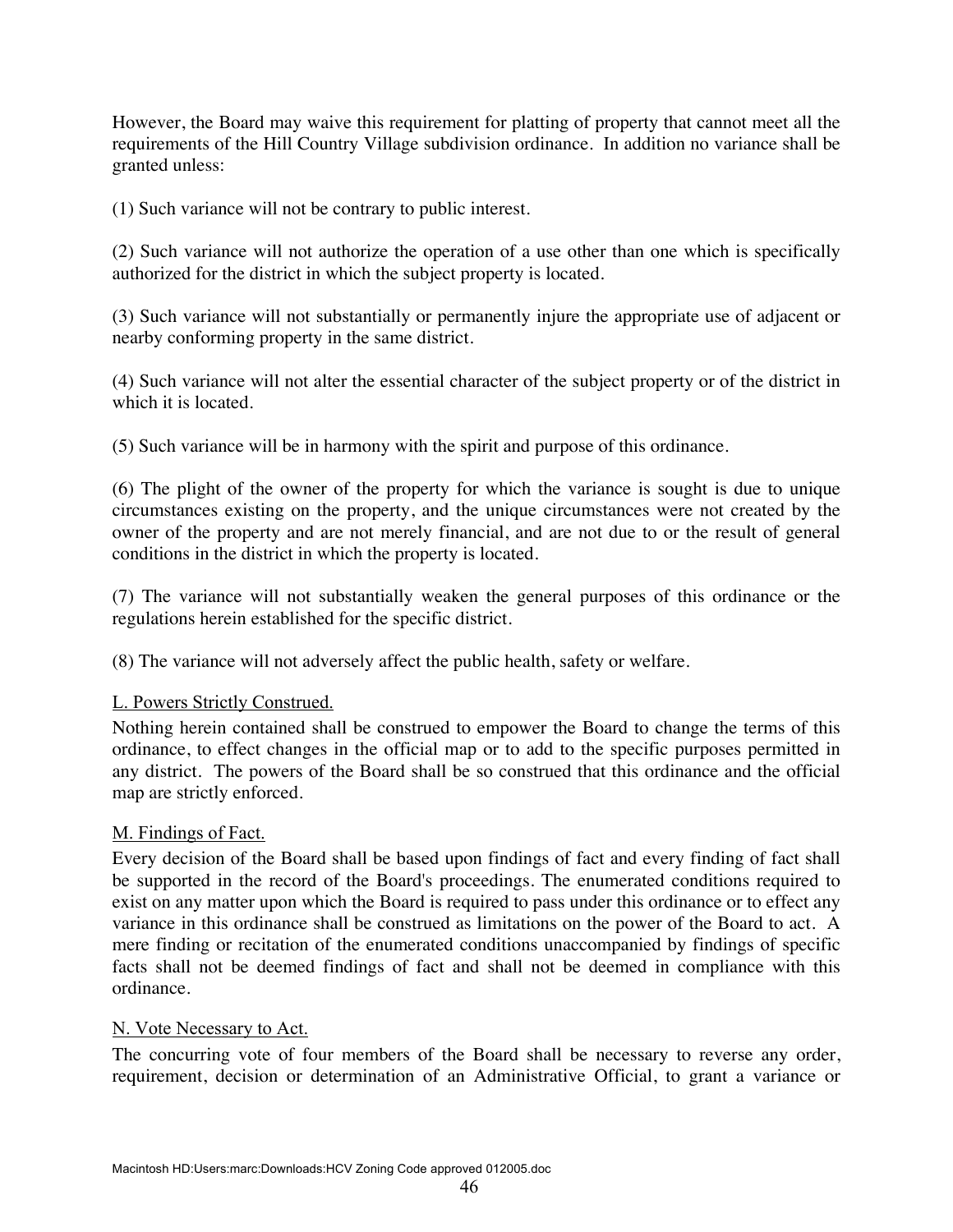special exception, or to decide in favor of the applicant on any matter upon which the Board is required to pass under this ordinance.

# O. Procedures for Appeals.

Any person aggrieved or affected may appeal to the Board from any order, requirement, decision or determination of an Administrative Official of the city in the enforcement of this ordinance. Such appeal shall be taken by filing with the City Administrator or his/her designated agent, within 30 days, a notice of appeal specifying the particular grounds upon which the appeal is taken. A non-refundable fee in the amount established by City Council from time to time shall be deposited with the City Administrator or his/her designated agent for each appeal. Upon receipt of a notice of appeal, the City Administrator or his/her designated agent shall transmit to the Board all of the original documents and materials, or true copies thereof, constituting the record upon which the action appealed from was based.

# P. Notice of Hearings.

Public notice of hearings before the Board shall be given for each separate variance, special exception, or appeal thereto by publication one time in a newspaper of general circulation in the city, stating the time and place of such hearing. This hearing shall not be earlier than ten (10) days from the date of such publication. The Board shall mail notice of the hearing to the petitioner and to the owners of all property within 750 feet of the subject property inside the city limits and within 200 feet of the subject property outside the city limits, and to all other persons deemed by the Board to be affected by the matter at least ten (10) days before the date of such hearing. The owners and other persons to be notified shall be determined according to the current tax rolls of the city, Bexar County or the adjacent city as appropriate.

### Q. Time Limitation for Variances.

Where a variance is granted by the Board and a building or structure is not started pursuant to such variance within 90 days of the hearing thereon, or completed within two years of such hearing, such variance becomes null and void and of no force or effect.

### R. Recommendation from Other Public Agencies.

The Board shall receive and consider recommendations from public and semi-public agencies before rendering a decision in any case before the Board. To this end, the Board shall, in addition to the other requirements of this ordinance, notify all agencies deemed to have an interest in the case.

# **SECTION 24. BUSINESS DISTRICT CONSTRUCTION REVIEW BOARD**

A. The design and construction of all new commercial structures and commercial structures which are renovated such that the exterior of the structure is more than 50% replaced, altered or remodeled or 50% of the façade of a structure is replaced, altered or remodeled shall reflect the forms, style, and materials that will be complimentary to the existing Hill Country Village atmosphere, in order to meet the following objectives:

- (1) Promote orderly and harmonious development of the City;
- (2) Encourage the attainment of the most desirable use of land and improvements;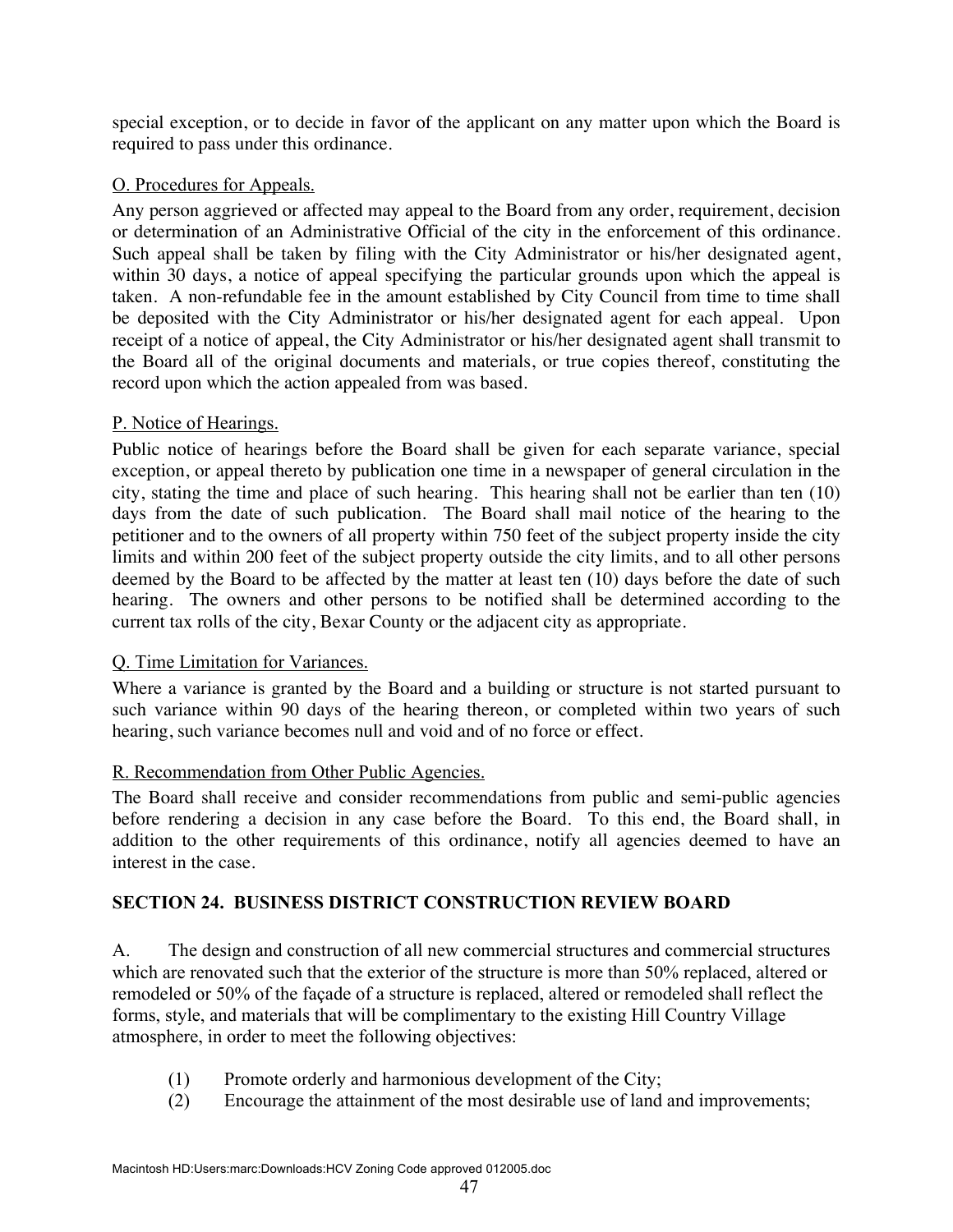- (3) Enhance the desirability of living conditions in the City;
- (4) Promote high aesthetic quality of development in the City;
- (5) Preserve and enhance historic sites, structures and areas.

B. A Business District Construction Review Board, herein after referred to as BDCRB, is hereby created for the purpose of reviewing proposed commercial construction, alterations, and/or renovations for compliance with the architectural principals and BDCRB design standards set forth in this Ordinance.

(1) Membership.

(a) The BDCRB shall consist of five (5) members and six (6) alternate members. If possible, at least one (1) member of the BDCRB should be an architect, registered to practice in the State of Texas.

(b) Members of the BDCRB are to be nominated by the Mayor and approved by City Council for two-year terms. Members may be appointed to succeed themselves. Duly appointed member shall be installed at the first regular meting after their appointment.

(2) Organization. The BDCRB shall hold an organizational meeting following appointment of all members. The BDCRB shall elect a Chair before proceeding to any other matters of business. The BDCRB shall select such other officers as it deems necessary from its membership or from staff representatives assigned by the City Administrator to work with the BDCRB. The City Administrator or his/her designated agent shall serve as secretary of the BDCRB. The BDCRB shall designate the time and place of its meetings. Special meetings shall be held at the call of the Chairman, and at such other times as the BDCRB may determine or as requests for BDCRB action require. All meetings of the BDCRB shall comply with the Open Meetings Act. The BDCRB shall conduct its meetings under Robert's Rules of Order and shall keep a record of its proceedings consistent with provisions of this chapter and the requirements of law.

(3) Quorum, Majority Vote. A quorum shall consist of three (3) members of the BDCRB. An affirmative vote of the majority of the BDCRB members present shall be required to approve a project for issuance of a building permit.

(4) Conflicts of Interest. Texas Local Government Code Chapter 171, Conflicts of Interest, governs the BDCRB. Additionally, BDCRB members may not vote on matters involving their own business interests. Whenever any BDCRB member or any staff member serving on the BDCRB becomes aware of any conflict of interest in any case that comes before the BDCRB, they shall notify the chair of the particulars and file an affidavit with the Chairman or the Secretary of the BDCRB. If such an affidavit is filed, the chair shall cause the circumstances to be entered into the record.

(5) Removal of Members. Any BDCRB member can be removed from office by the City Council for cause. Causes for removal include, but are not limited to, malfeasance, failure to maintain reasonable familiarity with statutes, ordinances, and rules affecting the BDCRB,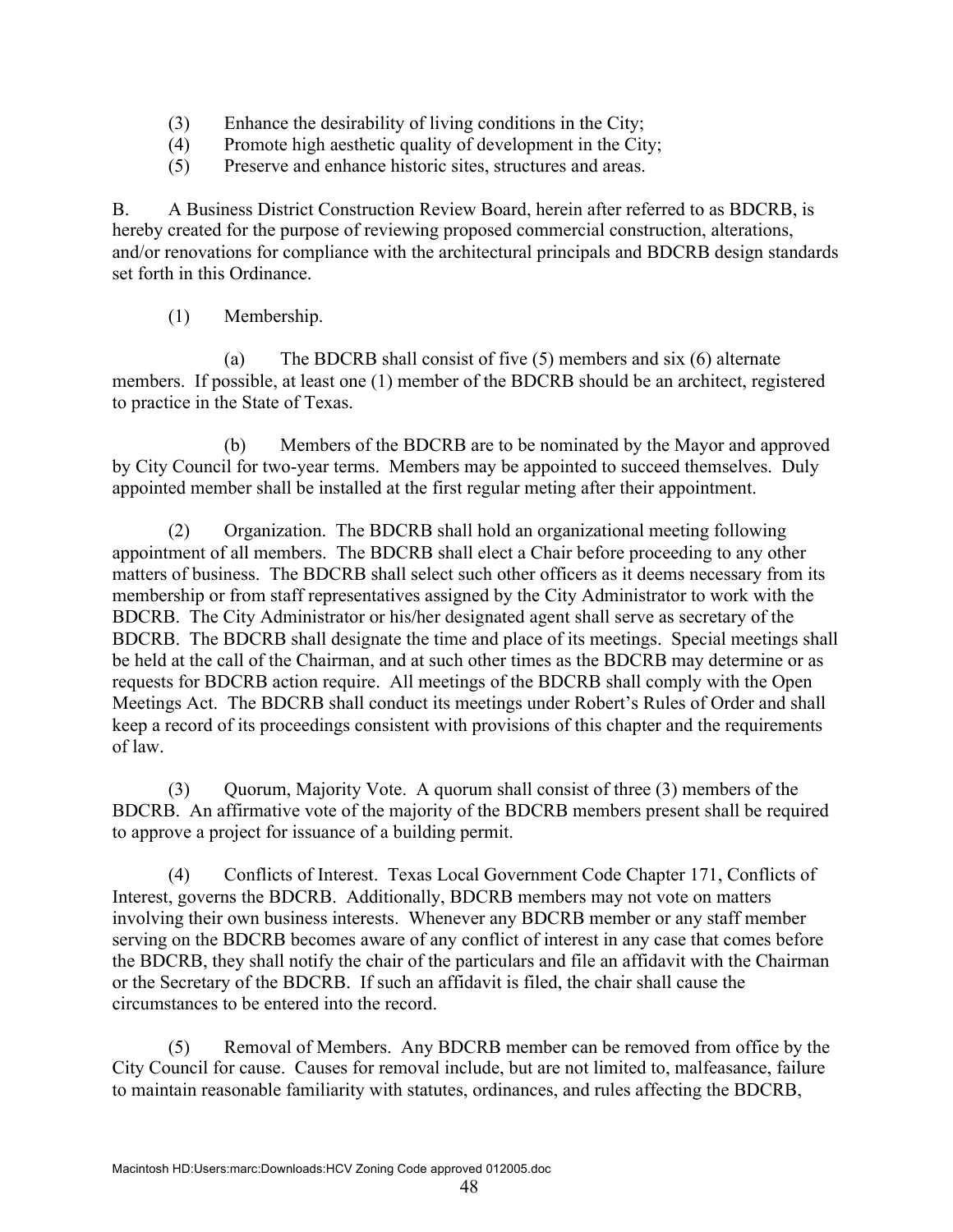and/or failure to be governed thereby, failure to disclose conflict of interest, and failure to attend three consecutive meetings without the recorded consent of the chair.

(6) Jurisdiction. To ensure compatibility with the approved design standards and other design elements the BDCRB shall have authority to review and act on all plans for commercial development in the city that meet the criterion of Subdivision A., above.

# C. Submittals, Actions of the BDCRB

(1) Design Standards. The design and construction of al new commercial structures, and structures which are remodeled or renovated or have a change in the type of occupancy shall adhere to the adopted design standards which are attached hereto as Exhibit A, and as they may be modified by the BDCRB and approved by City Council. Copies of current design standards shall be available for inspection or purchase at the City offices.

(2) Plan Submittal Requirements (PSR). A completed PSR checklist must be submitted to the BDCRB in order for the issuance of a Letter of Compliance to be considered. Providing false or misleading information shall require the BDCRB to reject the proposal and the BDCRB may bar the owner, or the owner's agent, or both from submitting an application for a period of six (6) months from the date such finding is made.

(3) Action by the BDCRB. The BDCRB shall make initial review of the plan submitted requirements within sixty (60) days of applicant's submittal to the City. The BDCRB may take the following actions on an application:

(a) Approved. Prior to the issuance of a building permit for construction, alterations, or renovations, a Letter of Compliance must be obtained from the BDCRB.

(b) Approved with conditions. The BDCRB may impose such conditions as it deems reasonable and necessary to assure compatible development with surrounding area and to ensure that the spirit and intent of this Section and the BDCRB Design Standards are in compliance. The BDCRB Chairman or designee shall provide approval with conditions in writing to the City Administrator who shall deliver to the City Council and to the applicant within five working days.

(c) Disapproved. If the BDCRB disapproves an application each member who voted against the application shall submit to the Chairman, within five days of the vote, in writing, the reasons on which the member's disapproval was based.

(d) Continue. The BDCRB may request additional changes or information and the resubmission within a stated period of time. The application will not be deemed approved for failure of the BDCRB to hear the application within that time period. Failure by the applicant to submit the requested information timely shall require a new application, and shall be considered a new project. If additional information is necessary, the period of tabling may extend beyond the sixty-day period but in no event may the total time exceed ninety (90) days. A failure to approve within ninety (90) days of submission shall constitute a Disapproval from which appeal is permitted to City Council.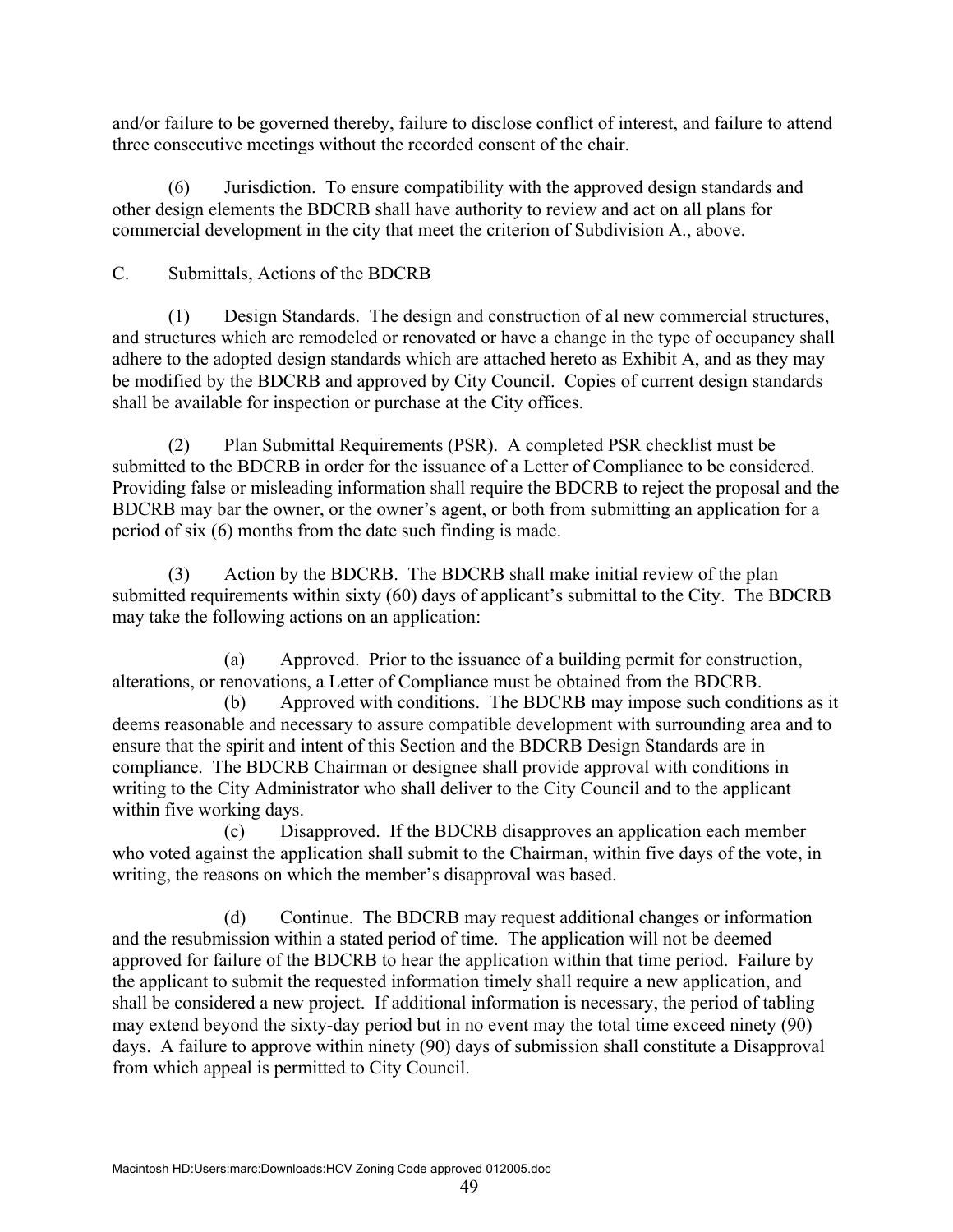(5) Appeal to City Council. Any applicant or party aggrieved by a decision of the BDCRB may appeal such decision to City Council. Such notice of appeal must be filed with the City Administrator within ten (10) working days of the decision of the BDCRB. Such appeal shall stay the issuance of a building permit and shall be placed on the agenda for the next available City Council meeting after the BDCRB has presented the disapproval documentation.

D. The design standards, attached hereto as Appendix A, and the Plan Submittal Requirements checklist, attached hereto as Appendix B are hereby adopted and incorporated in this ordinance by reference as if the exhibits were fully setout herein.

### **SECTION 25. SEVERABILITY**

If for any reason any one or more sections, sentences, clauses or parts of this ordinance are held invalid, such judgment shall not affect, impair or invalidate the remaining provisions of the ordinance but it shall be confined in its operation to the specific sections, sentences, clauses or parts of this ordinance held invalid, and the invalidity of any section, sentence, clause or part of this ordinance in any one or more instances shall not affect or prejudice in any way the validity of this ordinance in other instances.

#### **SECTION 26. SUPERSESSION OF PREVIOUS ORDINANCES**

The purpose of this ordinance is to supersede the previous zoning ordinances (Ordinance No. 785 of July 29, 2000; 750 of July 15, 1999; 746 of May 5, 1999; 627 of December 1992; No. 36 of May 7, 1964; as amended by Ordinance No. 153 of December 16, 1976; Ordinance No. 235 of October 23, 1980; and Ordinance No. 426 of April 22, 1988; as amended by Ordinance No. 526 of March 15, 1990), which are not repealed by this ordinance, and to provide for the transfer of their provisions into one ordinance, without re-enactment and without altering the meaning, prohibitions or effect of the unrepealed provisions of said prior ordinances, so that when this ordinance takes effect there will be only one comprehensive zoning ordinance for the City of Hill Country Village without the confusion that would result if remnants of the prior ordinances were allowed to continue in that form.

**History** 750 (7/15/99) Amended by 785 (7/20/00)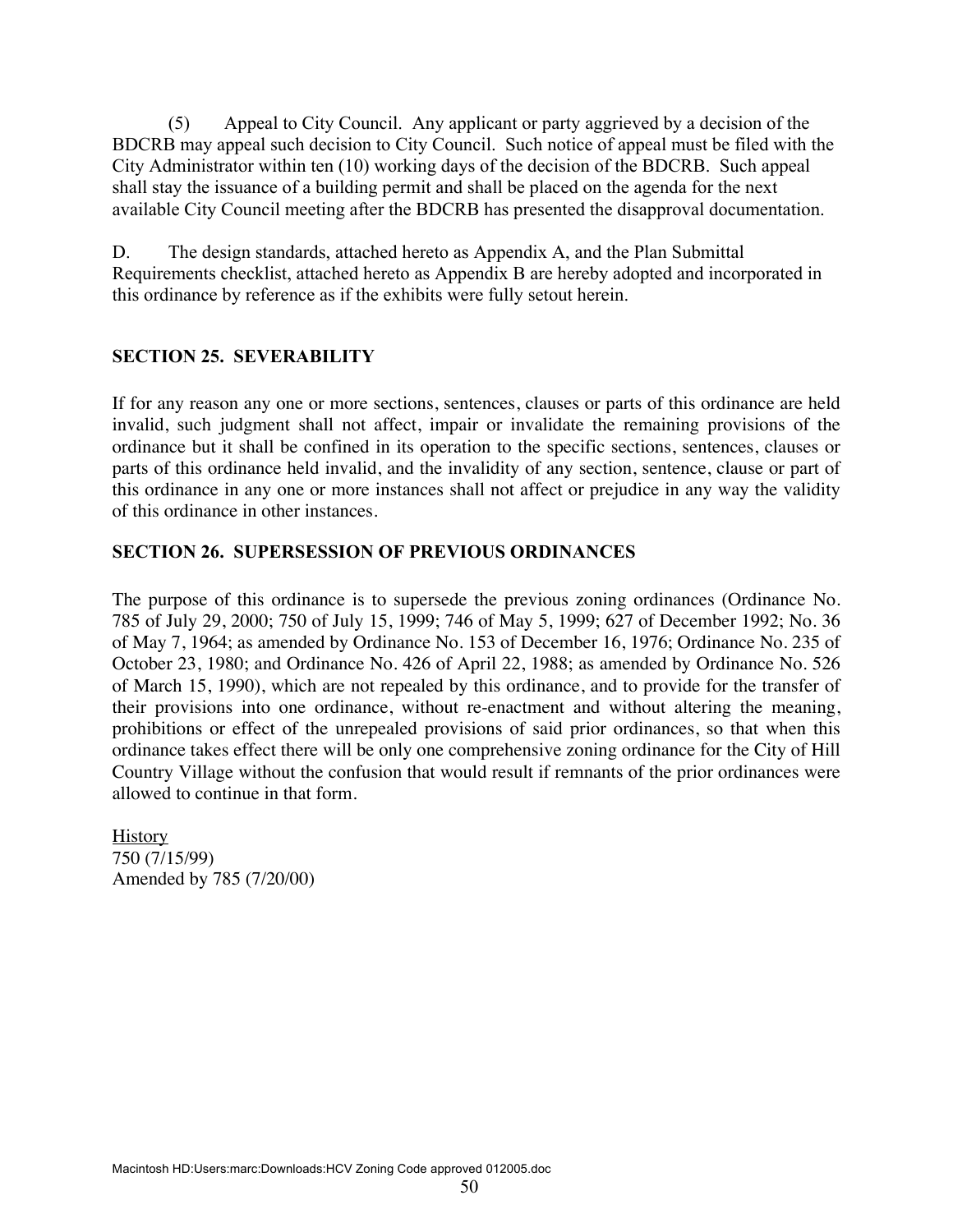# PASSED AND APPROVED THE 20<sup>th</sup> DAY OF JANUARY 2005.

Kirk W. Francis Mayor

\_\_\_\_\_\_\_\_\_\_\_\_\_\_\_\_\_\_\_\_\_\_\_\_\_\_\_\_\_\_\_\_\_

ATTEST:

David J. Harris City Administrator Acting City Secretary

 $\mathcal{L}_\text{max}$  , where  $\mathcal{L}_\text{max}$  and  $\mathcal{L}_\text{max}$  and  $\mathcal{L}_\text{max}$ 

APPROVED AS TO FORM:

Steven Arronge City Attorney

 $\mathcal{L}_\text{max}$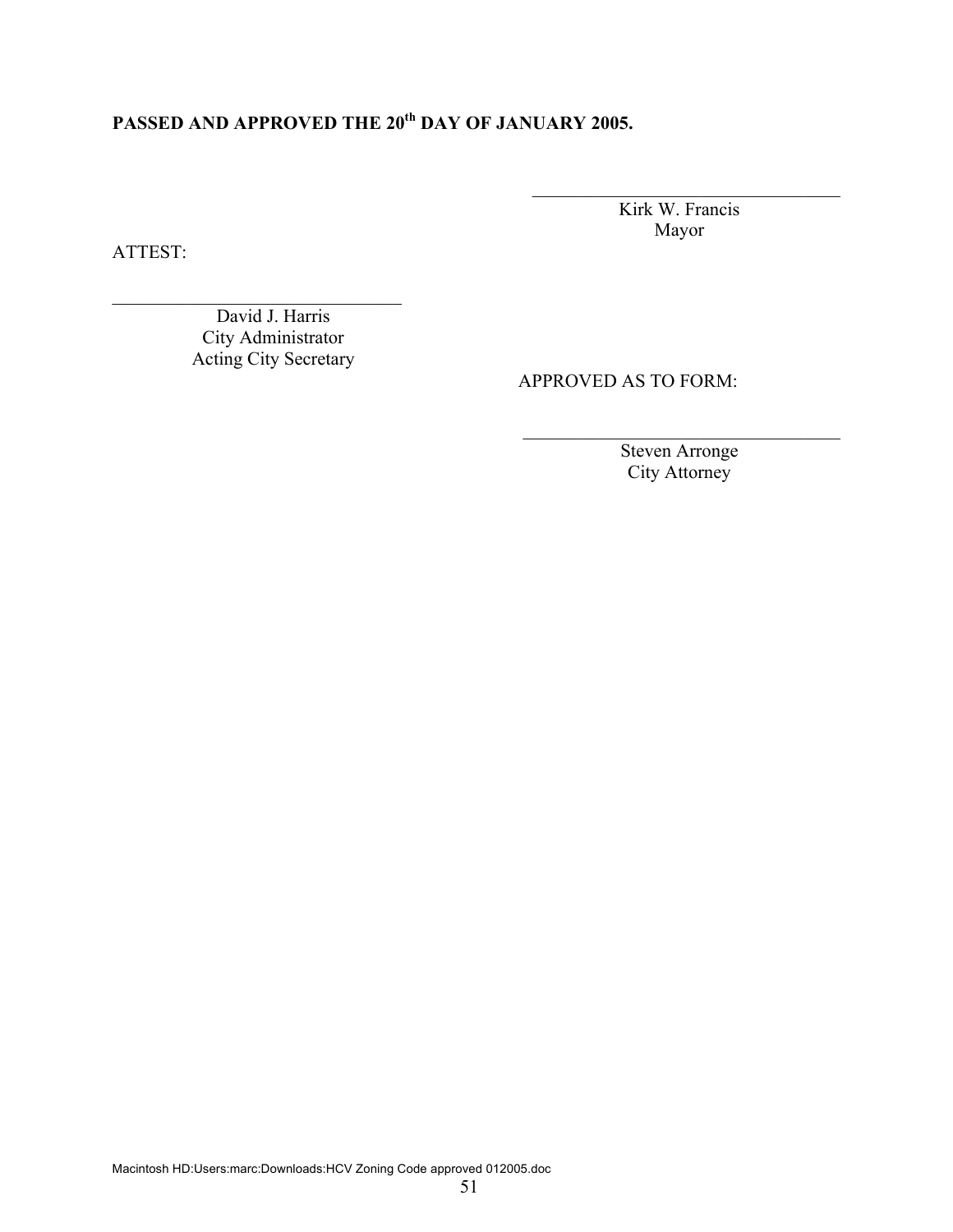# **EXHIBIT A – BUSINESS DISTRICT CONSTRUCTION REVIEW BOARD**

### 1. INTRODUCTION:

These design standards are for commercial areas of Hill Country Village. These standards are not meant to dictate solutions, but rather to provide a common basis for commercial builders to build in areas of the City. They aid in making design decisions that may affect individual properties and the overall character of these distinctive areas. These standards are designed to provide a consistent yet flexible approach for the preparation and review of development and redevelopment plans by defining a range of appropriate responses to a variety of specific design issues.

#### A. Objectives of the Standards:

The standards in this document are intended to aid in the preservation of Hill Country Village's cultural resources within its business districts, and to promote new construction that is compatible in character with the architecture of the surrounding area. A further intent is to provide information for property owners to use in making design decisions about their buildings.

These standards inform the community about the design policies of the business district. They also reflect an approach to design that will help sustain the character of these areas and build the Business District into a strong identifiable area which will hopefully attract investment and reinvestment in properties.

This document provides the City staff, the Business District Construction Review Board, the Zoning Commission, Board of Adjustment, and the City Council with a firm basis for making informed consistent decisions about proposed projects in Hill Country Village.

Specifically, it is the intent of these standards to:

- Protect and enhance the sense of time and place conveyed by the business area and by preserving and enhancing its architectural integrity and identity.
- Encourage new construction and renovation that is compatible in design, materials, color and texture with existing business structures.
- Minimize negative impacts on adjacent properties from incompatible development, thus protecting property values and investments.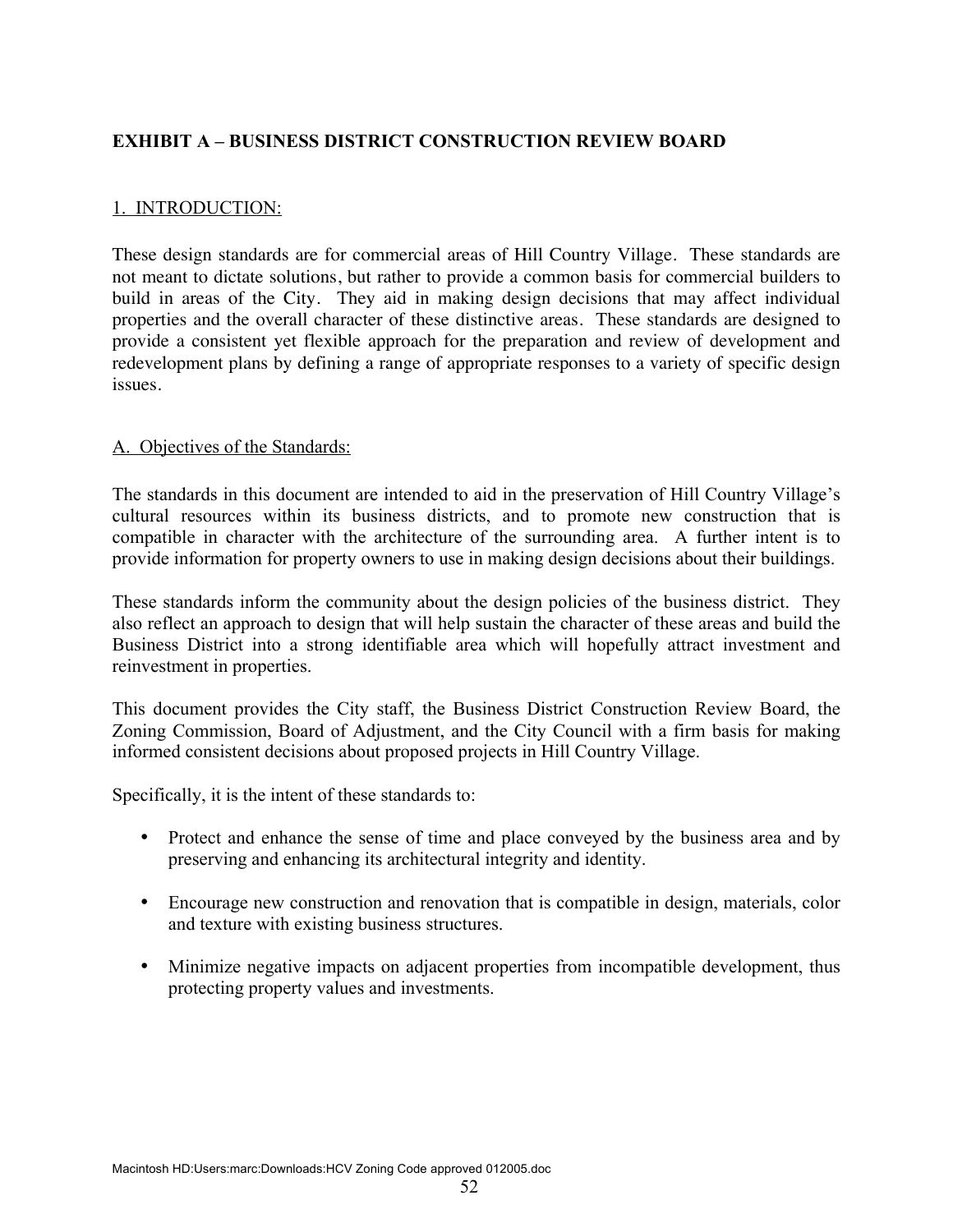# 2. ZONING MANDATES:

### A. Ordinance:

The Business District Construction Review Board Ordinance cites the authority for the BDCRB to review and recommend disposition for proposed development plans. The mandates are to be used to establish and standardize development in the Hill Country Village Business B-1, B-2, and B-3 zoning districts; hereafter referred to as business zoning districts.

These standards address all exterior construction changes in the business zoning districts and apply to additions and renovations if 50% or more of the exterior portion or façade are replaced. All buildings, structures, objects, and sites must go through the design review process outlined in BDCRB Ordinance before any alteration may be made to a building, structure, object, or site.

NOTE: The standards in this document do not require property owners or tenants to initiate repairs or modifications to existing developments; and there is no deadline by which properties must come into "compliance." The standards are meant to be used when a property owner or tenant initiates a construction project, either to alter the exterior of an existing structure or to construct a new one.

### **B.** Using the Standards:

Property owners, real estate agents, tenants, contractors and architects shall use these standards when planning projects in the business zoning districts of Hill Country Village. This will help establish an appropriate direction for design efforts.

All applicants are encouraged to hold a pre-application conference with the City Administrator prior to submitting an application. Applications for a construction permit must include a site plan and elevation information as well as other permits and documents as required by zoning or other appropriate ordinances. Prior to issuance of a permit, the BDCRB will determine if the proposed project meets the intent of the BDCRB zoning ordinance and the design standards as presented in this document. If any applicant, developer or owner should differ in opinion with the review findings of the BDCRB, they may appeal such decision to the City Council.

### 3. BUSINESS DISTRICT:

The key objective is compatibility of new construction with adjacent buildings and with the city's cultural development and hill country atmosphere.

### A. Site and Building Orientation:

The location and orientation of a building, its entrance, parking and landscaping on a lot are important in retaining the overall character of the area, regardless of whether the project is commercial, or mixed use.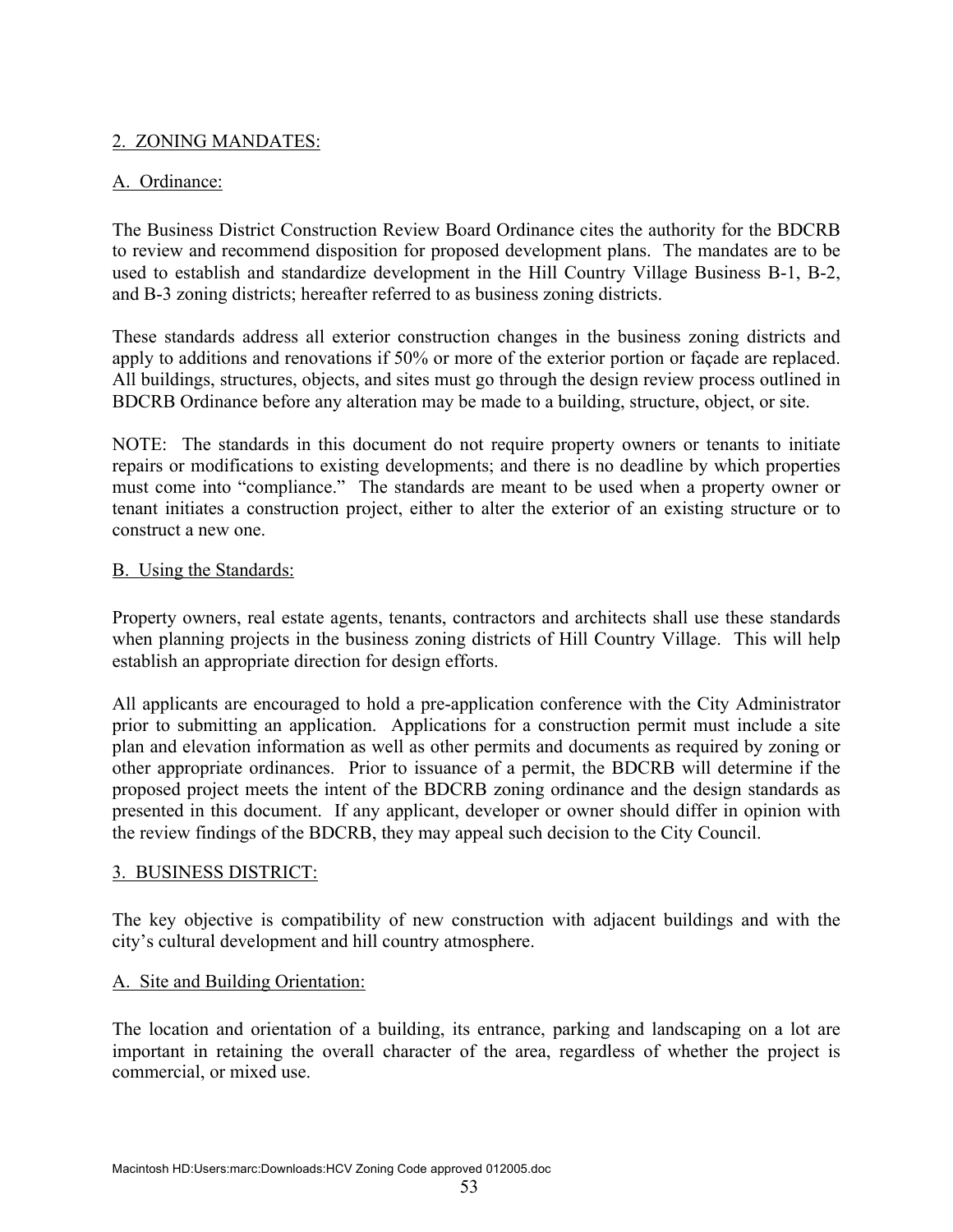New buildings in the Business district should be visually and physically compatible in their siting and orientation with their neighbors.

Buildings may typically be oriented parallel to the lot lines, but are encouraged to be angled or shaped to preserve existing trees and vegetation.

The primary building entrance shall be similar in scale to those of neighboring structures. Although a building may be large, entries shall be scaled to the pedestrian level, thus making the building more appealing and the interior space more inviting.

Buildings shall ordinarily have a front-facing, clearly defined entry in the primary façade, similar to the orientation of most existing structures.

### B. Building Mass and Scale:

Building mass an scale are affected by height, width, articulation, detailing, building setbacks, materials used, amount of openings, roof form, and may other features. New construction shall be similar in appearance in mass and scale to other structures found in Hill Country Village.

Structures in the Business District are usually large, often two or more floors in height, and may extend across the width of the lot. Their facades shall be detailed to remain in proportion and scale with pedestrian users.

If new buildings are lengthy or horizontal, façade elements will be used to reduce the proportion and the visual width of the building. Examples of elements that give the impression of multiple structures include varying parapet heights, alternating projected and recessed sections of wall, and window arrangements.

New offices and stores are not required to match the height of neighboring structures exactly, but shall be similar to adjacent building heights at the street façade.

Divide large buildings horizontally and vertically into sections and that are in proportion and scale with pedestrians and not the automobile. Typical historical features that reduce the mass of large facades include columns or pilasters at regular intervals; repetitive patterns of openings, and horizontal masonry bands at each floor level. These features need not be exact reproductions of historical elements nor be traditional in execution. Contemporary facades can use similar methods to break up large building faces into smaller units. The size, alignment and repetition of façade elements are such as windows, windowsills, awnings, moldings and cornices should reflect Hill Country patterns.

Many of the commercial structures in the Hill Country have flat roofs with parapet walls that extend above the roof. This treatment is to be carried through in new structures. A projected cornice at the top of the parapet (a common historic feature) shall be considered in the design of new buildings. A cornice serves to screen roofs and mechanical equipment including air conditioning units and to provide architectural interest and historic character.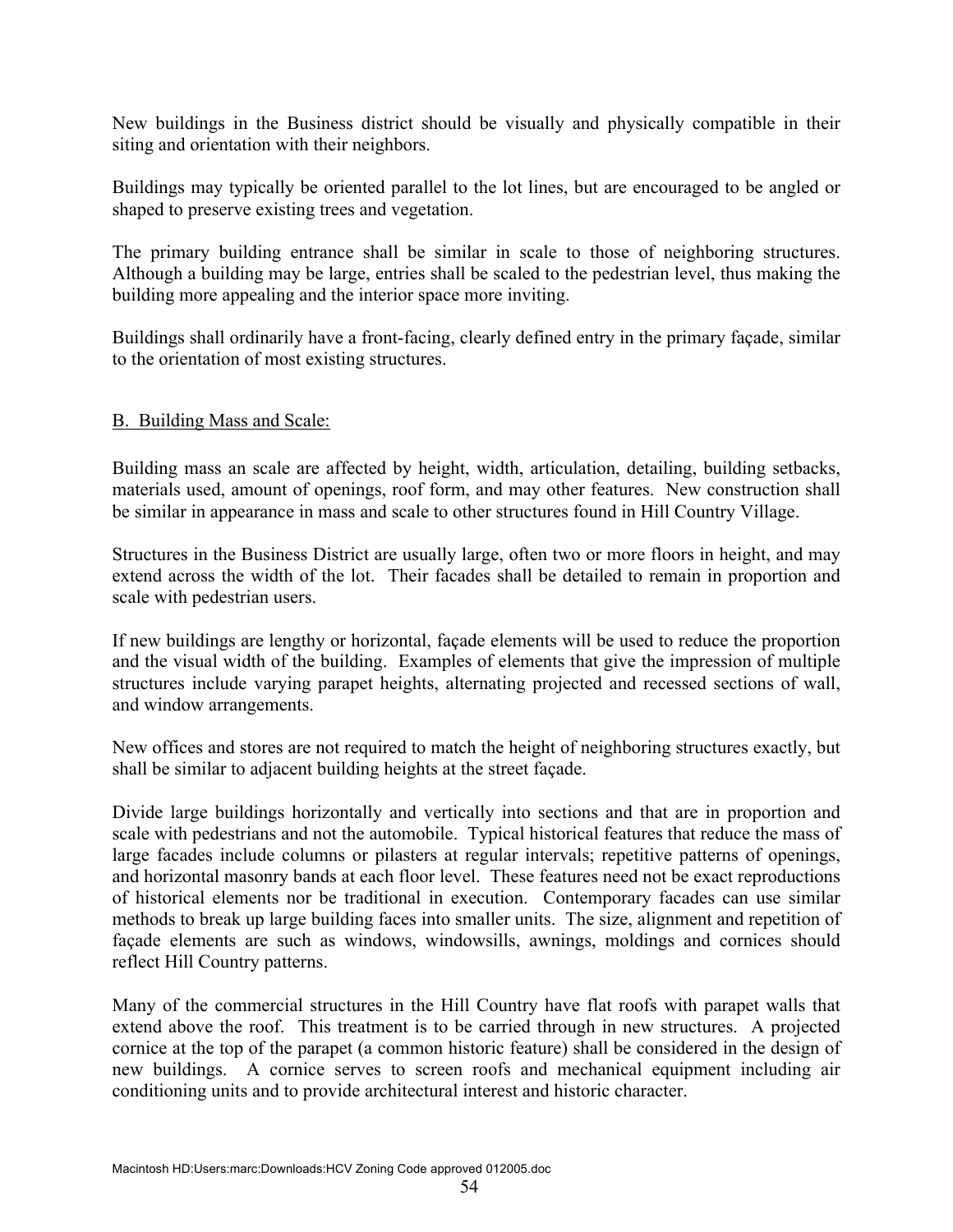Alternatives to a cornice that screen roofs and mechanical equipment such as air conditioning units may be acceptable.

The proportion and shape of building elements help to determine how well a building will relate to existing developments in the Business District. Different architectural styles contain distinctly different proportions and shapes.

### C. Building Materials:

Façade Materials for all new buildings and exterior renovations shall include one or more of the following materials; clay or concrete brick, terra-cotta, natural stone, cast stone, granite, marble, travertine, architectural decorative materials (such as copper, bronze, anodized aluminum, stainless steel, porcelain enamel, natural materials, or other similar materials that do not require painting), stucco, custom faced concrete masonry unit, wood or metal siding.

Paneled materials in large sections may be out of scale with materials used traditionally, and inappropriate in the business district.

Imitation siding comprised of vinyl, aluminum, steel and other materials are discouraged.

Acceptable Trim Materials include brick, cast stone, natural stone, ceramic tile, wood, concrete, or architectural decorative metals.

Windows and Doors should be comprised of wood, glass, painted metal, or architectural decorative metal appropriate for the style.

Metal or vinyl clad wood windows and clear or unfinished aluminum windows and storm windows shall be finished in a color typical of Hill Country historic windows, or in a color that compliments the colors of other finished materials.

Mirrored or reflective glass may be considered inconsistent with the architecture of the District.

Roofing Materials shall be compatible with Hill Country buildings; typically galvanized or painted metal panels, wood shingles and shakes; slate, clay, concrete or metal tiles. Flat roofs should not be exposed above the fascia or parapet walls.

### D. Security:

Security bars have become a common method of preventing loss of property. However, inappropriate use of them can detract from property values in an area, and can even discourage customers. If used, sufficient measures shall be taken with window and door security bars and shutters to avoid detraction from the character of the Business District. Security hardware shall be compatible with the style of the building.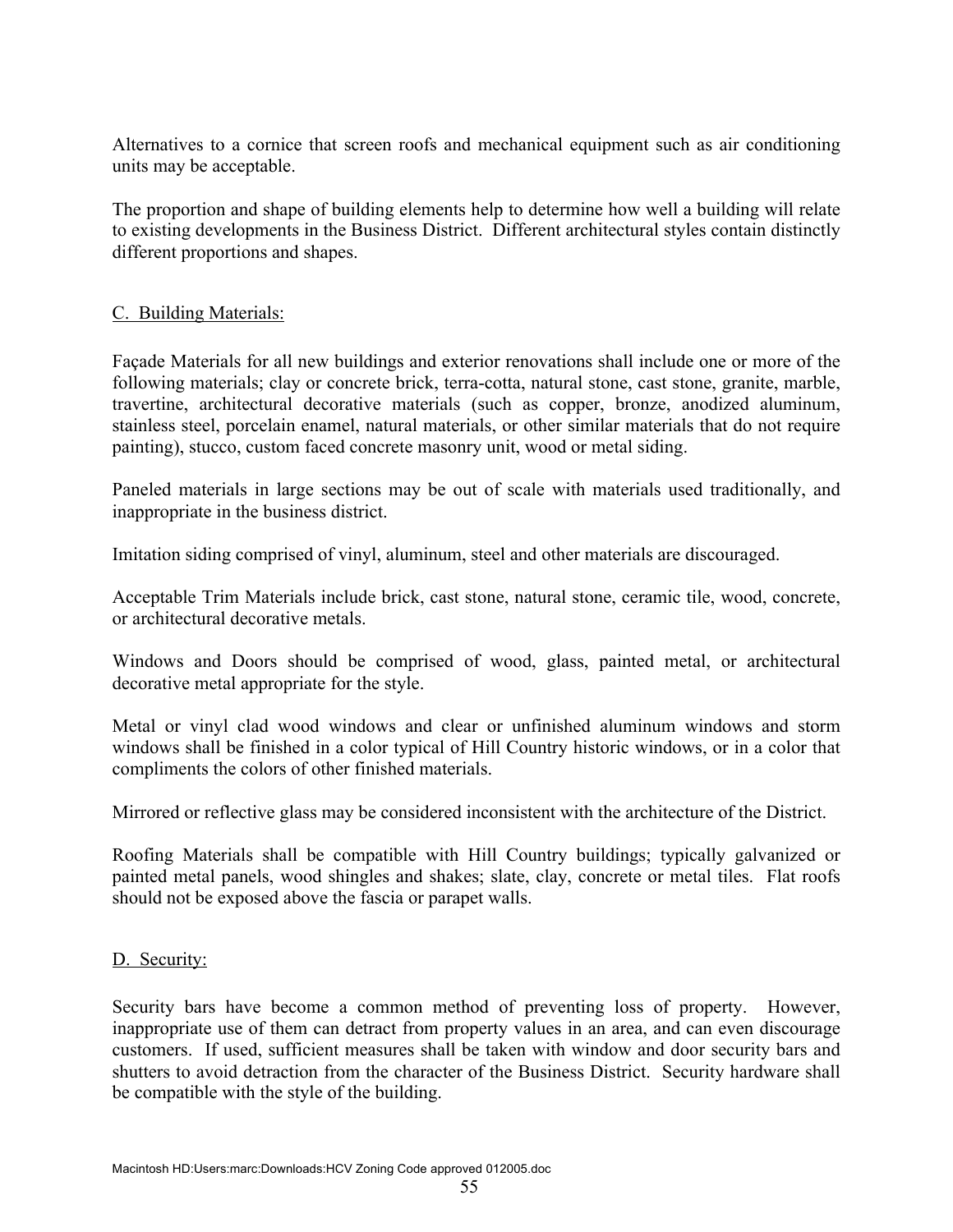Wrought iron bars placed over the storefront windows are prohibited. Wrought iron security grills are acceptable only if installed on the interior of the building.

### E. Finishes:

Primarily finishes shall be of a type and composition appropriate to the materials to which they will be applied.

Simple finishes are to be used and shall be of matte finish, not polished.

Lap siding shall be finished in a solid color of either paint or prefinished.

Stucco, if used, must be smooth to medium coarse in texture.

# F. Use of Color:

Color scheme shall be subdued, not garish, and in keeping with the character and color schemes of nearby structures.

Trim colors shall be selected that are compatible with the other, more permanent building materials on the structure, such as brick, stone or stucco. The natural colors of these primary materials should dominate the color scheme.

Trim, including horizontal and vertical trim boards, porch framing and columns, and window framing, shall be painted in a color that compliments the base shade. Window sash, doors and/or shutters may be painted in a third color.

Bright colors or fluorescent exterior colors are prohibited. Bright colors will be used in small amounts and for accent only. An extremely Bright or fluorescent color is a color defined by the Munsell Book of Color as having a minimum value of eight (8) and a minimum chroma of ten  $(10)$ .

### G. Parking Areas:

Where off street parking is necessary, parking lots shall be unobtrusive, attractive and secure in order to preserve and enhance the character of the area.

To improve the appearance and comfort of parking areas, planting beds with shade trees and lighting shall be utilized throughout the parking lot. These features must be planned to promote safety and security. Limbs of trees over parking areas shall provide at least seven (7) feet of clearance. Shrubs shall be low enough to provide a sense of security for the user.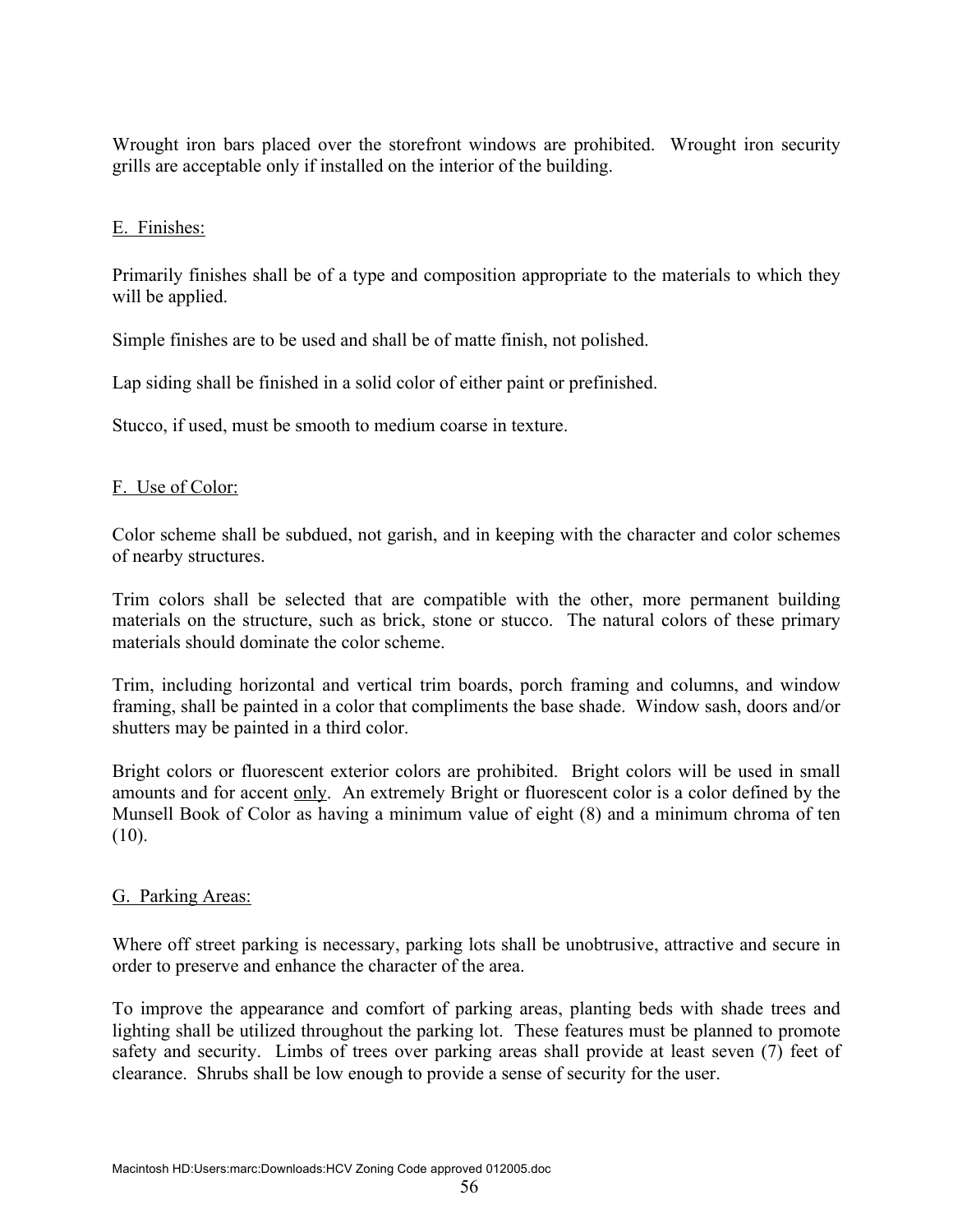#### H. Screening:

Unattractive features of a building shall be screened from public view, such as dumpsters, utilities, air conditioner compressors and solar energy devices. Outdoor dining areas must be completely surrounded by "an architecturally compatible" fence designed to prevent trash from being blown onto adjacent areas. Outdoor dining should have low level, architectural or landscape screening.

Screening fences shall be constructed of brick, stone, decorative concrete masonry units, stucco concrete masonry units, or metal (wrought iron, steel or aluminum bars) with a live evergreen vine or shrubs. Chain link fencing is not allowed in any area which is visible from a public right of way.

All roof mounted mechanical equipment shall be screened from view from any street. Screening materials for rooftop equipment must be of a material architecturally compatible with the materials used elsewhere on the structure.

### I. Exterior Lighting:

Suitable lighting for different types of uses is important. The type of lighting used shall be appropriate for the intended use of the illumination.

Lighting may be used to illuminate architectural details, building entries, signage, sidewalks, alleys, and parking areas. However, lighting shall not dominate a façade or the street.

Building lighting shall be directed away from neighboring residential structures. Lighting fixture lamps shall be shielded to focus light on business area only.

Lighting fixtures, whether wall-mounted or on poles, shall compliment the style of the structure and the Business District. Fully recessed down-lights, pole lights and gooseneck lights are encouraged.

In terms of location, size and height, lighting fixtures in the Business District, shall be coordinated with plantings, buildings, utilities, and parking areas.